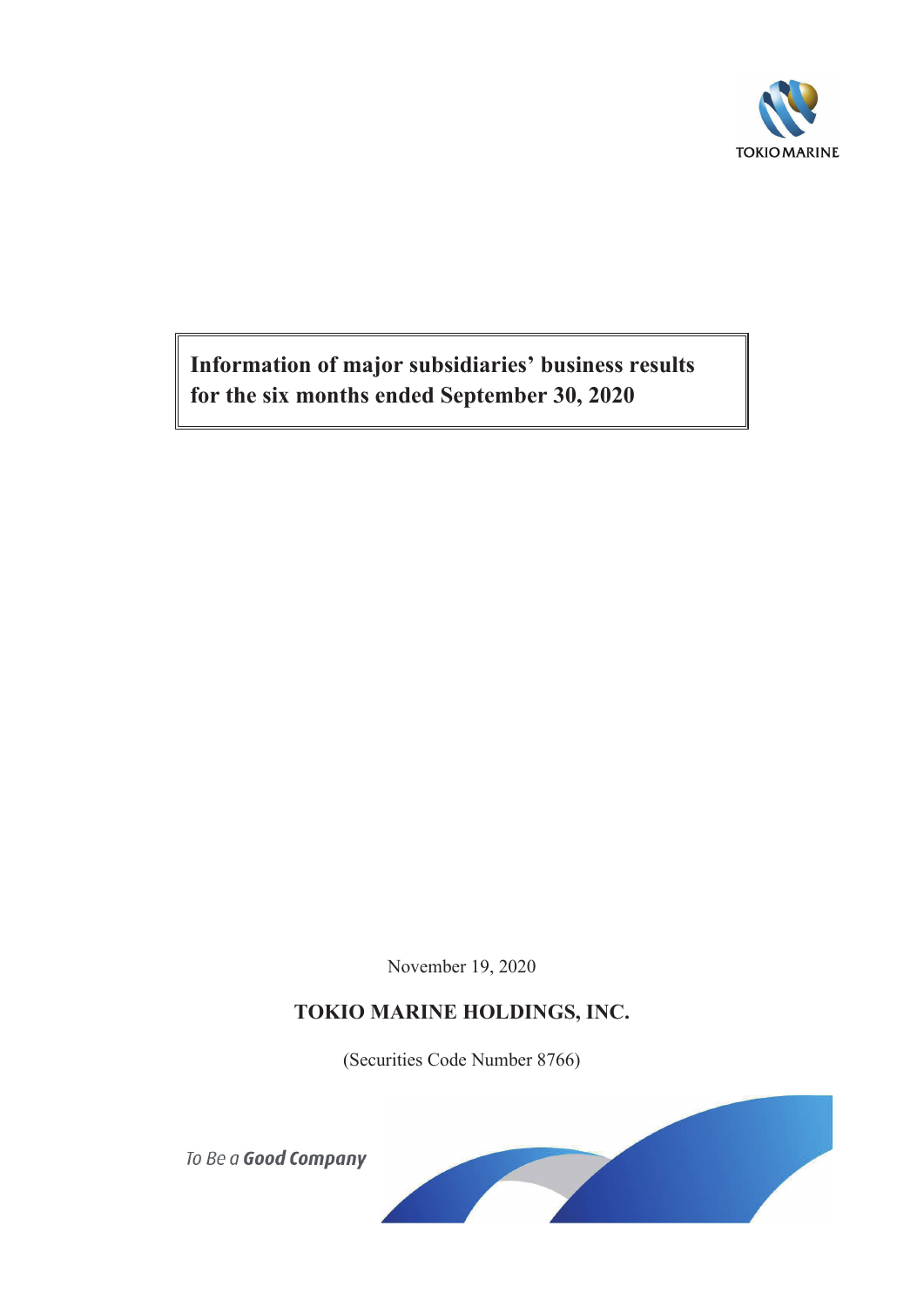| 1. Key figures of consolidated results                                           |                |
|----------------------------------------------------------------------------------|----------------|
| (1) Tokio Marine Holdings, Inc. (consolidated)                                   | 1              |
| (2) Insurance premiums                                                           | 1              |
| (3) Net income attributable to owners of the parent                              | 1              |
| 2. Key figures of the domestic non-life insurance business                       |                |
| (1) Tokio Marine & Nichido Fire Insurance Co., Ltd. (non-consolidated)           | $\overline{c}$ |
| (2) Nisshin Fire & Marine Insurance Co., Ltd. (non-consolidated)                 | 3              |
| (3) E.design Insurance Co., Ltd. (non-consolidated)                              | 4              |
| 3. Key figures of the domestic life insurance business                           | 5              |
| 4. Business forecasts for the fiscal year 2020 (April 1, 2020 to March 31, 2021) |                |
| (1) Tokio Marine Holdings, Inc. (consolidated)                                   | 6              |
| (2) Insurance premiums                                                           | 6              |
| (3) Net income attributable to owners of the parent                              | 6              |
| 5. Dividend forecast (Tokio Marine Holdings, Inc.)                               | 6              |
|                                                                                  |                |
| Financial statements                                                             |                |
| 1. Tokio Marine & Nichido Fire Insurance Co., Ltd. (non-consolidated)            |                |
| (1) Balance sheet                                                                | 7              |
| (2) Statement of income                                                          | 8              |
| (3) Underwriting                                                                 | 9              |
| Direct premiums written excluding deposit premiums from policyholders            |                |
| Net premiums written                                                             |                |
| Net claims paid                                                                  |                |
| (4) Investment                                                                   | 10             |
| Interest and dividends                                                           |                |
| Gains (losses) on sales of securities, impairment losses on securities           |                |
| Available-for-sale securities                                                    |                |
| 2. Nisshin Fire & Marine Insurance Co., Ltd. (non-consolidated)                  |                |
| (1) Balance sheet                                                                | 11             |
| (2) Statement of income                                                          | 12             |
| (3) Underwriting                                                                 | 13             |
| Direct premiums written excluding deposit premiums from policyholders            |                |
| Net premiums written                                                             |                |
| Net claims paid                                                                  |                |
| (4) Investment                                                                   | 14             |
| Interest and dividends                                                           |                |
| Gains (losses) on sales of securities, impairment losses on securities           |                |
| Available-for-sale securities                                                    |                |
| 3. E.design Insurance Co., Ltd. (non-consolidated)                               |                |
| (1) Balance sheet                                                                | 15             |
| (2) Statement of income                                                          | 16             |

Page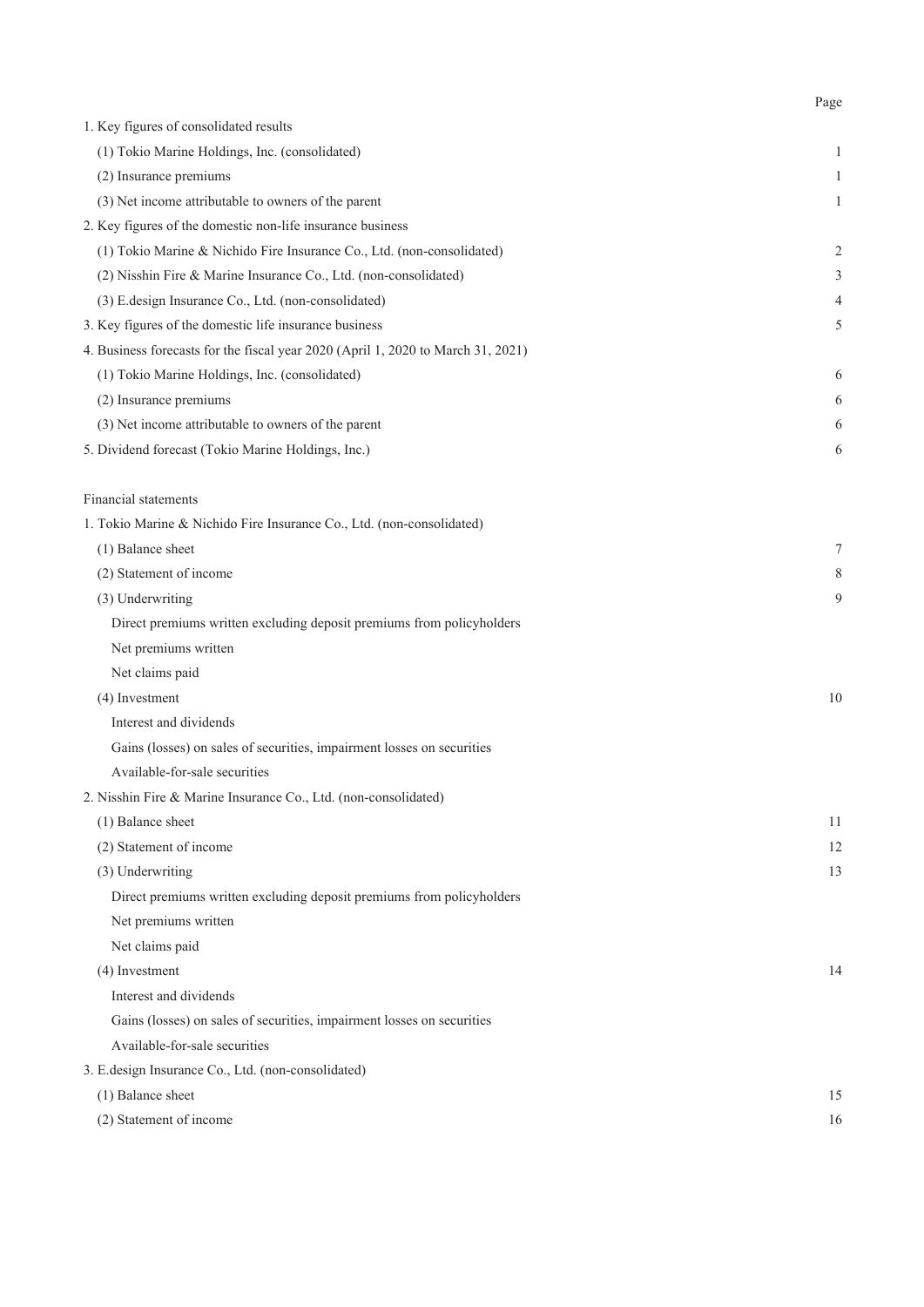|                                                                                                 | Page |
|-------------------------------------------------------------------------------------------------|------|
| 4. Tokio Marine & Nichido Life Insurance Co., Ltd. (non-consolidated)                           |      |
| (1) Balance sheet                                                                               | 17   |
| (2) Statement of income                                                                         | 18   |
| Breakdown of Ordinary profit (Core operating profit)                                            |      |
| (3) Underwriting (life)                                                                         | 20   |
| Amount of policies                                                                              |      |
| Annualized premiums                                                                             |      |
| (4) Investment (General account)                                                                | 21   |
| Interest and dividends                                                                          |      |
| Gains (losses) on sales of securities, impairment losses on securities                          |      |
| Fair value information on securities (Securities with fair value other than trading securities) |      |
| Glossary of terminology                                                                         | 22   |
| Supplementary information of business results for the six months ended September 30, 2020       |      |
| • Tokio Marine & Nichido Fire Insurance Co., Ltd. (non-consolidated)                            | 25   |
| · Nisshin Fire & Marine Insurance Co., Ltd. (non-consolidated)                                  | 28   |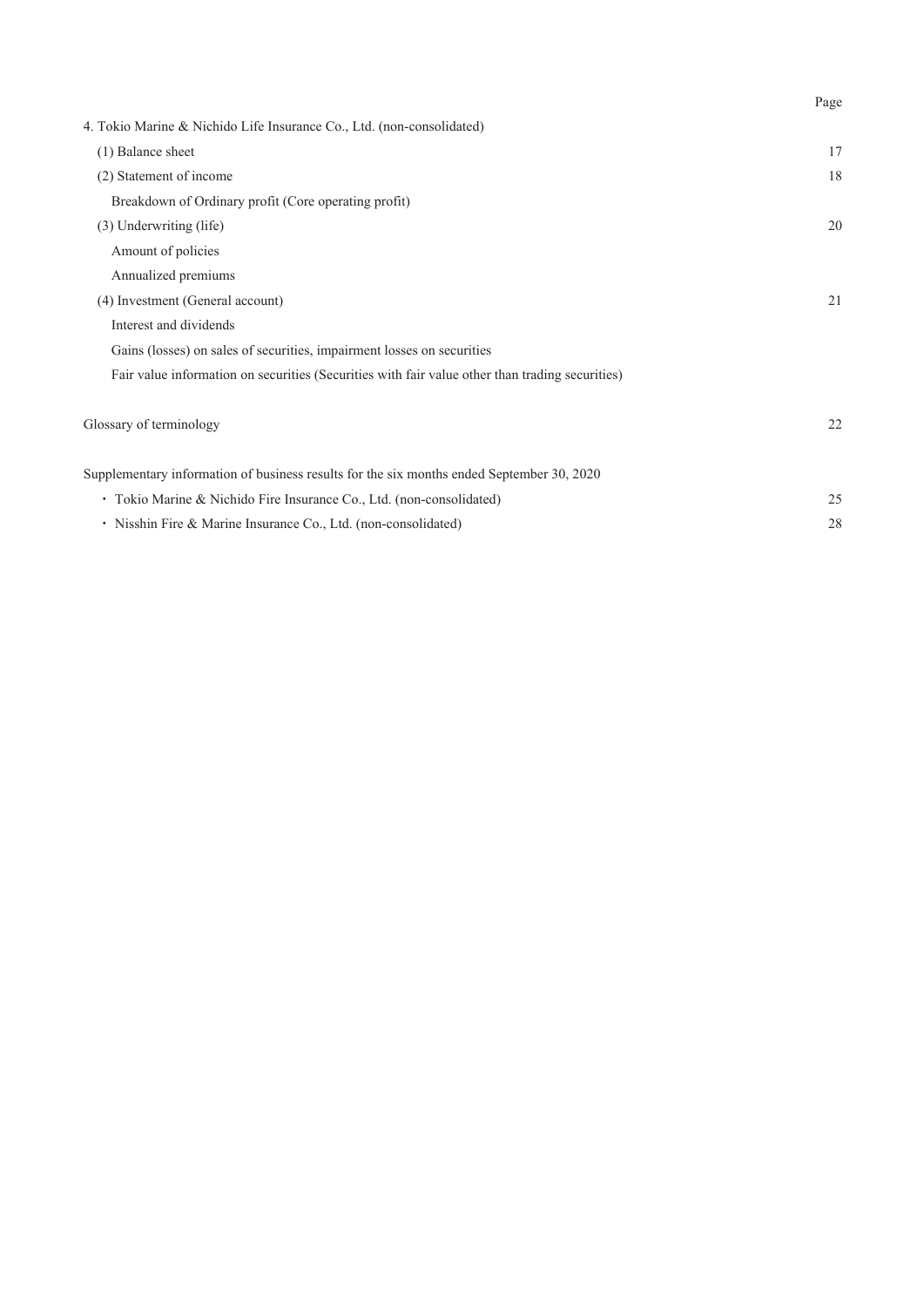# 1. Key figures of consolidated results

### (1) Tokio Marine Holdings, Inc. (consolidated)

|                                                 |                                        |                                        |                        | (Yen in millions) |
|-------------------------------------------------|----------------------------------------|----------------------------------------|------------------------|-------------------|
|                                                 | Six months ended<br>September 30, 2019 | Six months ended<br>September 30, 2020 | Increase<br>(Decrease) | Rate of change    |
| Ordinary income                                 | 2,743,021                              | 2,743,719                              | 697                    | $0.0\%$           |
| Ordinary profit                                 | 147,485                                | 109.167                                | (38,318)               | (26.0)            |
| Net income attributable to owners of the parent | 16,611                                 | 62,393                                 | (54,218)               | (46.5)            |

#### (2) Insurance premiums

|                                 |                                        |                                        |                        | (Yen in millions) |
|---------------------------------|----------------------------------------|----------------------------------------|------------------------|-------------------|
|                                 | Six months ended<br>September 30, 2019 | Six months ended<br>September 30, 2020 | Increase<br>(Decrease) | Rate of change    |
| Insurance premiums              | 2,292,308                              | 2,279,041                              | (13,266)               | $(0.6)\%$         |
| Net premiums written (non-life) | 1,807,364                              | 1,809,579                              | 2.214                  | 0.1               |
| Tokio Marine & Nichido          | 1,145,438                              | 1.127.489                              | (17,948)               | (1.6)             |
| Nisshin Fire                    | 76,717                                 | 74.401                                 | (2,315)                | (3.0)             |
| Overseas subsidiaries           | 570,077                                | 591,471                                | 21.394                 | 38                |
| Others                          | 15.130                                 | 16.216                                 | 1.085                  | 7.2               |
| Life insurance premiums         | 484,944                                | 469,462                                | (15, 481)              | (3.2)             |
| Tokio Marine & Nichido Life     | 305,880                                | 285,647                                | (20, 233)              | (6.6)             |
| Overseas subsidiaries           | 179,130                                | 184,005                                | 4,875                  | 2.7               |

### (3) Net income attributable to owners of the parent

|                                                 |                                               | Six months ended<br>September 30, 2019 | Six months ended<br>September 30, 2020 | Increase<br>(Decrease) | Rate of change |
|-------------------------------------------------|-----------------------------------------------|----------------------------------------|----------------------------------------|------------------------|----------------|
| Net income attributable to owners of the parent |                                               | 116.611                                | 62.393                                 | (54,218)               | $(46.5)\%$     |
|                                                 | Tokio Marine & Nichido                        | 41.547                                 | 62.973                                 | 21.426                 |                |
|                                                 | Nisshin Fire                                  | 2.5461                                 | 3.350                                  | 5.897                  |                |
|                                                 | Tokio Marine & Nichido Life                   | 3 7 5 A                                | 22.382                                 | 9 1 2 8                |                |
|                                                 | Overseas subsidiaries (*)                     | 105 961                                | 32.841                                 | 73 119)                |                |
|                                                 | Financial and other business subsidiaries (*) |                                        | 2 969                                  | -032                   |                |
|                                                 | Consolidation adjustment, etc.                |                                        | 1241                                   | 18.582)                |                |

(\*)Figures have been changed in this document to exclude purchase method adjustments for amortization of intangible fixed assets and others.

(Yen in millions)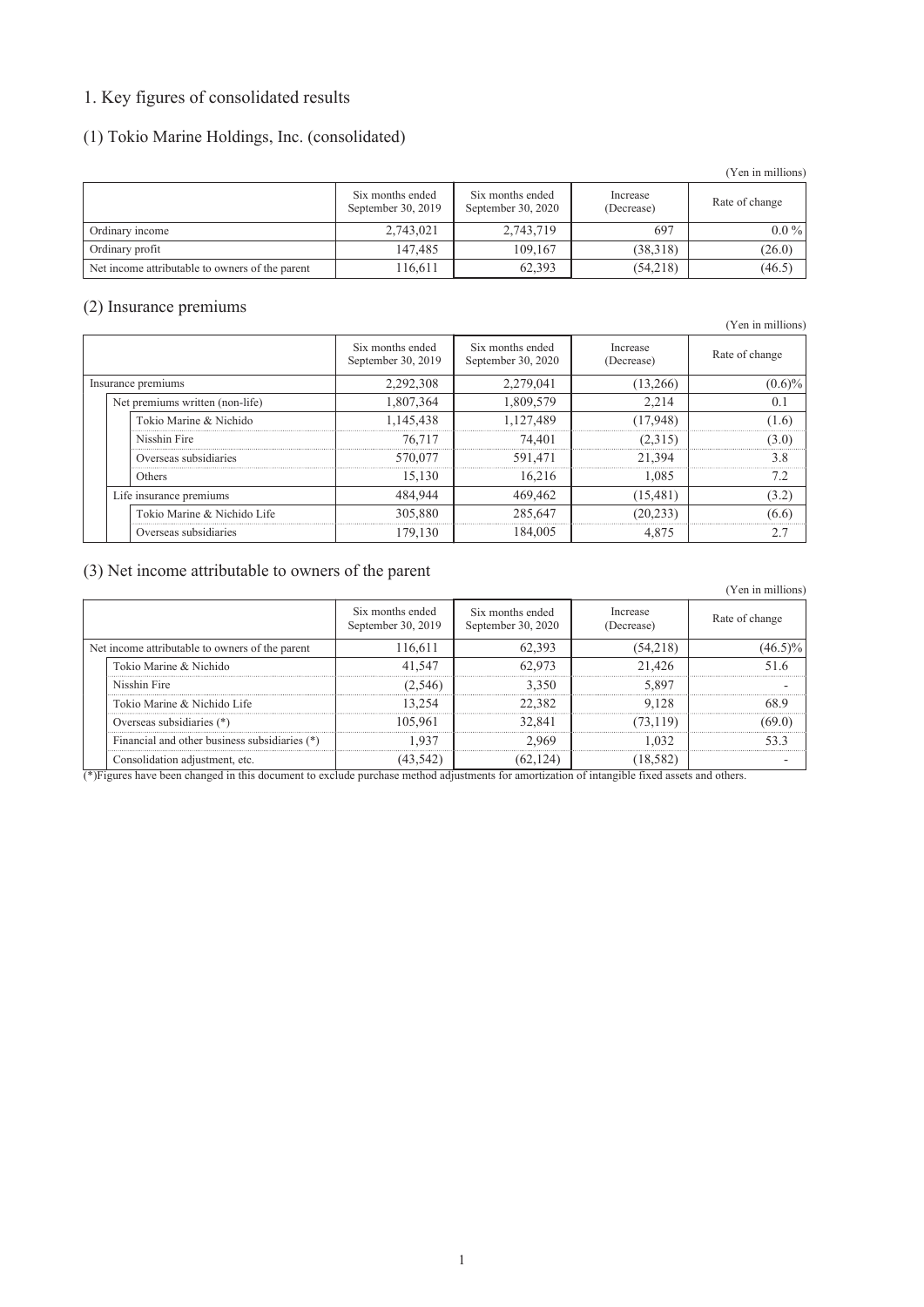# 2. Key figures of the domestic non-life insurance business

# (1) Tokio Marine & Nichido Fire Insurance Co., Ltd. (non-consolidated)

|                                        |                                                                           |                                        |                                        | (Yen in millions)      |
|----------------------------------------|---------------------------------------------------------------------------|----------------------------------------|----------------------------------------|------------------------|
|                                        |                                                                           | Six months ended<br>September 30, 2019 | Six months ended<br>September 30, 2020 | Increase<br>(Decrease) |
| Key components of ordinary profit      |                                                                           |                                        |                                        |                        |
|                                        | $(+)$ Net premiums written                                                | 1,145,438                              | 1,127,489                              | (17,948)               |
|                                        | $(-)$ Net claims paid                                                     | 588,107                                | 565,637                                | (22, 470)              |
|                                        | $(-)$ Loss adjustment expenses                                            | 56,109                                 | 55,774                                 | (335)                  |
|                                        | $(-)$ Agency commissions and brokerage                                    | 208,856                                | 215,471                                | 6,615                  |
| Underwriting                           | Operating and general administrative expenses on<br>$(-)$<br>underwriting | 133,481                                | 126,487                                | (6,994)                |
|                                        | $(-)$ Provision for (reversal of) outstanding claims                      | 93,275                                 | 64,449                                 | (28, 826)              |
|                                        | $(-)$ Provision for (reversal of) underwriting reserves                   | 97,687                                 | 93.812                                 | (3,875)                |
|                                        | Underwriting profit (loss)                                                | (40, 509)                              | (4,893)                                | 35,616                 |
|                                        | $(+)$ Interest and dividends                                              | 77,515                                 | 81,255                                 | 3,740                  |
| Investment and                         | $(+)$ Gains (losses) on sales of securities                               | 57,952                                 | 56,856                                 | (1,095)                |
| other                                  | $(-)$ Impairment losses on securities                                     | 2,544                                  | 2,949                                  | 405                    |
|                                        | $(+)$ Gains (losses) on derivatives                                       | (7, 857)                               | (5, 424)                               | 2,433                  |
|                                        | Net investment income (loss) and other                                    | 83,528                                 | 95,795                                 | 12,266                 |
| Ordinary profit (loss)                 |                                                                           | 45,476                                 | 93,934                                 | 48,458                 |
| $(+)$ Extraordinary gains              |                                                                           | 3,548                                  | 22.                                    | (3,525)                |
| -) Extraordinary losses                |                                                                           | 3,252                                  | 14,316                                 | 11,063                 |
| Net income (loss)                      |                                                                           | 41,547                                 | 62,973                                 | 21,426                 |
| Loss ratio (W/P basis)                 |                                                                           | 56.2 %                                 | 55.1 %                                 | (1.1)                  |
|                                        | Fire and allied lines                                                     | 50.1                                   | 60.8                                   | 10.7                   |
|                                        | Voluntary automobile                                                      | 59.1                                   | 52.9                                   | (6.2)                  |
| Expense ratio (W/P basis)              |                                                                           | 29.9                                   | 30.3                                   | 0.4                    |
| Combined ratio (W/P basis)             |                                                                           | 86.1                                   | 85.4                                   | (0.7)                  |
| Loss ratio (private sector, E/I basis) |                                                                           | 66.4%                                  | 60.1%                                  | (6.2)                  |
|                                        | Fire and allied lines                                                     | 98.7                                   | 94.6                                   | (4.1)                  |
|                                        | Voluntary automobile                                                      | 61.0                                   | 51.8                                   | (9.1)                  |
| Expense ratio (private sector)         |                                                                           | 31.3                                   | 31.2                                   | (0.1)                  |
| Combined ratio (private sector)        |                                                                           | 97.7                                   | 91.3                                   | (6.4)                  |
|                                        | Net incurred losses related to natural catastrophe                        | 82,281                                 | 66,935                                 | (15, 346)              |
|                                        | Fire and allied lines                                                     | 72.067                                 | 58,906                                 | (13, 161)              |
|                                        | Voluntary automobile                                                      | 6,873                                  | 5,027                                  | (1, 845)               |
|                                        | Increase (decrease) in catastrophe loss reserve                           | 34,441                                 | 41,399                                 | 6,957                  |
|                                        | Fire and allied lines                                                     | 10,011                                 | 15,681                                 | 5,669                  |
|                                        | Voluntary automobile                                                      | 10,482                                 | 17,560                                 | 7,077                  |
| Balance of catastrophe loss reserve    |                                                                           | 1,001,112                              | 942,026                                | (59,085)               |
|                                        | Reservation ratio of catastrophe loss reserve                             | 50.0%                                  | 46.9%                                  | (3.0)                  |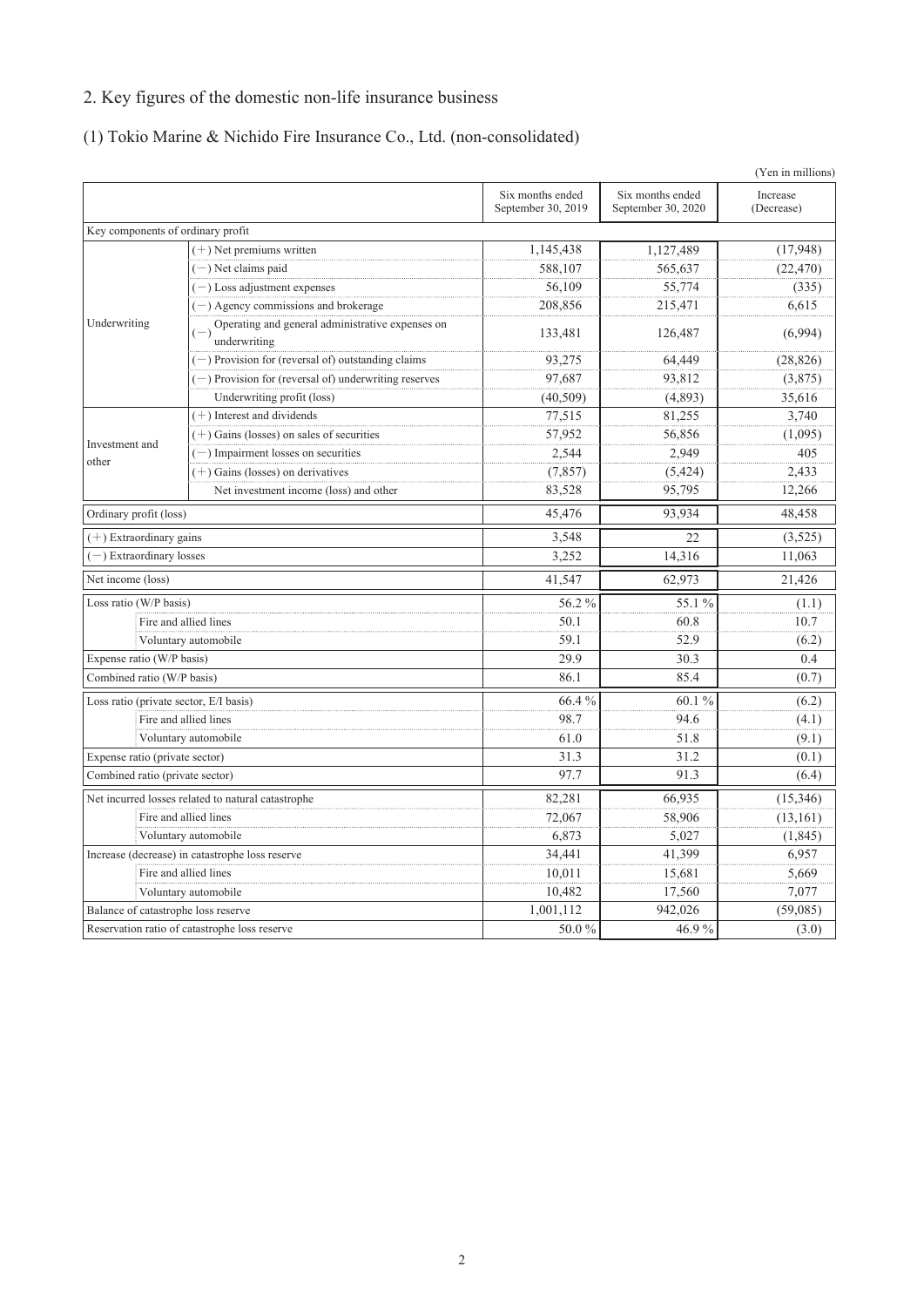|                                        |                                                                  |                                        |                                        | (Yen in millions)      |
|----------------------------------------|------------------------------------------------------------------|----------------------------------------|----------------------------------------|------------------------|
|                                        |                                                                  | Six months ended<br>September 30, 2019 | Six months ended<br>September 30, 2020 | Increase<br>(Decrease) |
| Key components of ordinary profit      |                                                                  |                                        |                                        |                        |
|                                        | $(+)$ Net premiums written                                       | 76,717                                 | 74,401                                 | (2,315)                |
|                                        | $(-)$ Net claims paid                                            | 36,101                                 | 35,419                                 | (681)                  |
|                                        | $(-)$ Loss adjustment expenses                                   | 4,948                                  | 4,768                                  | (179)                  |
|                                        | $(-)$ Agency commissions and brokerage                           | 13,482                                 | 13,574                                 | 92                     |
| Underwriting                           | Operating and general administrative expenses on<br>underwriting | 11,717                                 | 11,106                                 | (611)                  |
|                                        | $(-)$ Provision for (reversal of) outstanding claims             | 8,793                                  | 4,793                                  | (3,999)                |
|                                        | $(-)$ Provision for (reversal of) underwriting reserves          | 5,813                                  | 2,732                                  | (3,080)                |
|                                        | Underwriting profit (loss)                                       | (3,889)                                | 2,134                                  | 6,024                  |
|                                        | $(+)$ Interest and dividends                                     | 2,298                                  | 2.143                                  | (154)                  |
| Investment and                         | $(+)$ Gains (losses) on sales of securities                      | 187                                    | 2,661                                  | 2,474                  |
| other                                  | $(-)$ Impairment losses on securities                            | 388                                    | 99                                     | (288)                  |
|                                        | $(+)$ Gains (losses) on derivatives                              | (466)                                  | (223)                                  | 243                    |
|                                        | Net investment income (loss) and other                           | 618                                    | 3,589                                  | 2,970                  |
| Ordinary profit (loss)                 |                                                                  | (3,890)                                | 5,207                                  | 9,097                  |
| $(+)$ Extraordinary gains              |                                                                  | 469                                    | 1                                      | (467)                  |
| -) Extraordinary losses                |                                                                  | $\overline{2}$                         | 564                                    | 562                    |
| Net income (loss)                      |                                                                  | (2,546)                                | 3,350                                  | 5,897                  |
| Loss ratio (W/P basis)                 |                                                                  | 53.5%                                  | 54.0%                                  | 0.5                    |
|                                        | Fire and allied lines                                            | 41.3                                   | 61.6                                   | 20.3                   |
|                                        | Voluntary automobile                                             | 54.1                                   | 49.6                                   | (4.5)                  |
| Expense ratio (W/P basis)              |                                                                  | 32.8                                   | 33.2                                   | 0.3                    |
| Combined ratio (W/P basis)             |                                                                  | 86.4                                   | 87.2                                   | 0.8                    |
| Loss ratio (private sector, E/I basis) |                                                                  | 66.8%                                  | 58.8%                                  | (8.0)                  |
|                                        | Fire and allied lines                                            | 109.7                                  | 98.3                                   | (11.4)                 |
|                                        | Voluntary automobile                                             | 57.4                                   | 47.7                                   | (9.7)                  |
| Expense ratio (private sector)         |                                                                  | 33.8                                   | 33.4                                   | (0.3)                  |
| Combined ratio (private sector)        |                                                                  | 100.6                                  | 92.2                                   | (8.3)                  |
|                                        | Net incurred losses related to natural catastrophe               | 7,137                                  | 5,520                                  | (1,617)                |
|                                        | Fire and allied lines                                            | 6,751                                  | 4,988                                  | (1,763)                |
|                                        | Voluntary automobile                                             | 247                                    | 307                                    | 60                     |
|                                        | Increase (decrease) in catastrophe loss reserve                  | 2,702                                  | 1.770                                  | (931)                  |
|                                        | Fire and allied lines                                            | 785                                    | 93                                     | (691)                  |
|                                        | Voluntary automobile                                             | 1,379                                  | 1,414                                  | 35                     |
| Balance of catastrophe loss reserve    |                                                                  | 62,839                                 | 58,904                                 | (3,935)                |
|                                        | Reservation ratio of catastrophe loss reserve                    | 46.4%                                  | 44.0 %                                 | (2.4)                  |

# (2) Nisshin Fire & Marine Insurance Co., Ltd. (non-consolidated)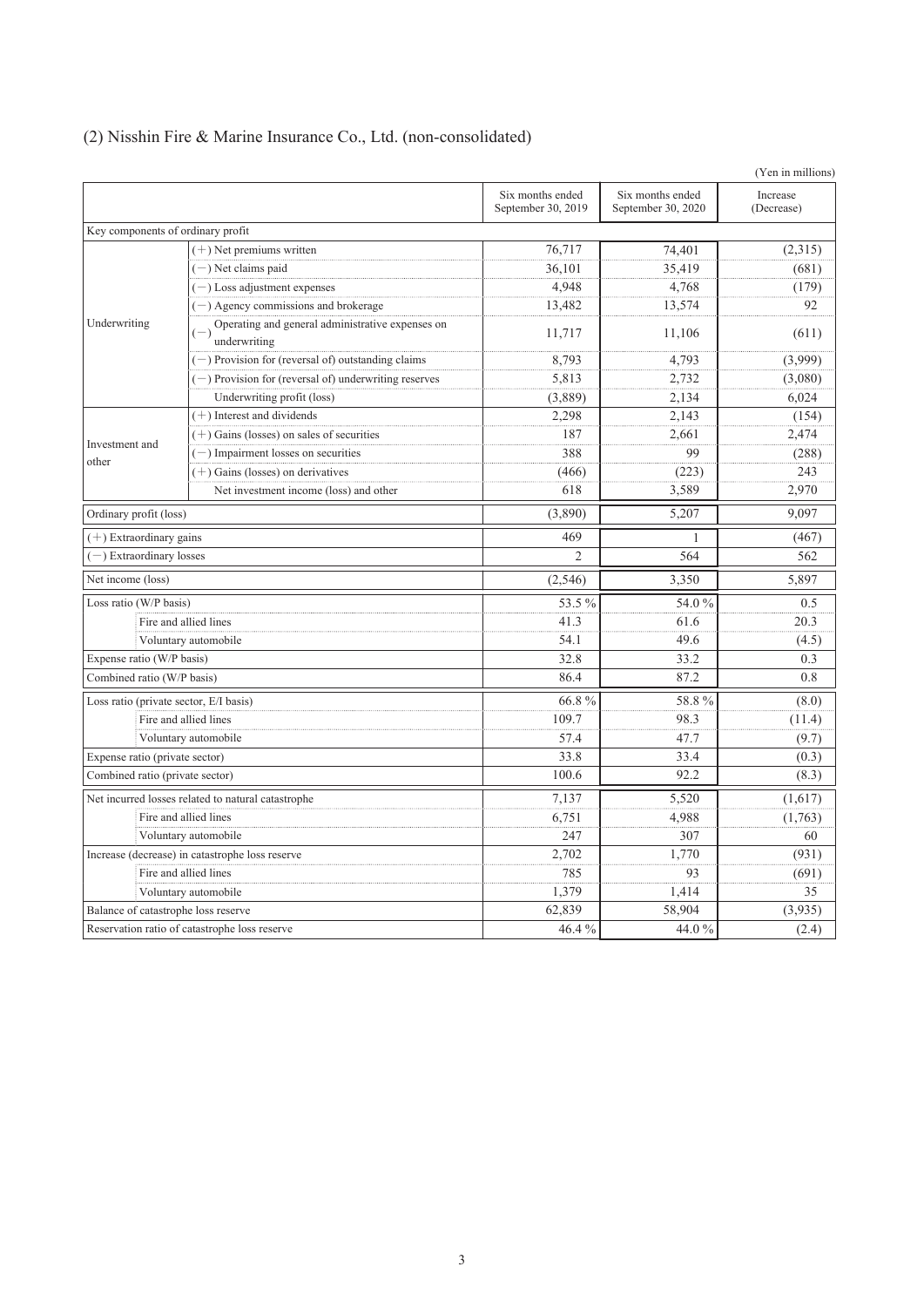|  |  |  | (3) E.design Insurance Co., Ltd. (non-consolidated) |  |
|--|--|--|-----------------------------------------------------|--|
|--|--|--|-----------------------------------------------------|--|

|                                        |                                                                  |                                        |                                        | (Yen in millions)      |
|----------------------------------------|------------------------------------------------------------------|----------------------------------------|----------------------------------------|------------------------|
|                                        |                                                                  | Six months ended<br>September 30, 2019 | Six months ended<br>September 30, 2020 | Increase<br>(Decrease) |
| Key components of ordinary profit      |                                                                  |                                        |                                        |                        |
|                                        | $(+)$ Net premiums written                                       | 15,360                                 | 16,399                                 | 1,039                  |
|                                        | $(-)$ Net claims paid                                            | 8,605                                  | 7,534                                  | (1,070)                |
|                                        | $(-)$ Loss adjustment expenses                                   | 1,050                                  | 979                                    | (71)                   |
|                                        | $(-)$ Agency commissions and brokerage                           | 216                                    | 171                                    | (44)                   |
| Underwriting                           | Operating and general administrative expenses on<br>underwriting | 5,056                                  | 3,987                                  | (1,069)                |
|                                        | $(-)$ Provision for (reversal of) outstanding claims             | 755                                    | (1,060)                                | (1, 816)               |
|                                        | $(-)$ Provision for (reversal of) underwriting reserves          | (336)                                  | 969                                    | 1,305                  |
|                                        | Underwriting profit (loss)                                       | 21                                     | 3,827                                  | 3,806                  |
|                                        | $(+)$ Interest and dividends                                     | $\mathbf{1}$                           | 1                                      | (0)                    |
| Investment and                         | $(+)$ Gains (losses) on sales of securities                      |                                        |                                        |                        |
| other                                  | $(-)$ Impairment losses on securities                            |                                        |                                        |                        |
|                                        | $(+)$ Gains (losses) on derivatives                              | $\sim$                                 |                                        |                        |
|                                        | Net investment income (loss) and other                           | (5)                                    | (9)                                    | (3)                    |
| Ordinary profit (loss)                 |                                                                  | 15                                     | 3,818                                  | 3,803                  |
| $(+)$ Extraordinary gains              |                                                                  | $\overline{4}$                         |                                        | (4)                    |
| -) Extraordinary losses                |                                                                  | $\overline{7}$                         | $\theta$                               | (6)                    |
| Net income (loss)                      |                                                                  | 6                                      | 3,321                                  | 3,315                  |
| Loss ratio (W/P basis)                 |                                                                  | 62.9%                                  | 51.9%                                  | (10.9)                 |
|                                        | Fire and allied lines                                            |                                        |                                        |                        |
|                                        | Voluntary automobile                                             | 62.8                                   | 51.7                                   | (11.1)                 |
| Expense ratio (W/P basis)              |                                                                  | 34.3                                   | 25.4                                   | (9.0)                  |
| Combined ratio (W/P basis)             |                                                                  | 97.2                                   | 77.3                                   | (19.9)                 |
| Loss ratio (private sector, E/I basis) |                                                                  | 67.9%                                  | 46.2%                                  | (21.8)                 |
|                                        | Fire and allied lines                                            |                                        |                                        |                        |
|                                        | Voluntary automobile                                             | 67.9                                   | 46.2                                   | (21.8)                 |
| Expense ratio (private sector)         |                                                                  | 34.8                                   | 25.7                                   | (9.1)                  |
| Combined ratio (private sector)        |                                                                  | 102.7                                  | 71.9                                   | (30.9)                 |
|                                        | Net incurred losses related to natural catastrophe               | 210                                    | 61                                     | (148)                  |
|                                        | Fire and allied lines                                            |                                        |                                        |                        |
|                                        | Voluntary automobile                                             | 210                                    | 61                                     | (148)                  |
|                                        | Increase (decrease) in catastrophe loss reserve                  | (449)                                  | 521                                    | 971                    |
|                                        | Fire and allied lines                                            | ÷.                                     |                                        |                        |
|                                        | Voluntary automobile                                             | (449)                                  | 521                                    | 971                    |
| Balance of catastrophe loss reserve    |                                                                  | 510                                    | 1,525                                  | 1,014                  |
|                                        | Reservation ratio of catastrophe loss reserve                    | $1.7\%$                                | $4.7\%$                                | 3.0                    |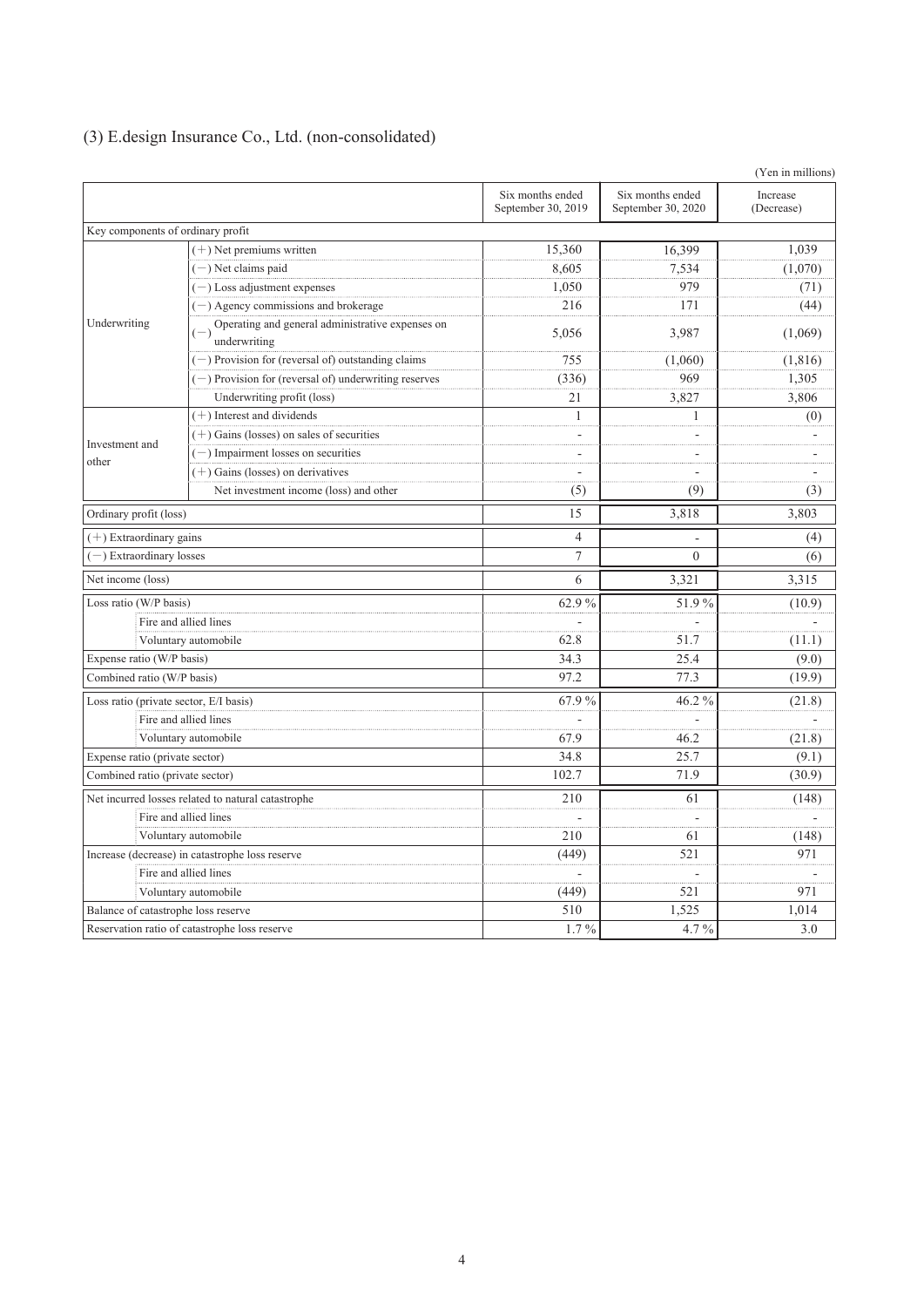# 3. Key figures of the domestic life insurance business

# Tokio Marine & Nichido Life Insurance Co., Ltd. (non-consolidated)

|                      |                                                    |                                        |                                        |                          | (Yen in millions) |
|----------------------|----------------------------------------------------|----------------------------------------|----------------------------------------|--------------------------|-------------------|
|                      |                                                    | Six months ended<br>September 30, 2019 | Six months ended<br>September 30, 2020 | Increase<br>(Decrease)   | Rate of change    |
| Annualized premiums  |                                                    |                                        |                                        |                          |                   |
| Policies in force    |                                                    | 844,978                                | 826,430                                | (18, 547)                | $(2.2)\%$         |
| Individual insurance |                                                    | 700,751                                | 688,215                                | (12, 536)                | (1.8)             |
|                      | Medical coverage, accelerated death benefits, etc. | 197,748                                | 208,735                                | 10,986                   | 5.6               |
| Medical and cancer   |                                                    | 168,772                                | 178,502                                | 9,730                    | 5.8               |
| Individual annuities |                                                    | 144,226                                | 138,214                                | (6,011)                  | (4.2)             |
| New policies         |                                                    | 18,414                                 | 18,402                                 | (12)                     | (0.1)             |
| Individual insurance |                                                    | 18,414                                 | 18,402                                 | (12)                     | (0.1)             |
|                      | Medical coverage, accelerated death benefits, etc. | 10,954                                 | 9,830                                  | (1, 124)                 | (10.3)            |
| Medical and cancer   |                                                    | 9,056                                  | 8,614                                  | (441)                    | (4.9)             |
| Individual annuities |                                                    |                                        | $\overline{\phantom{a}}$               | $\overline{\phantom{0}}$ |                   |
| Net income (loss)    |                                                    | 13,254                                 | 22,382                                 | 9,128                    | 68.9              |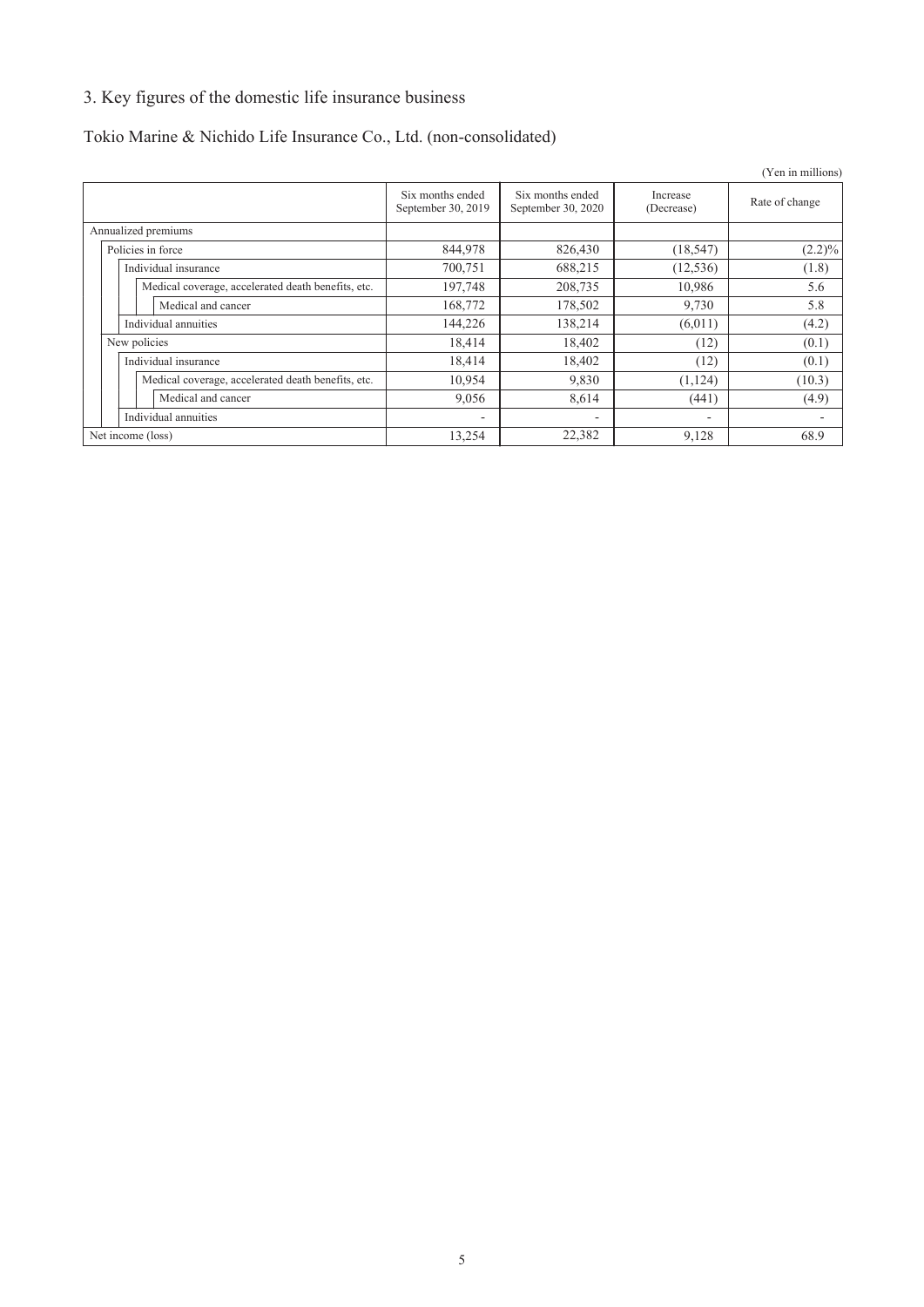### 4. Business forecasts for the fiscal year 2020 (April 1, 2020 to March 31, 2021)

#### (1) Tokio Marine Holdings, Inc. (consolidated)

|                                                 |                                            |                           |                                    |                                     | (Yen in millions) |
|-------------------------------------------------|--------------------------------------------|---------------------------|------------------------------------|-------------------------------------|-------------------|
|                                                 |                                            |                           | Forecasts for the fiscal year 2020 | Increase<br>(Decrease)<br>$(B)-(A)$ | Rate of change    |
|                                                 | Actual results for<br>the fiscal year 2019 | (A) Previous<br>forecasts | (B) Revised<br>forecasts           |                                     |                   |
| Insurance premiums                              | 4,580,296                                  | 4,470,000                 | 4,470,000                          |                                     | $-$ %             |
| Ordinary profit                                 | 363.945                                    | 265,000                   | 310.000                            | 45,000                              | 17.0              |
| Net income attributable to owners of the parent | 259,763                                    | 175,000                   | 200,000                            | 25,000                              | 14.3              |

#### (2) Insurance premiums

|                    |  |                                 |                                            |                           |                                    |                         | (Yen in millions) |
|--------------------|--|---------------------------------|--------------------------------------------|---------------------------|------------------------------------|-------------------------|-------------------|
|                    |  |                                 |                                            |                           | Forecasts for the fiscal year 2020 | Increase                | Rate of change    |
|                    |  |                                 | Actual results for<br>the fiscal year 2019 | (A) Previous<br>forecasts | (B) Revised<br>forecasts           | (Decrease)<br>$(B)-(A)$ |                   |
| Insurance premiums |  | 4,580,296                       | 4.470.000                                  | 4,470,000                 |                                    | $-$ %                   |                   |
|                    |  | Net premiums written (non-life) | 3,598,396                                  | 3,560,000                 | 3,550,000                          | (10,000)                | (0.3)             |
|                    |  | Tokio Marine & Nichido          | 2,247,508                                  | 2.201.000                 | 2,205,000                          | 4.000                   | 02                |
|                    |  | Nisshin Fire                    | 148,850                                    | 148.700                   | 146,800                            | (1.900)                 | (1.3)             |
|                    |  | Overseas subsidiaries           | .170.646                                   | 1.182.000                 | 1,162,000                          | (20.000)                |                   |
|                    |  | Others                          | 31,390                                     | 28.300                    | 36,200                             | 7.900                   | 27.9              |
|                    |  | Life insurance premiums         | 981,900                                    | 910.000                   | 920,000                            | 10,000                  |                   |
|                    |  | Tokio Marine & Nichido Life     | 627,209                                    | 561,000                   | 562,000                            | 1.000                   | 02                |
|                    |  | Overseas subsidiaries           | 354.956                                    | 349,000                   | 357,000                            | 8.000                   | 2.3               |

### (3) Net income attributable to owners of the parent

|                                                 |                                            |                                    |                          |                         | (Yen in millions) |
|-------------------------------------------------|--------------------------------------------|------------------------------------|--------------------------|-------------------------|-------------------|
|                                                 |                                            | Forecasts for the fiscal year 2020 |                          | Increase                | Rate of change    |
|                                                 | Actual results for<br>the fiscal year 2019 | (A) Previous<br>forecasts          | (B) Revised<br>forecasts | (Decrease)<br>$(B)-(A)$ |                   |
| Net income attributable to owners of the parent | 259,763                                    | 175,000                            | 200,000                  | 25,000                  | $14.3\%$          |
| Tokio Marine & Nichido                          | 169.966                                    | 159 000                            | 155.000                  | (4.000)                 | つぢ                |
| Nisshin Fire                                    | 3 757                                      | 3200                               | 16.000                   | 2.800                   |                   |
| Tokio Marine & Nichido Life                     | 34.259                                     | 41.000                             | 47,000                   | 6.000                   | 14.6              |
| Overseas subsidiaries                           | 176.883                                    | 93.000                             | 105.000                  | 12.000                  | 12.9              |
| Financial and other business subsidiaries       | 3 1 7 5                                    | 4 400                              | 5.200                    | 800                     | 182               |
| Consolidation adjustment, etc.                  | 28,278                                     | 135.600                            | 28.200                   | 7.400                   |                   |

(Key assumptions for business forecasts)

-Net incurred losses related to natural catastrophe that occur during the period are projected to be 80.0 billion yen for

Tokio Marine & Nichido Fire Insurance Co., Ltd. and 6.5 billion yen for Nisshin Fire & Marine Insurance Co., Ltd. -The Company assumes there will be no significant changes in interest rates, exchange rates and stock market conditions from those as of September 30, 2020.

The above forecasts are prepared based on business results for previous years, information available to the Company as of the release date of this document and certain assumptions. Actual results may significantly differ depending on various factors.

### 5. Dividend forecast (Tokio Marine Holdings, Inc.)

|                                                          |                      |                      | (Yen)                  |
|----------------------------------------------------------|----------------------|----------------------|------------------------|
|                                                          | Actual results for   |                      | Fiscal year 2020       |
|                                                          | the fiscal year 2019 | Declared<br>dividend | Forecasted<br>dividend |
| Ordinary dividends per share                             | 190.00               | 200.00               |                        |
| Interim dividends                                        | 95.00                | 100.00               |                        |
| Year-end dividends                                       | 95.00                |                      | 100.00                 |
|                                                          |                      |                      |                        |
| One-time dividend for the capital level adjustment( $*)$ | 35.00                | 35.00                |                        |

(\*)The Company resolved the one-time dividends aiming to implement flexible financial policies.

For the six months ended September 30, 2020, the Company resolved additional shareholder return of around 50.0 billion yen, which consists of one-time dividend for the capital level adjustment (total amount of 24.4 billion yen) and share repurchases (up to 25.6 billion yen).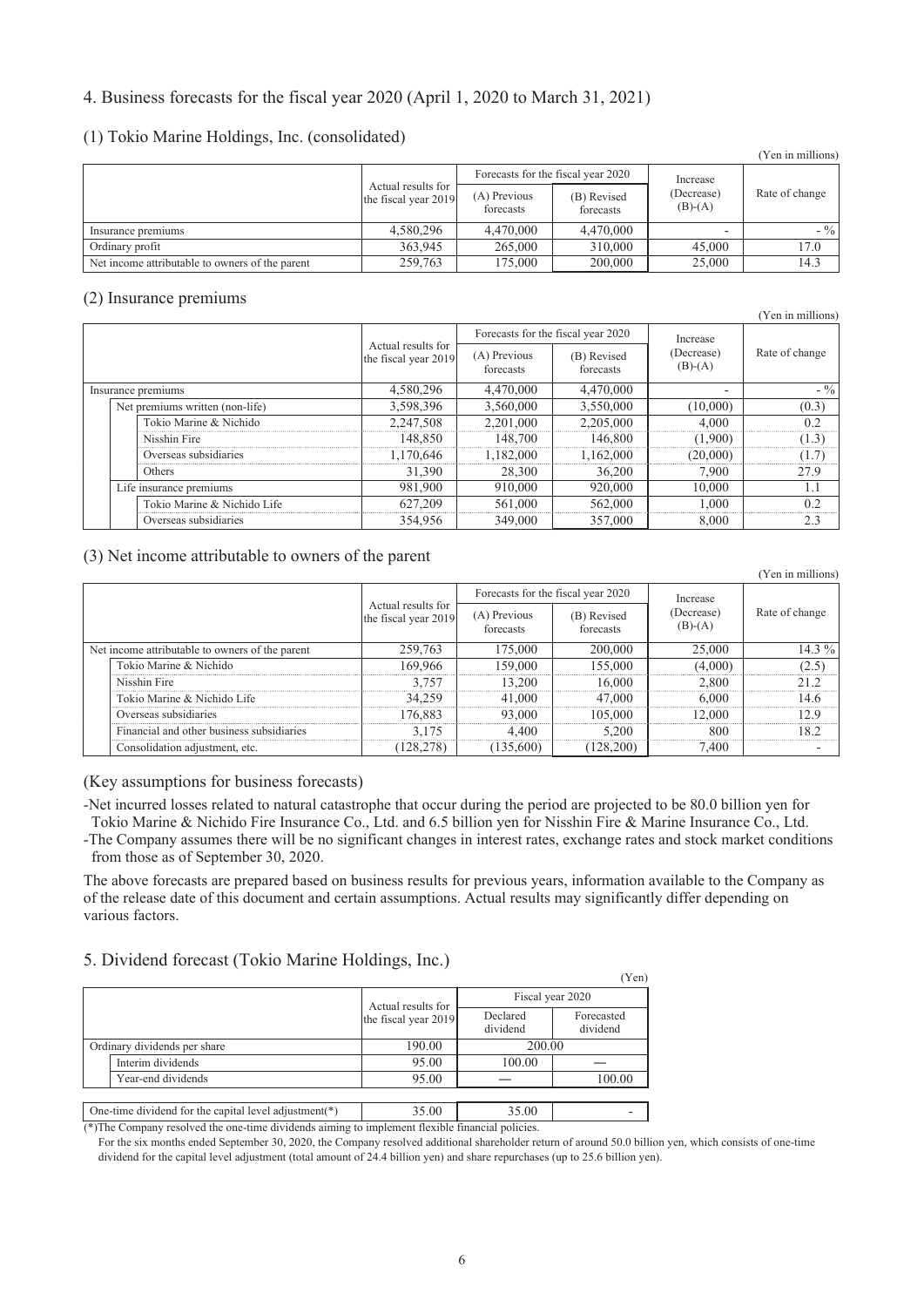# Financial statements

1. Tokio Marine & Nichido Fire Insurance Co., Ltd. (non-consolidated)

(1) Balance sheet

|                                                            |                      |                      |                          |                      | (Yen in millions) |
|------------------------------------------------------------|----------------------|----------------------|--------------------------|----------------------|-------------------|
|                                                            | As of March 31, 2020 |                      | As of September 30, 2020 |                      | Increase          |
|                                                            | Amount               | Composition<br>ratio | Amount                   | Composition<br>ratio | (Decrease)        |
| <b>Assets</b>                                              |                      | $\frac{0}{0}$        |                          | $\frac{0}{0}$        |                   |
| Cash and bank deposits                                     | 329,921              | 3.59                 | 345,201                  | 3.66                 | 15,279            |
| Receivables under resale agreements                        | 999                  | 0.01                 | 15,999                   | 0.17                 | 14,999            |
| Monetary receivables bought                                | 139,299              | 1.52                 | 267,209                  | 2.84                 | 127,909           |
| Money trusts                                               | 2,103                | 0.02                 | 2,305                    | 0.02                 | 201               |
| Securities                                                 | 7,511,266            | 81.71                | 7,708,808                | 81.81                | 197,541           |
| Loans                                                      | 196,746              | 2.14                 | 194,224                  | 2.06                 | (2,522)           |
| Tangible fixed assets                                      | 216,642              | 2.36                 | 213,555                  | 2.27                 | (3,086)           |
| Intangible fixed assets                                    | 523                  | 0.01                 | 27,741                   | 0.29                 | 27,218            |
| Other assets                                               | 790,596              | 8.60                 | 644,254                  | 6.84                 | (146, 342)        |
| Other assets                                               | 790,596              |                      | 644,254                  |                      | (146, 342)        |
| Prepaid pension costs                                      | 5,828                | 0.06                 | 5,320                    | 0.06                 | (508)             |
| Customers' liabilities under acceptances and guarantees    | 2,114                | 0.02                 | 1,997                    | 0.02                 | (117)             |
| Allowance for doubtful accounts                            | (3,350)              | (0.04)               | (3,373)                  | (0.04)               | (22)              |
| <b>Total assets</b>                                        | 9,192,693            | 100.00               | 9,423,244                | 100.00               | 230,551           |
| <b>Liabilities</b>                                         |                      |                      |                          |                      |                   |
| Insurance liabilities                                      | 5,292,251            | 57.57                | 5,450,453                | 57.84                | 158,201           |
| Outstanding claims                                         | 983,759              |                      | 1,048,148                |                      | 64,389            |
| Underwriting reserves                                      | 4,308,492            |                      | 4,402,305                |                      | 93,812            |
| Corporate bonds                                            | 210,100              | 2.29                 | 200,000                  | 2.12                 | (10, 100)         |
| Other liabilities                                          | 778,132              | 8.46                 | 688,571                  | 7.31                 | (89, 561)         |
| Income taxes payable                                       | 19,995               |                      | 52,322                   |                      | 32,327            |
| Lease obligations                                          | 3,647                |                      | 3,323                    |                      | (323)             |
| Asset retirement obligations                               | 3,426                |                      | 3,449                    |                      | 22                |
| Other liabilities                                          | 751,063              |                      | 629,475                  |                      | (121, 588)        |
| Provision for retirement benefits                          | 211,402              | 2.30                 | 212,753                  | 2.26                 | 1,350             |
| Provision for employees' bonus                             | 16,850               | 0.18                 | 20,206                   | 0.21                 | 3,355             |
| Reserves under special laws                                | 102,874              | 1.12                 | 105,917                  | 1.12                 | 3,042             |
| Reserve for price fluctuation                              | 102,874              |                      | 105,917                  |                      | 3,042             |
| Deferred tax liabilities                                   | 6,403                | 0.07                 | 21,994                   | 0.23                 | 15,591            |
| Acceptances and guarantees                                 | 2,114                | 0.02                 | 1,997                    | 0.02                 | (117)             |
| <b>Total liabilities</b>                                   | 6,620,130            | 72.02                | 6,701,893                | 71.12                | 81,763            |
| <b>Net assets</b>                                          |                      |                      |                          |                      |                   |
| Share capital                                              | 101,994              | 1.11                 | 101,994                  | 1.08                 |                   |
| Capital surplus                                            | 135,434              | 1.47                 | 135,434                  | 1.44                 |                   |
| Additional paid-in capital                                 | 123,521              |                      | 123,521                  |                      |                   |
| Other capital surplus                                      | 11,913               |                      | 11,913                   |                      |                   |
| Retained earnings                                          | 1,199,151            | 13.04                | 1,208,675                | 12.83                | 9,524             |
| Surplus reserve                                            | 81,099               |                      | 81,099                   |                      |                   |
| Other retained earnings                                    | 1,118,051            |                      | 1,127,576                |                      | 9,524             |
| Reserve for special depreciation                           | 5                    |                      | 5                        |                      |                   |
| Reserve for advanced depreciation of fixed assets          | 23,230               |                      | 23,230                   |                      |                   |
| Special reserves                                           | 235,426              |                      | 235,426                  |                      |                   |
| Retained earnings carried forward                          | 859,390              |                      | 868,914                  |                      | 9,524             |
| Total shareholders' equity                                 | 1,436,580            | 15.63                | 1,446,104                | 15.35                | 9,524             |
| Unrealized gains (losses) on available-for-sale securities | 1,143,824            | 12.44                | 1,277,195                | 13.55                | 133,370           |
| Deferred gains (losses) on hedge transactions              | (7, 842)             | (0.09)               | (1,949)                  | (0.02)               | 5,892             |
| Total valuation and translation adjustments                | 1,135,982            | 12.36                | 1,275,245                | 13.53                | 139,263           |
| <b>Total net assets</b>                                    | 2,572,562            | 27.98                | 2,721,350                | 28.88                | 148,788           |
| <b>Total liabilities and net assets</b>                    | 9,192,693            | 100.00               | 9,423,244                | 100.00               | 230,551           |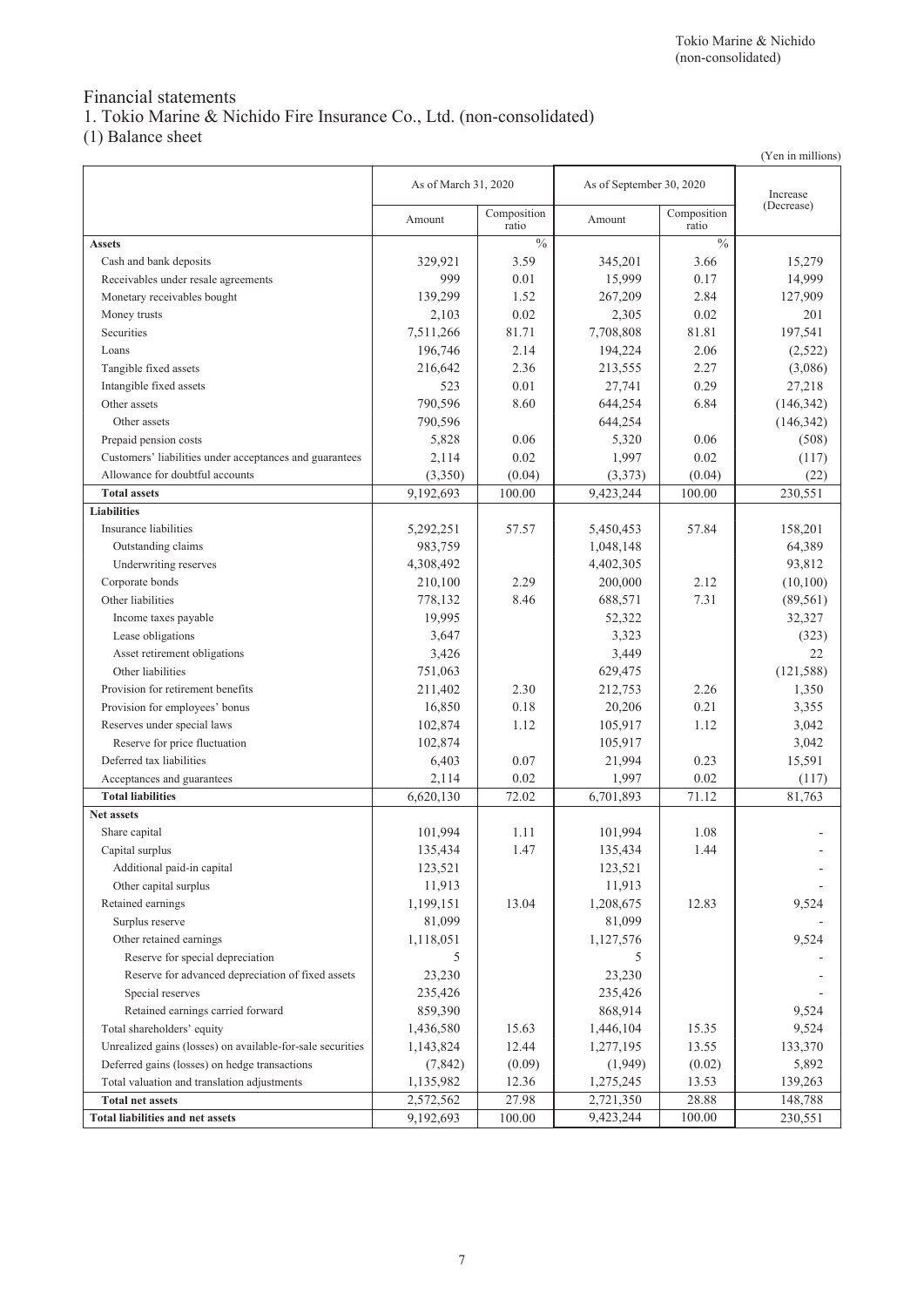# (2) Statement of income

|                                                            |                                                                                    |                                                                                    | (Yen in millions)      |
|------------------------------------------------------------|------------------------------------------------------------------------------------|------------------------------------------------------------------------------------|------------------------|
|                                                            | Six months ended<br>September 30, 2019<br>(April 1, 2019 to<br>September 30, 2019) | Six months ended<br>September 30, 2020<br>(April 1, 2020 to<br>September 30, 2020) | Increase<br>(Decrease) |
| Ordinary income                                            | 1,327,413                                                                          | 1,316,094                                                                          | (11,319)               |
| <b>Underwriting income</b>                                 | 1,205,037                                                                          | 1,188,061                                                                          | (16,976)               |
| Net premiums written                                       | 1,145,438                                                                          | 1,127,489                                                                          | (17,948)               |
| Deposit premiums from policyholders                        | 39,808                                                                             | 42,304                                                                             | 2,496                  |
| Investment income on deposit premiums                      | 19,704                                                                             | 18,199                                                                             | (1,504)                |
| <b>Investment</b> income                                   | 116,768                                                                            | 122,380                                                                            | 5,611                  |
| Interest and dividends                                     | 77,515                                                                             | 81,255                                                                             | 3,740                  |
| Gains on money trusts                                      | 31                                                                                 | 201                                                                                | 170                    |
| Gains on trading securities                                |                                                                                    | 26                                                                                 | 26                     |
| Gains on sales of securities                               | 58,646                                                                             | 58,631                                                                             | (15)                   |
| Transfer of investment income on deposit premiums          | (19,704)                                                                           | (18, 199)                                                                          | 1,504                  |
| Other ordinary income                                      | 5,607                                                                              | 5,652                                                                              | 44                     |
| <b>Ordinary</b> expenses                                   | 1,281,937                                                                          | 1,222,159                                                                          | (59, 777)              |
| <b>Underwriting expenses</b>                               | 1,109,608                                                                          | 1,063,435                                                                          | (46, 172)              |
| Net claims paid                                            | 588,107                                                                            | 565,637                                                                            | (22, 470)              |
| Loss adjustment expenses                                   | 56,109                                                                             | 55,774                                                                             | (335)                  |
| Agency commissions and brokerage                           | 208,856                                                                            | 215,471                                                                            | 6,615                  |
| Maturity refunds to policyholders                          | 63,703                                                                             | 67,474                                                                             | 3,771                  |
| Provision for outstanding claims                           | 93,275                                                                             | 64,449                                                                             | (28, 826)              |
| Provision for underwriting reserves                        | 97,687                                                                             | 93,812                                                                             | (3,875)                |
| <b>Investment expenses</b>                                 | 14,412                                                                             | 10,223                                                                             | (4,188)                |
| Losses on sales of securities                              | 694                                                                                | 1,775                                                                              | 1,080                  |
| Impairment losses on securities                            | 2,544                                                                              | 2,949                                                                              | 405                    |
| Operating and general administrative expenses              | 153,464                                                                            | 145,513                                                                            | (7,950)                |
| Other ordinary expenses                                    | 4,452                                                                              | 2,986                                                                              | (1, 466)               |
| Interest expenses                                          | 4,205                                                                              | 2,799                                                                              | (1,405)                |
| Ordinary profit (loss)                                     | 45,476                                                                             | 93,934                                                                             | 48,458                 |
| <b>Extraordinary gains</b>                                 | 3,548                                                                              | 22                                                                                 | (3,525)                |
| Gains on disposal of fixed assets                          | 68                                                                                 | 9                                                                                  | (58)                   |
| Gains on liquidation of subsidiaries and affiliates        |                                                                                    | 13                                                                                 | 13                     |
| Gains on sales of shares of subsidiaries and affiliates    | 3,479                                                                              |                                                                                    | (3, 479)               |
| <b>Extraordinary losses</b>                                | 3,252                                                                              | 14,316                                                                             | 11,063                 |
| Losses on disposal of fixed assets                         | 450                                                                                | 418                                                                                | (31)                   |
| Impairment losses on fixed assets                          | 18                                                                                 |                                                                                    | (18)                   |
| Provision for reserves under special laws                  | 2,783                                                                              | 3,042                                                                              | 259                    |
| Provision for reserve for price fluctuation                | 2,783                                                                              | 3,042                                                                              | 259                    |
| Impairment losses on shares of subsidiaries and affiliates |                                                                                    | 10,262                                                                             | 10,262                 |
| Losses on sales of shares of subsidiaries and affiliates   |                                                                                    | 592                                                                                | 592                    |
| Income (loss) before income taxes                          | 45,772                                                                             | 79,641                                                                             | 33,869                 |
| Income taxes - current                                     | 34,815                                                                             | 53,661                                                                             | 18,845                 |
| <b>Income taxes - deferred</b>                             | (30, 590)                                                                          | (36,993)                                                                           | (6, 402)               |
| <b>Total income taxes</b>                                  | 4,224                                                                              | 16,667                                                                             | 12,443                 |
| Net income (loss)                                          | 41,547                                                                             | 62,973                                                                             | 21,426                 |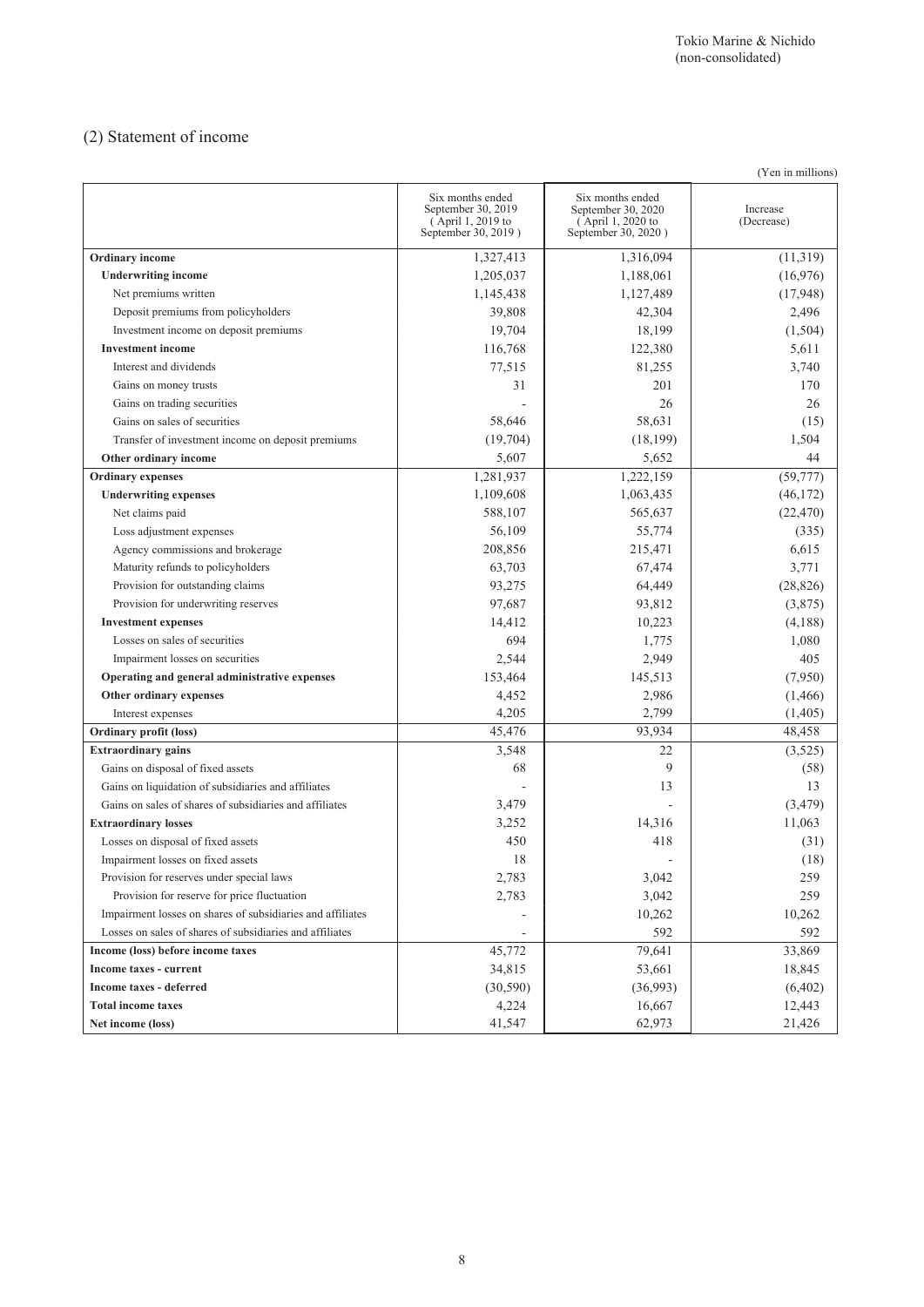### (3) Underwriting

Direct premiums written excluding deposit premiums from policyholders

|                                     |                                                                              |                   |                |                                                                             |                          | (Yen in millions) |
|-------------------------------------|------------------------------------------------------------------------------|-------------------|----------------|-----------------------------------------------------------------------------|--------------------------|-------------------|
|                                     | Six months ended September 30, 2019<br>(April 1, 2019 to September 30, 2019) |                   |                | Six months ended September 30, 2020<br>April 1, 2020 to September 30, 2020) |                          |                   |
|                                     | Amount                                                                       | Composition ratio | Rate of change | Amount                                                                      | Composition ratio        | Rate of change    |
|                                     |                                                                              | $\frac{0}{0}$     | $\frac{0}{0}$  |                                                                             | $\frac{0}{0}$            | $\frac{0}{0}$     |
| Fire and allied lines               | 206.119                                                                      | 16.4              | 24.2           | 211,622                                                                     | 17.2                     | 2.7               |
| Hull and cargo                      | 34,837                                                                       | 2.8               | 4.4            | 32,782                                                                      | 2.7                      | (5.9)             |
| Personal accident                   | 104,092                                                                      | 8.3               | 1.8            | 92,587                                                                      | 7.5                      | (11.1)            |
| Voluntary automobile                | 537,614                                                                      | 42.9              | 0.9            | 548,747                                                                     | 44.7                     | 2.1               |
| Compulsory automobile liability     | 136,875                                                                      | 10.9              | 6.4            | 108.325                                                                     | 8.8                      | (20.9)            |
| Others                              | 233,818                                                                      | 18.7              | 1.7            | 234.297                                                                     | 19.1                     | 0.2               |
| Total                               | 1,253,357                                                                    | 100.0             | 5.0            | 1,228,363                                                                   | 100.0                    | (2.0)             |
| Deposit premiums from policyholders | 39,808                                                                       |                   | (12.2)         | 42,304                                                                      | $\overline{\phantom{0}}$ | 6.3               |

#### Net premiums written

(Yen in millions) Six months ended September 30, 2019 ( April 1, 2019 to September 30, 2019 ) Six months ended September 30, 2020 ( April 1, 2020 to September 30, 2020 ) Amount Composition ratio Rate of change Amount Composition ratio Rate of change  $\frac{9}{6}$  %  $\frac{9}{6}$  %  $\frac{9}{6}$ Fire and allied lines 164,407 164,407 14.4 21.1 164,391 14.6 14.6 (0.0) Hull and cargo 2.8 | 33,331 | 2.9 | 2.7 | 31,831 | 2.8 | (4.5) Personal accident 101,872 8.9 2.3 91,459 8.1 (10.2) Voluntary automobile <br>
536,382 46.8 0.9 546,848 48.5 2.0 Compulsory automobile liability 143,102 12.5 6.2 123,087 10.9 10.9 (14.0) Others 166,341 14.5 3.8 169,871 15.1 2.1 Total 1,145,438 100.0 4.7 1,127,489 100.0 1.6)

Net claims paid

(Yen in millions)

|                                 | Six months ended September 30, 2019<br>April 1, 2019 to September 30, 2019) |                |               | Six months ended September 30, 2020<br>April 1, 2020 to September 30, 2020) |                |               |
|---------------------------------|-----------------------------------------------------------------------------|----------------|---------------|-----------------------------------------------------------------------------|----------------|---------------|
|                                 | Amount                                                                      | Rate of change | Loss ratio    | Amount                                                                      | Rate of change | Loss ratio    |
|                                 |                                                                             | $\frac{0}{0}$  | $\frac{0}{0}$ |                                                                             | $\frac{0}{0}$  | $\frac{0}{0}$ |
| Fire and allied lines           | 78,253                                                                      | (26.2)         | 50.1          | 96,353                                                                      | 23.1           | 60.8          |
| Hull and cargo                  | 18,928                                                                      | 9.4            | 60.0          | 18,883                                                                      | (0.2)          | 62.4          |
| Personal accident               | 42,665                                                                      | 7.7            | 46.5          | 39,524                                                                      | (7.4)          | 48.2          |
| Voluntary automobile            | 284,279                                                                     | (2.2)          | 59.1          | 255,132                                                                     | (10.3)         | 52.9          |
| Compulsory automobile liability | 94,933                                                                      | (6.3)          | 72.6          | 81,062                                                                      | (14.6)         | 72.5          |
| Others                          | 69,046                                                                      | (0.5)          | 44.4          | 74,680                                                                      | 8.2            | 46.6          |
| Total                           | 588,107                                                                     | (5.8)          | 56.2          | 565,637                                                                     | (3.8)          | 55.1          |

(Note) Loss ratio is calculated on W/P basis.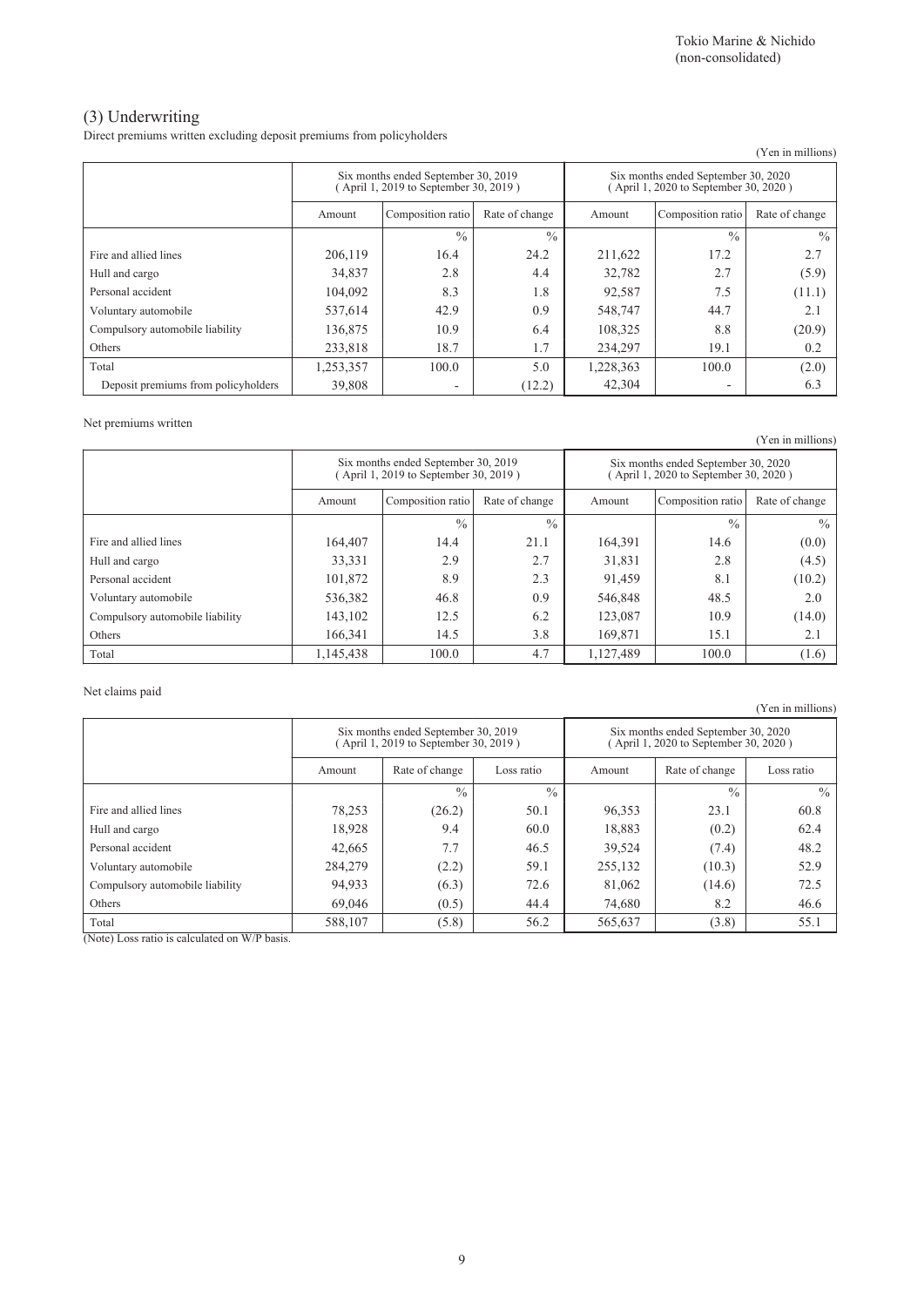# (4) Investment

Interest and dividends

| micrest and arrigence               |                                                                                    |                                                                                    | (Yen in millions)      |
|-------------------------------------|------------------------------------------------------------------------------------|------------------------------------------------------------------------------------|------------------------|
|                                     | Six months ended<br>September 30, 2019<br>(April 1, 2019 to<br>September 30, 2019) | Six months ended<br>September 30, 2020<br>(April 1, 2020 to<br>September 30, 2020) | Increase<br>(Decrease) |
| Bank deposits                       | 100                                                                                | 73                                                                                 | (27)                   |
| Receivables under resale agreements | $\theta$                                                                           | 1                                                                                  |                        |
| Monetary receivables bought         | 59                                                                                 | 110                                                                                | 50                     |
| Securities                          | 71,834                                                                             | 75,362                                                                             | 3,527                  |
| Domestic debt securities            | 10,281                                                                             | 8,662                                                                              | (1,618)                |
| Domestic equity securities          | 37,176                                                                             | 30,928                                                                             | (6,248)                |
| Foreign securities                  | 22,215                                                                             | 35,533                                                                             | 13,317                 |
| Others                              | 2,160                                                                              | 237                                                                                | (1, 922)               |
| Loans                               | 695                                                                                | 1,098                                                                              | 402                    |
| Land and buildings                  | 4,412                                                                              | 4,287                                                                              | (124)                  |
| Others                              | 413                                                                                | 322                                                                                | (91)                   |
| Total                               | 77,515                                                                             | 81,255                                                                             | 3,740                  |

Gains (losses) on sales of securities, impairment losses on securities

|                            |                                                                                    |                                    |                                                                                   |                                    |                            | (Yen in millions)                  |
|----------------------------|------------------------------------------------------------------------------------|------------------------------------|-----------------------------------------------------------------------------------|------------------------------------|----------------------------|------------------------------------|
|                            | Six months ended<br>September 30, 2019<br>(April 1, 2019 to<br>September 30, 2019) |                                    | Six months ended<br>September 30, 2020<br>April 1, 2020 to<br>September 30, 2020) |                                    | Increase<br>(Decrease)     |                                    |
|                            | Gains (losses)<br>on sales                                                         | Impairment losses<br>on securities | Gains (losses)<br>on sales                                                        | Impairment losses<br>on securities | Gains (losses)<br>on sales | Impairment losses<br>on securities |
| Domestic debt securities   | 2.999                                                                              | $\overline{\phantom{0}}$           | (647)                                                                             | $\overline{\phantom{0}}$           | (3,647)                    |                                    |
| Domestic equity securities | 54,544                                                                             | 2.233                              | 56,590                                                                            | 1.160                              | 2.046                      | (1,072)                            |
| Foreign securities         | 408                                                                                | 310                                | 913                                                                               | 1,788                              | 505                        | 1,478                              |
| Total                      | 57,952                                                                             | 2,544                              | 56,856                                                                            | 2.949                              | (1,095)                    | 405                                |

Available-for-sale securities

(Yen in millions)

|                            | As of March 31, 2020 |                                      |                              | As of September 30, 2020 |                                      |                              |
|----------------------------|----------------------|--------------------------------------|------------------------------|--------------------------|--------------------------------------|------------------------------|
|                            | Cost                 | Fair value shown<br>on balance sheet | Unrealized<br>gains (losses) | Cost                     | Fair value shown<br>on balance sheet | Unrealized<br>gains (losses) |
| Domestic debt securities   | 1,859,691            | 1,973,965                            | 114.274                      | 1,898,362                | 2,001,310                            | 102,948                      |
| Domestic equity securities | 451,839              | 1,921,435                            | 1,469,596                    | 436,323                  | 2,050,525                            | 1,614,202                    |
| Foreign securities         | 736,674              | 721,089                              | (15, 585)                    | 720,676                  | 752,079                              | 31,402                       |
| Others                     | 158,589              | 159,032                              | 443                          | 288,019                  | 288,793                              | 774                          |
| Total                      | 3,206,794            | 4,775,523                            | 1,568,728                    | 3,343,381                | 5,092,709                            | 1,749,328                    |

(Note) The table shows Available-for-sale securities with fair value, which includes Monetary receivables bought, etc. on the balance sheet.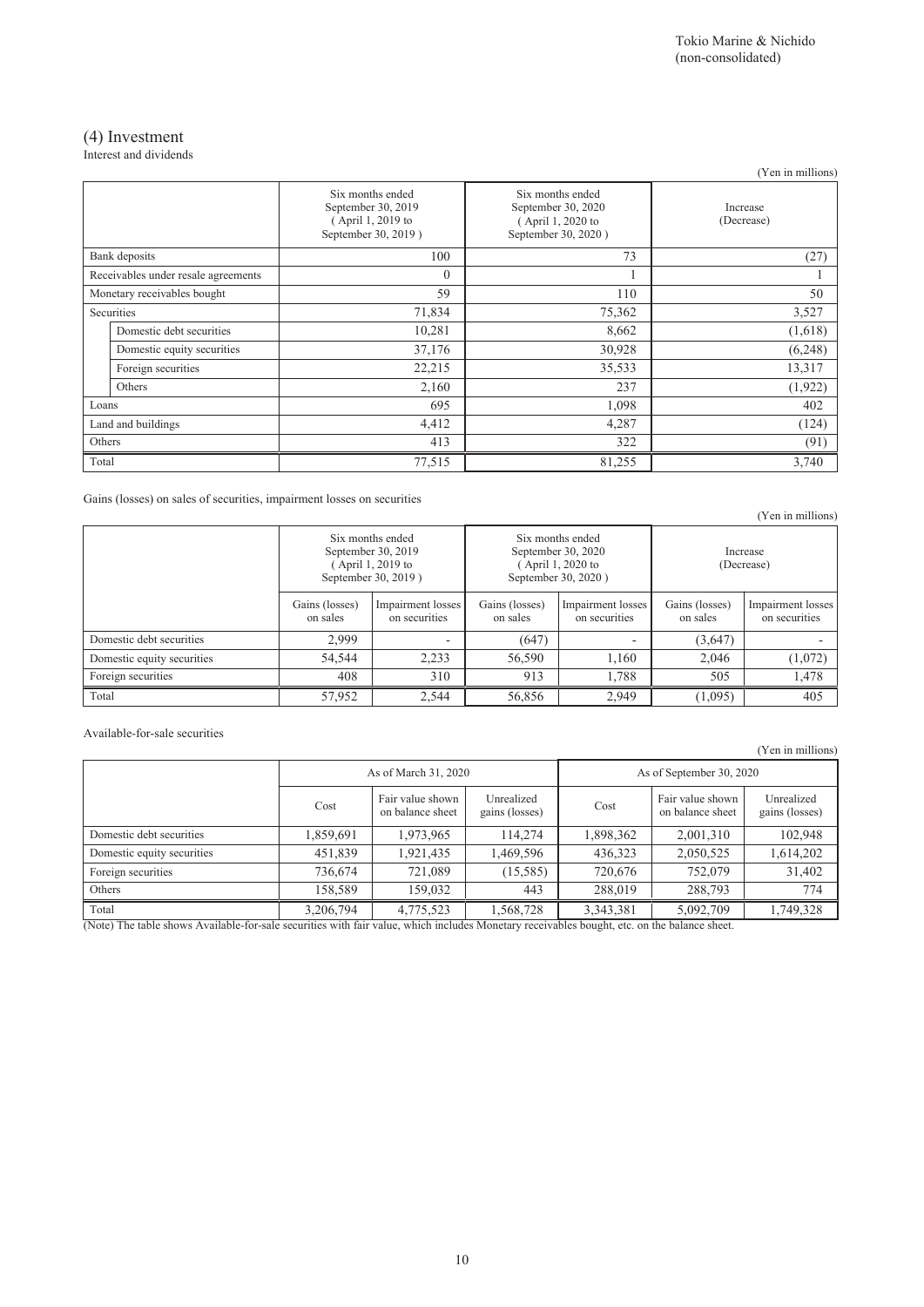# 2. Nisshin Fire & Marine Insurance Co., Ltd. (non-consolidated)

(1) Balance sheet

|                                                            |                      |                      |                          |                      | (Yen in millions) |
|------------------------------------------------------------|----------------------|----------------------|--------------------------|----------------------|-------------------|
|                                                            | As of March 31, 2020 |                      | As of September 30, 2020 |                      | Increase          |
|                                                            | Amount               | Composition<br>ratio | Amount                   | Composition<br>ratio | (Decrease)        |
| <b>Assets</b>                                              |                      | $\frac{0}{0}$        |                          | $\frac{0}{0}$        |                   |
| Cash and bank deposits                                     | 49,049               | 12.85                | 79,484                   | 20.20                | 30,434            |
| Securities                                                 | 248,914              | 65.20                | 231,503                  | 58.83                | (17, 410)         |
| Loans                                                      | 179                  | 0.05                 | 171                      | 0.04                 | (7)               |
| Tangible fixed assets                                      | 29,041               | 7.61                 | 28,356                   | 7.21                 | (684)             |
| Intangible fixed assets                                    | 91                   | 0.02                 | 783                      | 0.20                 | 691               |
| Other assets                                               | 35,585               | 9.32                 | 32,560                   | 8.27                 | (3,024)           |
| Other assets                                               | 35,585               |                      | 32,560                   |                      | (3,024)           |
| Prepaid pension costs                                      | 1,601                | 0.42                 | 1,601                    | 0.41                 | (0)               |
| Deferred tax assets                                        | 17,584               | 4.61                 | 19,334                   | 4.91                 | 1,749             |
| Allowance for doubtful accounts                            | (289)                | (0.08)               | (289)                    | (0.07)               | (0)               |
| <b>Total assets</b>                                        | 381,758              | 100.00               | 393,506                  | 100.00               | 11,748            |
| <b>Liabilities</b>                                         |                      |                      |                          |                      |                   |
| Insurance liabilities                                      | 284,589              | 74.55                | 292,116                  | 74.23                | 7,526             |
| Outstanding claims                                         | 46,048               |                      | 50,841                   |                      | 4,793             |
| Underwriting reserves                                      | 238,541              |                      | 241,274                  |                      | 2,732             |
| Other liabilities                                          | 16,764               | 4.39                 | 15,537                   | 3.95                 | (1,226)           |
| Income taxes payable                                       | 2,195                |                      | 3,840                    |                      | 1,644             |
| Asset retirement obligations                               | 10                   |                      | 11                       |                      | $\theta$          |
| Other liabilities                                          | 14,557               |                      | 11,686                   |                      | (2,871)           |
| Provision for retirement benefits                          | 3,782                | 0.99                 | 4,113                    | 1.05                 | 331               |
| Provision for employees' bonus                             | 526                  | 0.14                 | 555                      | 0.14                 | 28                |
| Reserves under special laws                                | 1,732                | 0.45                 | 1,834                    | 0.47                 | 102               |
| Reserve for price fluctuation                              | 1,732                |                      | 1,834                    |                      | 102               |
| <b>Total liabilities</b>                                   | 307,396              | 80.52                | 314,158                  | 79.84                | 6,761             |
| <b>Net assets</b>                                          |                      |                      |                          |                      |                   |
| Share capital                                              | 20,389               | 5.34                 | 20,389                   | 5.18                 |                   |
| Capital surplus                                            | 15,518               | 4.07                 | 15,518                   | 3.94                 |                   |
| Additional paid-in capital                                 | 12,620               |                      | 12,620                   |                      |                   |
| Other capital surplus                                      | 2,898                |                      | 2,898                    |                      |                   |
| Retained earnings                                          | 16,091               | 4.21                 | 19,441                   | 4.94                 | 3,350             |
| Surplus reserve                                            | 7,769                |                      | 7,769                    |                      |                   |
| Other retained earnings                                    | 8,321                |                      | 11,671                   |                      | 3,350             |
| Reserve for advanced depreciation of fixed assets          | 1,670                |                      | 1,670                    |                      |                   |
| Retained earnings carried forward                          | 6,651                |                      | 10,001                   |                      | 3,350             |
| Total shareholders' equity                                 | 51,999               | 13.62                | 55,349                   | 14.07                | 3,350             |
| Unrealized gains (losses) on available-for-sale securities | 22,362               | 5.86                 | 23,998                   | 6.10                 | 1,635             |
| Total valuation and translation adjustments                | 22,362               | 5.86                 | 23,998                   | 6.10                 | 1,635             |
| <b>Total net assets</b>                                    | 74,362               | 19.48                | 79,348                   | 20.16                | 4,986             |
| <b>Total liabilities and net assets</b>                    | 381,758              | 100.00               | 393,506                  | 100.00               | 11,748            |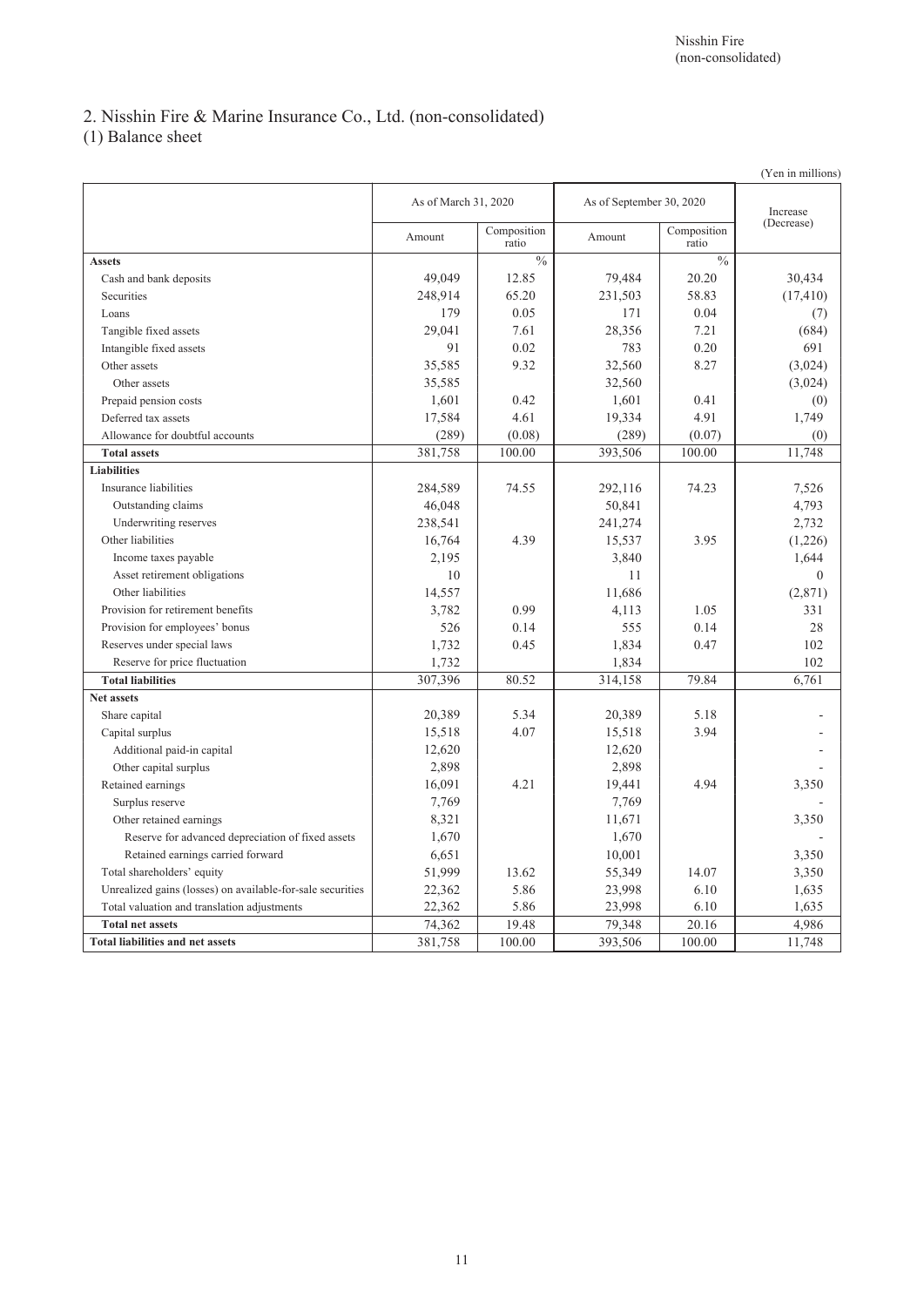# (2) Statement of income

| (Yen in millions)                                 |                                                                                    |                                                                                    |                        |  |  |
|---------------------------------------------------|------------------------------------------------------------------------------------|------------------------------------------------------------------------------------|------------------------|--|--|
|                                                   | Six months ended<br>September 30, 2019<br>(April 1, 2019 to<br>September 30, 2019) | Six months ended<br>September 30, 2020<br>(April 1, 2020 to<br>September 30, 2020) | Increase<br>(Decrease) |  |  |
| <b>Ordinary</b> income                            | 80.139                                                                             | 80.070                                                                             | (68)                   |  |  |
| <b>Underwriting income</b>                        | 78,363                                                                             | 75,950                                                                             | (2, 413)               |  |  |
| Net premiums written                              | 76,717                                                                             | 74,401                                                                             | (2,315)                |  |  |
| Deposit premiums from policyholders               | 777                                                                                | 744                                                                                | (33)                   |  |  |
| Investment income on deposit premiums             | 865                                                                                | 798                                                                                | (67)                   |  |  |
| <b>Investment</b> income                          | 1,716                                                                              | 4,071                                                                              | 2,354                  |  |  |
| Interest and dividends                            | 2,298                                                                              | 2,143                                                                              | (154)                  |  |  |
| Gains on sales of securities                      | 189                                                                                | 2,661                                                                              | 2,472                  |  |  |
| Transfer of investment income on deposit premiums | (865)                                                                              | (798)                                                                              | 67                     |  |  |
| Other ordinary income                             | 59                                                                                 | 49                                                                                 | (9)                    |  |  |
| <b>Ordinary expenses</b>                          | 84,029                                                                             | 74,863                                                                             | (9,165)                |  |  |
| <b>Underwriting expenses</b>                      | 71,154                                                                             | 63,226                                                                             | (7,928)                |  |  |
| Net claims paid                                   | 36,101                                                                             | 35,419                                                                             | (681)                  |  |  |
| Loss adjustment expenses                          | 4,948                                                                              | 4,768                                                                              | (179)                  |  |  |
| Agency commissions and brokerage                  | 13,482                                                                             | 13,574                                                                             | 92                     |  |  |
| Maturity refunds to policyholders                 | 1,900                                                                              | 1,852                                                                              | (47)                   |  |  |
| Provision for outstanding claims                  | 8,793                                                                              | 4,793                                                                              | (3,999)                |  |  |
| Provision for underwriting reserves               | 5,813                                                                              | 2,732                                                                              | (3,080)                |  |  |
| <b>Investment expenses</b>                        | 861                                                                                | 347                                                                                | (513)                  |  |  |
| Losses on sales of securities                     | $\overline{2}$                                                                     | $\mathbf{0}$                                                                       | (2)                    |  |  |
| Impairment losses on securities                   | 388                                                                                | 99                                                                                 | (288)                  |  |  |
| Losses on derivatives                             | 466                                                                                | 223                                                                                | (243)                  |  |  |
| Operating and general administrative expenses     | 11,884                                                                             | 11,216                                                                             | (667)                  |  |  |
| Other ordinary expenses                           | 129                                                                                | 73                                                                                 | (55)                   |  |  |
| <b>Ordinary profit (loss)</b>                     | (3,890)                                                                            | 5,207                                                                              | 9,097                  |  |  |
| <b>Extraordinary gains</b>                        | 469                                                                                | $\mathbf{1}$                                                                       | (467)                  |  |  |
| Gains on disposal of fixed assets                 | $\mathbf{0}$                                                                       | 1                                                                                  | $\theta$               |  |  |
| Reversal of reserves under special laws           | 468                                                                                |                                                                                    | (468)                  |  |  |
| Reversal of reserve for price fluctuation         | 468                                                                                |                                                                                    | (468)                  |  |  |
| <b>Extraordinary losses</b>                       | $\overline{2}$                                                                     | 564                                                                                | 562                    |  |  |
| Losses on disposal of fixed assets                | $\overline{2}$                                                                     | 5                                                                                  | $\overline{c}$         |  |  |
| Impairment losses on fixed assets                 |                                                                                    | 457                                                                                | 457                    |  |  |
| Provision for reserves under special laws         |                                                                                    | 102                                                                                | 102                    |  |  |
| Provision for reserve for price fluctuation       |                                                                                    | 102                                                                                | 102                    |  |  |
| Income (loss) before income taxes                 | (3, 423)                                                                           | 4,644                                                                              | 8,067                  |  |  |
| Income taxes - current                            | 1,436                                                                              | 3,575                                                                              | 2,138                  |  |  |
| <b>Income taxes - deferred</b>                    | (2,313)                                                                            | (2,281)                                                                            | 32                     |  |  |
| <b>Total income taxes</b>                         | (876)                                                                              | 1,293                                                                              | 2,170                  |  |  |
| Net income (loss)                                 | (2, 546)                                                                           | 3,350                                                                              | 5,897                  |  |  |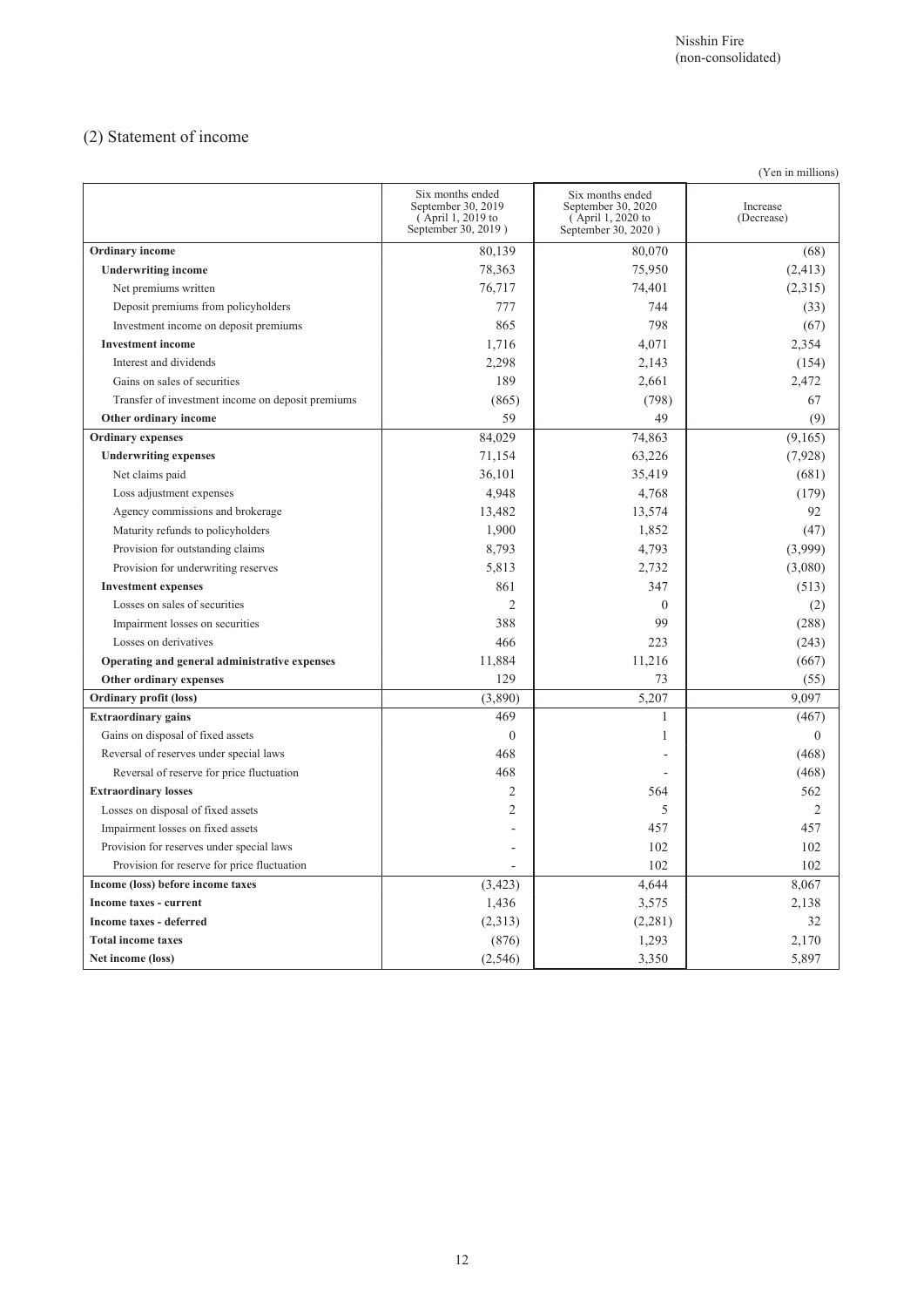(Yen in millions)

### (3) Underwriting

Direct premiums written excluding deposit premiums from policyholders

| (1 сн ш шшпону)                     |                                                                              |                   |                |                                                                             |                   |                |
|-------------------------------------|------------------------------------------------------------------------------|-------------------|----------------|-----------------------------------------------------------------------------|-------------------|----------------|
|                                     | Six months ended September 30, 2019<br>(April 1, 2019 to September 30, 2019) |                   |                | Six months ended September 30, 2020<br>April 1, 2020 to September 30, 2020) |                   |                |
|                                     | Amount                                                                       | Composition ratio | Rate of change | Amount                                                                      | Composition ratio | Rate of change |
|                                     |                                                                              | $\frac{0}{0}$     | $\frac{0}{0}$  |                                                                             | $\frac{0}{0}$     | $\frac{0}{0}$  |
| Fire and allied lines               | 18,064                                                                       | 22.0              | 18.0           | 16,473                                                                      | 20.6              | (8.8)          |
| Hull and cargo                      |                                                                              |                   | -              |                                                                             | -                 |                |
| Personal accident                   | 3,762                                                                        | 4.6               | (4.3)          | 3,203                                                                       | 4.0               | (14.9)         |
| Voluntary automobile                | 43,111                                                                       | 52.4              | 0.7            | 44,254                                                                      | 55.4              | 2.7            |
| Compulsory automobile liability     | 9,185                                                                        | 11.2              | 0.1            | 7,115                                                                       | 8.9               | (22.5)         |
| Others                              | 8,128                                                                        | 9.9               | 12.3           | 8,789                                                                       | 11.0              | 8.1            |
| Total                               | 82,251                                                                       | 100.0             | 4.8            | 79,836                                                                      | 100.0             | (2.9)          |
| Deposit premiums from policyholders | 777                                                                          |                   | (14.3)         | 744                                                                         | ۰                 | (4.2)          |

#### Net premiums written

(Yen in millions) Six months ended September 30, 2019 ( April 1, 2019 to September 30, 2019 ) Six months ended September 30, 2020 ( April 1, 2020 to September 30, 2020 ) Amount Composition ratio Rate of change Amount Composition ratio Rate of change  $\frac{9}{6}$  %  $\frac{9}{6}$  %  $\frac{9}{6}$ Fire and allied lines 13,085 17.1 19.1 11,133 15.0 15.0 (14.9) Hull and cargo 0 0.0 (68.6) 0 0.0 (92.7) Personal accident 3,731 4.9 (4.3) 3,174 4.3 (14.9) Voluntary automobile **43,001** 56.1 0.6 44,102 59.3 2.6 Compulsory automobile liability  $8,955$  11.7 2.3 7,460 10.0 (16.7) Others 2.4 10.4 12.3 8,530 11.5 7.4 Total 100.0 100.0 100.0 100.0 100.0 100.0 100.0 100.0 100.0 100.0 100.0 100.0 100.0 100.0 100.0 100.0 100.0 10

#### Net claims paid

Six months ended September 30, 2019 ( April 1, 2019 to September 30, 2019 ) Six months ended September 30, 2020 ( April 1, 2020 to September 30, 2020 ) Amount Rate of change Loss ratio Amount Rate of change Loss ratio  $\frac{9}{6}$  %  $\frac{9}{6}$  %  $\frac{9}{6}$ Fire and allied lines 1.6.5.131 (38.7) 41.3 6,571 28.1 61.6 Hull and cargo **1** (16.0) 926.6 0 (50.3) 10,403.1 Personal accident 1,604 (13.8) 48.4 1,365 (14.9) 48.9 Voluntary automobile 19,734 (4.7) 54.1 18,609 (5.7) 49.6 Compulsory automobile liability  $6,181$   $(10.1)$   $75.7$   $5,077$   $(17.9)$   $76.1$ Others 28.1 47.7 3,796 10.1 49.7 49.7 49.7 Total 10.9) 53.5 35,419 (1.9) 54.0

(Note) Loss ratio is calculated on W/P basis.

(Yen in millions)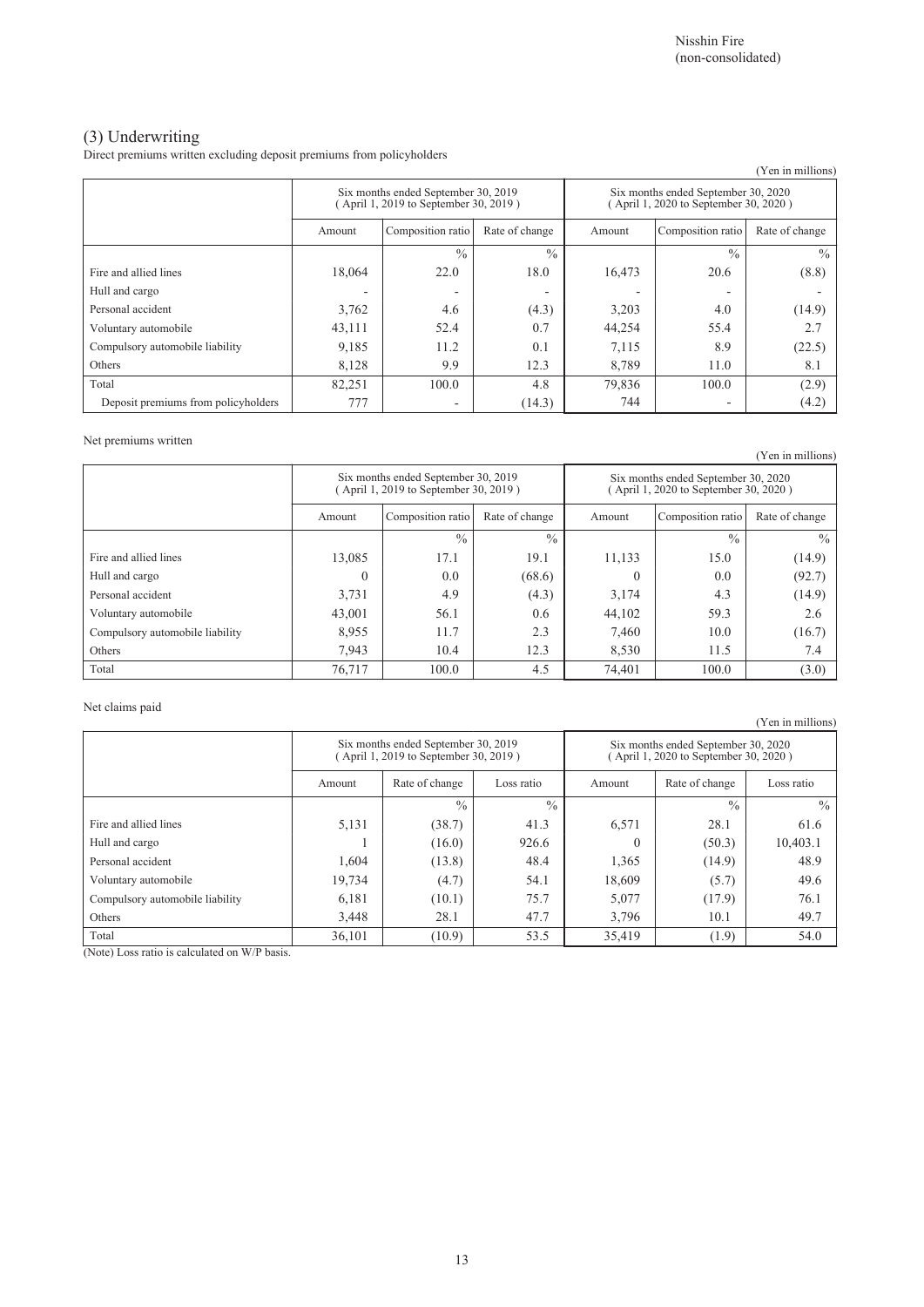### (4) Investment

Interest and dividends

|        |                            |                                                                                    |                                                                                    | (Yen in millions)      |
|--------|----------------------------|------------------------------------------------------------------------------------|------------------------------------------------------------------------------------|------------------------|
|        |                            | Six months ended<br>September 30, 2019<br>(April 1, 2019 to<br>September 30, 2019) | Six months ended<br>September 30, 2020<br>(April 1, 2020 to<br>September 30, 2020) | Increase<br>(Decrease) |
|        | Bank deposits              | $\mathbf{0}$                                                                       | $\theta$                                                                           | (0)                    |
|        | Securities                 | 2,164                                                                              | 2,019                                                                              | (144)                  |
|        | Domestic debt securities   | 1,086                                                                              | 1,011                                                                              | (74)                   |
|        | Domestic equity securities | 464                                                                                | 335                                                                                | (129)                  |
|        | Foreign securities         | 613                                                                                | 672                                                                                | 59                     |
|        | Others                     | ٠                                                                                  | $\overline{\phantom{a}}$                                                           |                        |
| Loans  |                            | 4                                                                                  | 3                                                                                  | (0)                    |
|        | Land and buildings         | 129                                                                                | 121                                                                                | (8)                    |
| Others |                            | (0)                                                                                | (0)                                                                                | (0)                    |
| Total  |                            | 2,298                                                                              | 2,143                                                                              | (154)                  |

Gains (losses) on sales of securities, impairment losses on securities

|                            |                            |                                                                                    |                            |                                                                                    |                            | (Yen in millions)                  |
|----------------------------|----------------------------|------------------------------------------------------------------------------------|----------------------------|------------------------------------------------------------------------------------|----------------------------|------------------------------------|
|                            |                            | Six months ended<br>September 30, 2019<br>(April 1, 2019 to<br>September 30, 2019) |                            | Six months ended<br>September 30, 2020<br>(April 1, 2020 to<br>September 30, 2020) | Increase<br>(Decrease)     |                                    |
|                            | Gains (losses)<br>on sales | Impairment losses<br>on securities                                                 | Gains (losses)<br>on sales | Impairment losses<br>on securities                                                 | Gains (losses)<br>on sales | Impairment losses<br>on securities |
| Domestic debt securities   | ◠                          |                                                                                    | 18                         |                                                                                    | 14                         |                                    |
| Domestic equity securities | 183                        | 388                                                                                | 2,462                      | 99                                                                                 | 2,279                      | (288)                              |
| Foreign securities         | $\overline{\phantom{a}}$   | ٠                                                                                  | 180                        |                                                                                    | 180                        |                                    |
| Others                     |                            | $\overline{\phantom{0}}$                                                           | $\overline{\phantom{0}}$   |                                                                                    |                            |                                    |
| Total                      | 187                        | 388                                                                                | 2,661                      | 99                                                                                 | 2,474                      | (288)                              |

Available-for-sale securities

|                            |                          |                                      |                              |                          |                                      | (Yen in millions)            |  |
|----------------------------|--------------------------|--------------------------------------|------------------------------|--------------------------|--------------------------------------|------------------------------|--|
|                            |                          | As of March 31, 2020                 |                              | As of September 30, 2020 |                                      |                              |  |
|                            | Cost                     | Fair value shown<br>on balance sheet | Unrealized<br>gains (losses) | Cost                     | Fair value shown<br>on balance sheet | Unrealized<br>gains (losses) |  |
| Domestic debt securities   | 150,264                  | 166,691                              | 16,426                       | 133,369                  | 148,707                              | 15,337                       |  |
| Domestic equity securities | 19,073                   | 34,487                               | 15,413                       | 17,707                   | 32,686                               | 14,978                       |  |
| Foreign securities         | 45,686                   | 43,581                               | (2,105)                      | 45.090                   | 46.026                               | 935                          |  |
| Others                     | $\overline{\phantom{0}}$ | $\overline{\phantom{a}}$             | ٠                            | $\overline{\phantom{a}}$ | ۰                                    |                              |  |
| Total                      | 215,025                  | 244,760                              | 29,735                       | 196,167                  | 227,419                              | 31,252                       |  |

(Note) The table shows Available-for-sale securities with fair value, which includes Bank deposits on the balance sheet.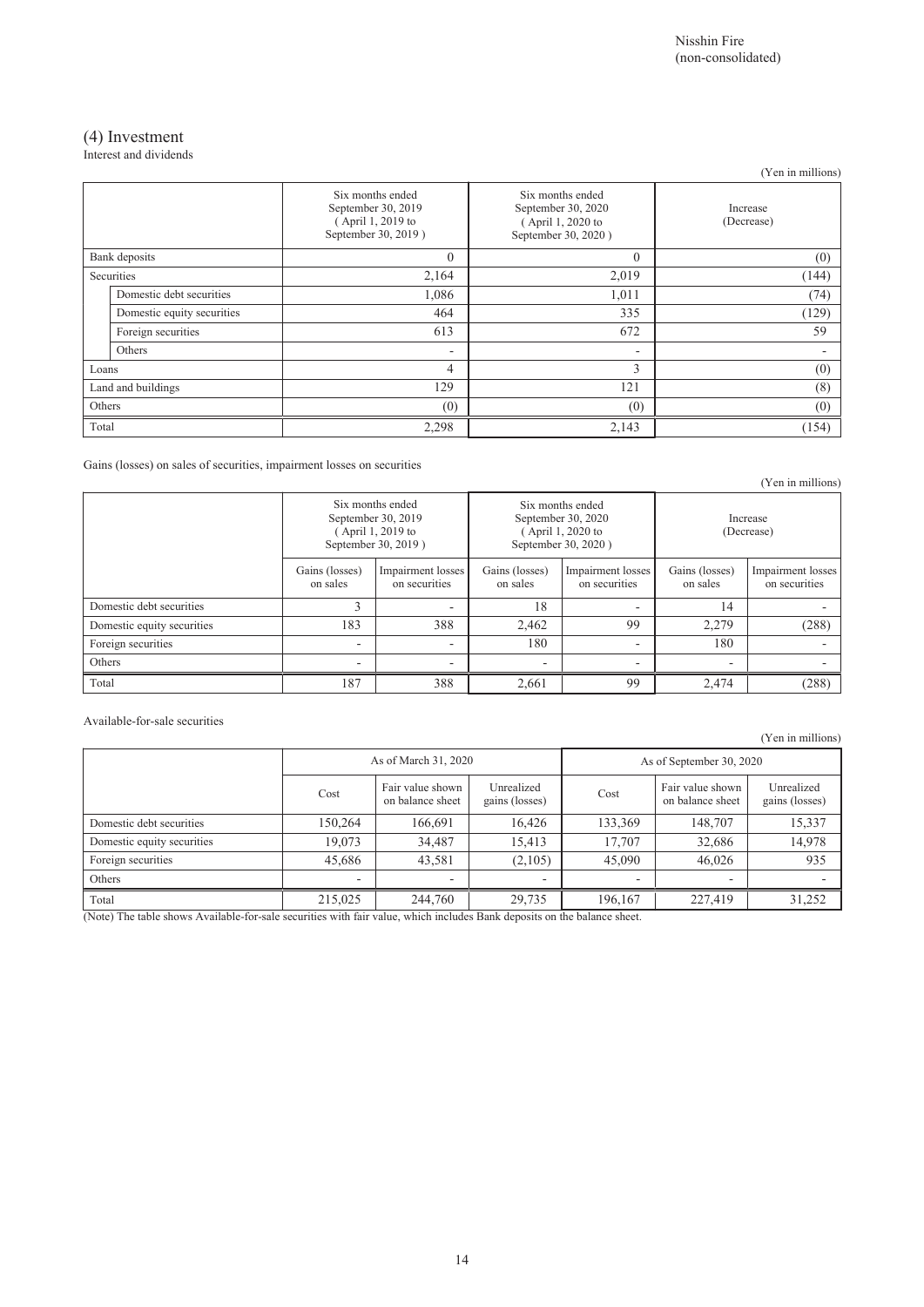# 3. E.design Insurance Co., Ltd. (non-consolidated)

(1) Balance sheet

|                                         |                      |                      |           |                          | (Yen in millions) |  |
|-----------------------------------------|----------------------|----------------------|-----------|--------------------------|-------------------|--|
|                                         | As of March 31, 2020 |                      |           | As of September 30, 2020 |                   |  |
|                                         | Amount               | Composition<br>ratio | Amount    | Composition<br>ratio     | (Decrease)        |  |
| <b>Assets</b>                           |                      | $\frac{0}{0}$        |           | $\frac{0}{0}$            |                   |  |
| Cash and bank deposits                  | 44.877               | 87.16                | 44,065    | 81.89                    | (812)             |  |
| Tangible fixed assets                   | 214                  | 0.42                 | 195       | 0.36                     | (18)              |  |
| Intangible fixed assets                 | $\theta$             | 0.00                 | 5,456     | 10.14                    | 5,456             |  |
| Other assets                            | 6,395                | 12.42                | 4,095     | 7.61                     | (2,300)           |  |
| Allowance for doubtful accounts         | (0)                  | (0.00)               | (0)       | (0.00)                   | (0)               |  |
| <b>Total assets</b>                     | 51,487               | 100.00               | 53,812    | 100.00                   | 2,325             |  |
| <b>Liabilities</b>                      |                      |                      |           |                          |                   |  |
| Insurance liabilities                   | 37,722               | 73.26                | 37,630    | 69.93                    | (91)              |  |
| Outstanding claims                      | 18,715               |                      | 17,654    |                          | (1,060)           |  |
| Underwriting reserves                   | 19,007               |                      | 19,976    |                          | 969               |  |
| Other liabilities                       | 5,949                | 11.56                | 5,009     | 9.31                     | (940)             |  |
| Income taxes payable                    | 118                  |                      | 478       |                          | 359               |  |
| Suspense receipts                       | 3,828                |                      | 3,124     |                          | (704)             |  |
| Lease obligations                       | 76                   |                      | 71        |                          | (5)               |  |
| Asset retirement obligations            | 62                   |                      | 62        |                          | $\theta$          |  |
| Other liabilities                       | 1,863                |                      | 1,271     |                          | (591)             |  |
| Provision for retirement benefits       | 268                  | 0.52                 | 295       | 0.55                     | 27                |  |
| Provision for employees' bonus          | 147                  | 0.29                 | 156       | 0.29                     | 8                 |  |
| Deferred tax liabilities                | 1                    | 0.00                 | 1         | 0.00                     | (0)               |  |
| <b>Total liabilities</b>                | 44,089               | 85.63                | 43,093    | 80.08                    | (996)             |  |
| <b>Net assets</b>                       |                      |                      |           |                          |                   |  |
| Share capital                           | 29,303               | 56.91                | 29,303    | 54.46                    |                   |  |
| Capital surplus                         | 29,303               | 56.91                | 29,303    | 54.46                    |                   |  |
| Additional paid-in capital              | 29,303               |                      | 29,303    |                          |                   |  |
| Retained earnings                       | (51,209)             | (99.46)              | (47,888)  | (88.99)                  | 3,321             |  |
| Other retained earnings                 | (51,209)             |                      | (47,888)  |                          | 3,321             |  |
| Retained earnings carried forward       | (51,209)             |                      | (47, 888) |                          | 3,321             |  |
| Total shareholders' equity              | 7,397                | 14.37                | 10,719    | 19.92                    | 3,321             |  |
| <b>Total net assets</b>                 | 7,397                | 14.37                | 10,719    | 19.92                    | 3,321             |  |
| <b>Total liabilities and net assets</b> | 51,487               | 100.00               | 53,812    | 100.00                   | 2,325             |  |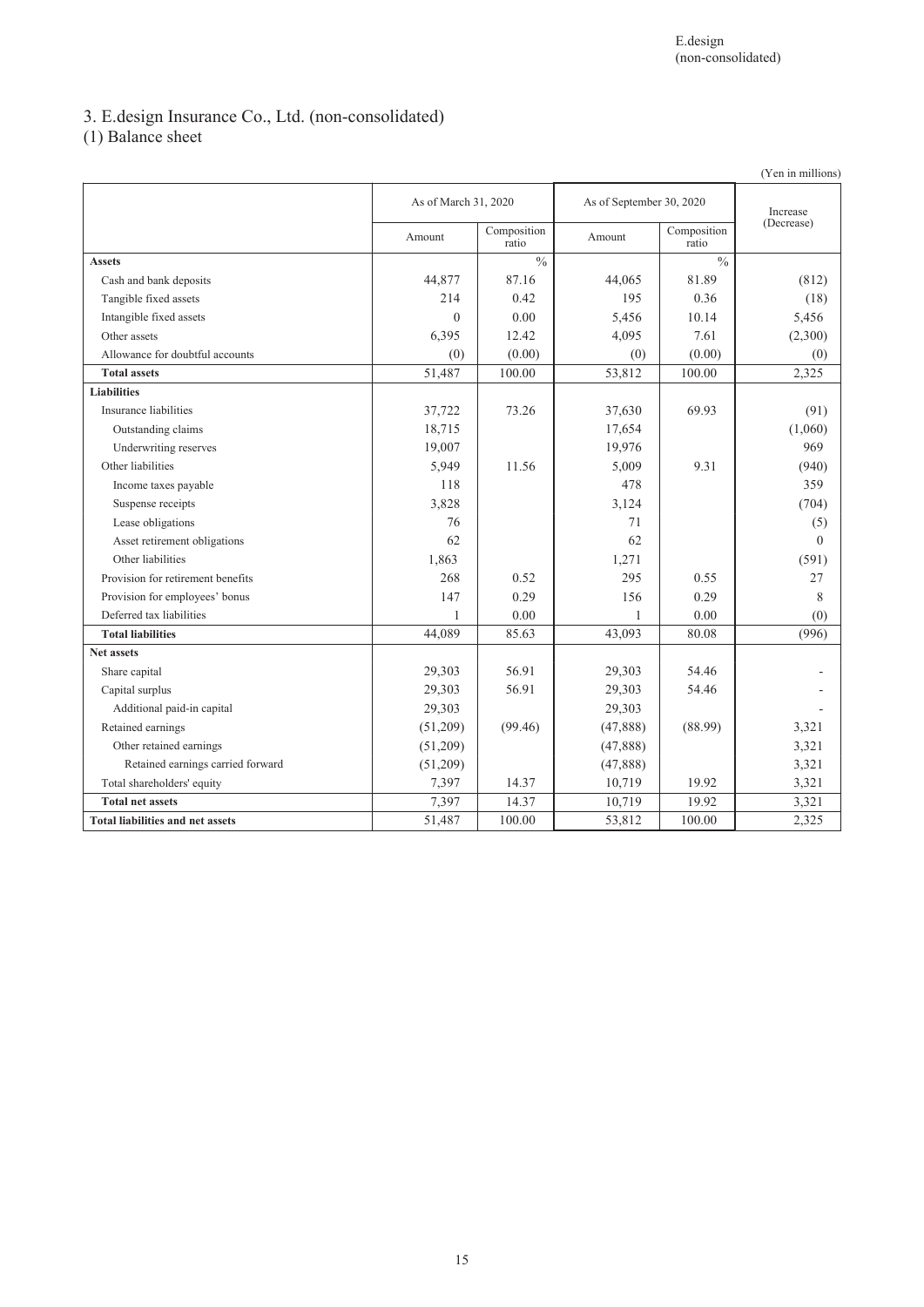# (2) Statement of income

| (Yen in millions)                                 |                                                                                    |                                                                                    |                        |  |  |  |
|---------------------------------------------------|------------------------------------------------------------------------------------|------------------------------------------------------------------------------------|------------------------|--|--|--|
|                                                   | Six months ended<br>September 30, 2019<br>(April 1, 2019 to<br>September 30, 2019) | Six months ended<br>September 30, 2020<br>(April 1, 2020 to<br>September 30, 2020) | Increase<br>(Decrease) |  |  |  |
| Ordinary income                                   | 15,701                                                                             | 17,464                                                                             | 1,762                  |  |  |  |
| <b>Underwriting income</b>                        | 15,706                                                                             | 17,471                                                                             | 1,765                  |  |  |  |
| Net premiums written                              | 15,360                                                                             | 16,399                                                                             | 1,039                  |  |  |  |
| Investment income on deposit premiums             | 9                                                                                  | 10                                                                                 | $\theta$               |  |  |  |
| Reversal of outstanding claims                    |                                                                                    | 1,060                                                                              | 1,060                  |  |  |  |
| Reversal of underwriting reserves                 | 336                                                                                |                                                                                    | (336)                  |  |  |  |
| <b>Investment</b> income                          | (8)                                                                                | (9)                                                                                | (1)                    |  |  |  |
| Interest and dividends                            | 1                                                                                  | 1                                                                                  | (0)                    |  |  |  |
| Transfer of investment income on deposit premiums | (9)                                                                                | (10)                                                                               | (0)                    |  |  |  |
| Other ordinary income                             | 3                                                                                  | $\overline{2}$                                                                     | (1)                    |  |  |  |
| <b>Ordinary</b> expenses                          | 15,686                                                                             | 13,645                                                                             | (2,040)                |  |  |  |
| <b>Underwriting expenses</b>                      | 10,628                                                                             | 9,655                                                                              | (972)                  |  |  |  |
| Net claims paid                                   | 8,605                                                                              | 7,534                                                                              | (1,070)                |  |  |  |
| Loss adjustment expenses                          | 1,050                                                                              | 979                                                                                | (71)                   |  |  |  |
| Agency commissions and brokerage                  | 216                                                                                | 171                                                                                | (44)                   |  |  |  |
| Provision for outstanding claims                  | 755                                                                                |                                                                                    | (755)                  |  |  |  |
| Provision for underwriting reserves               |                                                                                    | 969                                                                                | 969                    |  |  |  |
| Operating and general administrative expenses     | 5,056                                                                              | 3,987                                                                              | (1,069)                |  |  |  |
| Other ordinary expenses                           | 1                                                                                  | 2                                                                                  | $\theta$               |  |  |  |
| Interest expenses                                 | $\theta$                                                                           |                                                                                    |                        |  |  |  |
| Ordinary profit (loss)                            | 15                                                                                 | 3,818                                                                              | 3,803                  |  |  |  |
| <b>Extraordinary gains</b>                        | $\overline{4}$                                                                     | ٠                                                                                  | (4)                    |  |  |  |
| Other extraordinary gains                         | 4                                                                                  |                                                                                    | (4)                    |  |  |  |
| <b>Extraordinary losses</b>                       | 7                                                                                  | $\theta$                                                                           | (6)                    |  |  |  |
| Losses on disposal of fixed assets                | 7                                                                                  | $\overline{0}$                                                                     | (6)                    |  |  |  |
| Income (loss) before income taxes                 | 12                                                                                 | 3,817                                                                              | 3,805                  |  |  |  |
| Income taxes - current                            | 6                                                                                  | 496                                                                                | 490                    |  |  |  |
| <b>Income taxes - deferred</b>                    | (0)                                                                                | (0)                                                                                | (0)                    |  |  |  |
| <b>Total income taxes</b>                         | 5                                                                                  | 496                                                                                | 490                    |  |  |  |
| Net income (loss)                                 | 6                                                                                  | 3,321                                                                              | 3,315                  |  |  |  |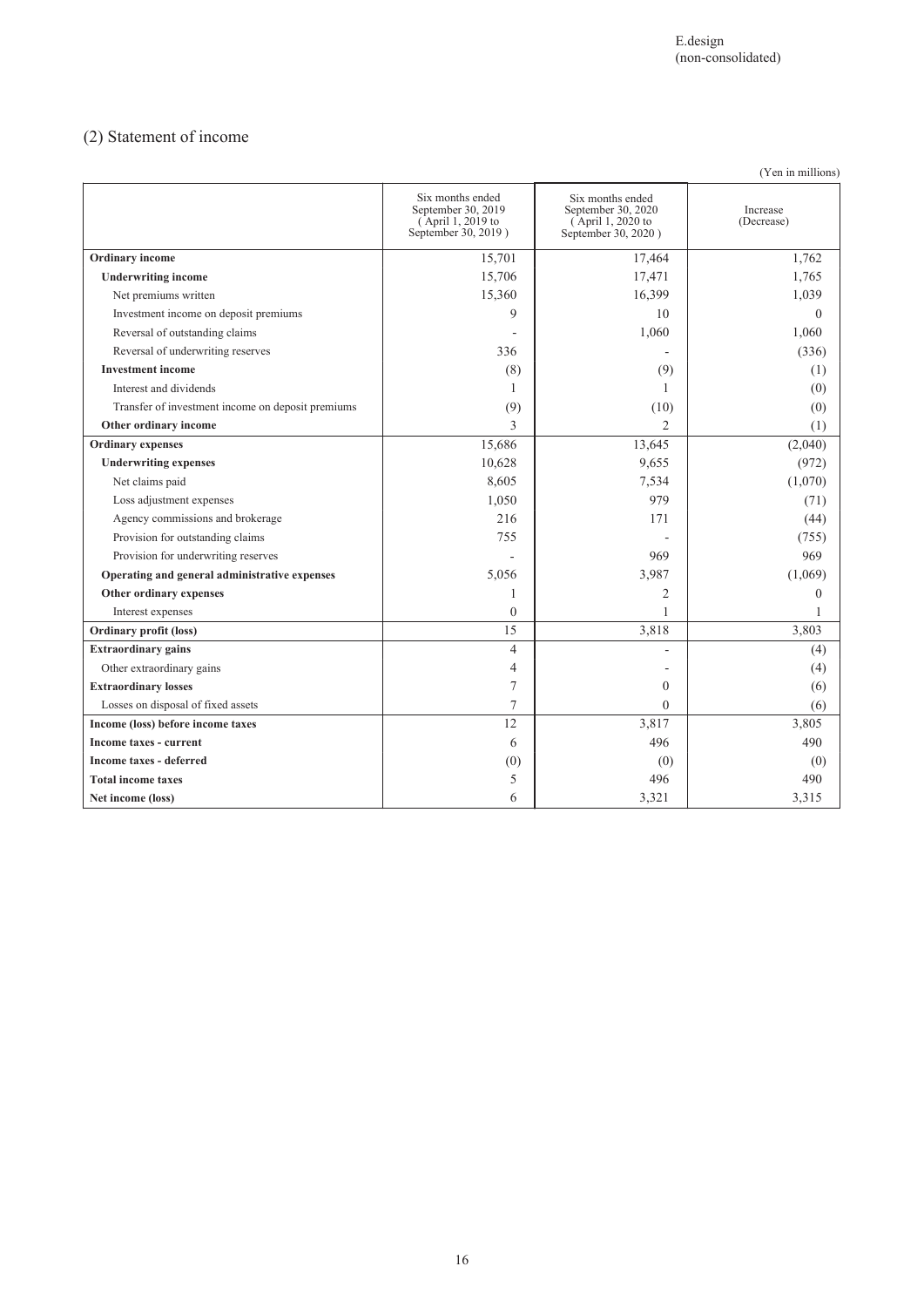# 4. Tokio Marine & Nichido Life Insurance Co., Ltd. (non-consolidated)

(1) Balance sheet

|                                                                                              |                        |                      |                          |                      | (Yen in millions)      |
|----------------------------------------------------------------------------------------------|------------------------|----------------------|--------------------------|----------------------|------------------------|
|                                                                                              | As of March 31, 2020   |                      | As of September 30, 2020 |                      |                        |
|                                                                                              |                        |                      |                          |                      | Increase<br>(Decrease) |
|                                                                                              | Amount                 | Composition<br>ratio | Amount                   | Composition<br>ratio |                        |
| <b>Assets</b>                                                                                |                        | $\frac{0}{0}$        |                          | $\frac{0}{0}$        |                        |
| Cash and bank deposits                                                                       | 119,013                | 1.29                 | 94,943                   | 1.00                 | (24,069)               |
| Receivables under securities borrowing transactions                                          | 4,612                  | 0.05                 | 496                      | 0.01                 | (4,116)                |
| Securities                                                                                   | 8,837,504              | 96.09                | 9,197,091                | 96.74                | 359,587                |
| Domestic government bonds                                                                    | 7,823,712              |                      | 8,065,037                |                      | 241,325                |
| Domestic municipal bonds                                                                     | 47,843                 |                      | 52,108                   |                      | 4,264                  |
| Domestic corporate bonds                                                                     | 414,668                |                      | 481,139                  |                      | 66,470                 |
| Domestic equity securities                                                                   | 176                    |                      | 174                      |                      | (1)                    |
| Foreign securities                                                                           | 449,600                |                      | 475,362                  |                      | 25,761                 |
| Others                                                                                       | 101,503                |                      | 123,269                  |                      | 21,765                 |
| Loans                                                                                        | 102,722                | 1.12                 | 99,392                   | 1.05                 | (3,329)                |
| Policy loans                                                                                 | 102,722                |                      | 99,392                   |                      | (3,329)                |
| Tangible fixed assets                                                                        | 1,210                  | 0.01                 | 1,075                    | 0.01                 | (135)                  |
| Intangible fixed assets                                                                      | 27                     | 0.00                 | 2,656                    | 0.03                 | 2,628                  |
| Agency accounts receivable                                                                   | 285                    | 0.00                 | 312                      | 0.00                 | 27                     |
| Reinsurance accounts receivable                                                              | 1,329                  | 0.01                 | 1,046                    | 0.01                 | (283)                  |
| Other assets                                                                                 | 131,530                | 1.43                 | 110,301                  | 1.16                 | (21, 228)              |
| Other assets                                                                                 | 131,530                |                      | 110,301                  |                      | (21, 228)              |
| Allowance for doubtful accounts                                                              | (762)                  | (0.01)               | (643)                    | (0.01)               | 118                    |
| <b>Total assets</b>                                                                          | $\overline{9,197,474}$ | 100.00               | 9,506,672                | 100.00               | 309,197                |
| <b>Liabilities</b>                                                                           |                        |                      |                          |                      |                        |
| Insurance liabilities                                                                        | 6,973,814              | 75.82                | 7,162,646                | 75.34                | 188,832                |
| Outstanding claims                                                                           | 63,774                 |                      | 63,795                   |                      | 21                     |
| Underwriting reserves                                                                        | 6,831,767              |                      | 7,025,627                |                      | 193,859                |
| Reserve for dividends to policyholders                                                       | 78,272                 |                      | 73,223                   |                      | (5,048)                |
| Agency accounts payable                                                                      | 5,720                  | 0.06                 | 4,935                    | 0.05                 | (785)                  |
| Reinsurance accounts payable                                                                 | 1,949                  | 0.02                 | 1,508                    | 0.02                 | (441)                  |
| Other liabilities                                                                            | 1,788,891              | 19.45                | 1,898,259                | 19.97                | 109,368                |
| Payables under securities lending transactions                                               | 1,620,178              |                      | 1,744,144                |                      | 123,966                |
| Income taxes payable                                                                         | 9,054                  |                      | 6,246                    |                      | (2,808)                |
| Lease obligations                                                                            | 231                    |                      | 169                      |                      | (61)                   |
| Other liabilities                                                                            | 159,426                |                      | 147,698                  |                      | (11, 727)              |
| Provision for retirement benefits                                                            | 7,758                  | 0.08                 | 8,161                    | 0.09                 | 403                    |
| Reserves under special laws                                                                  | 13,464                 | 0.15                 | 15,250                   | 0.16                 | 1,786                  |
| Reserve for price fluctuation                                                                | 13,464                 |                      | 15,250                   |                      | 1,786                  |
| Deferred tax liabilities                                                                     | 24,195                 | 0.26                 | 27,354                   | 0.29                 | 3,158                  |
| <b>Total liabilities</b>                                                                     | 8,815,794              | 95.85                | 9,118,117                | 95.91                | 302,322                |
| Net assets                                                                                   |                        |                      |                          |                      |                        |
| Share capital                                                                                | 55,000                 | 0.60                 | 55,000                   | 0.58                 |                        |
| Capital surplus                                                                              | 55,095                 | $0.60\,$             | 41,860                   | 0.44                 | (13, 235)              |
| Additional paid-in capital                                                                   | 41,860                 |                      | 41,860                   |                      |                        |
| Other capital surplus                                                                        | 13,235                 |                      |                          |                      | (13,235)               |
| Retained earnings                                                                            | 66,909                 | 0.73                 | 84,128                   | 0.88                 | 17,218                 |
| Surplus reserve                                                                              | 13,140                 |                      | 13,140                   |                      |                        |
| Other retained earnings                                                                      | 53,769                 |                      | 70,988                   |                      | 17,218                 |
| Retained earnings carried forward                                                            | 53,769                 |                      | 70,988                   |                      | 17,218                 |
| Total shareholders' equity                                                                   |                        | 1.92                 |                          | 1.90                 |                        |
| Unrealized gains (losses) on available-for-sale securities                                   | 177,005                | 2.09                 | 180,988                  |                      | 3,982                  |
|                                                                                              | 192,200                |                      | 194,602                  | 2.05                 | 2,401                  |
| Deferred gains (losses) on hedge transactions<br>Total valuation and translation adjustments | 12,474                 | 0.14<br>2.23         | 12,964                   | 0.14                 | 490<br>2,892           |
| <b>Total net assets</b>                                                                      | 204,674<br>381,680     | 4.15                 | 207,567<br>388,555       | 2.18<br>4.09         | 6,875                  |
| <b>Total liabilities and net assets</b>                                                      | 9,197,474              | 100.00               | 9,506,672                | 100.00               | 309,197                |
|                                                                                              |                        |                      |                          |                      |                        |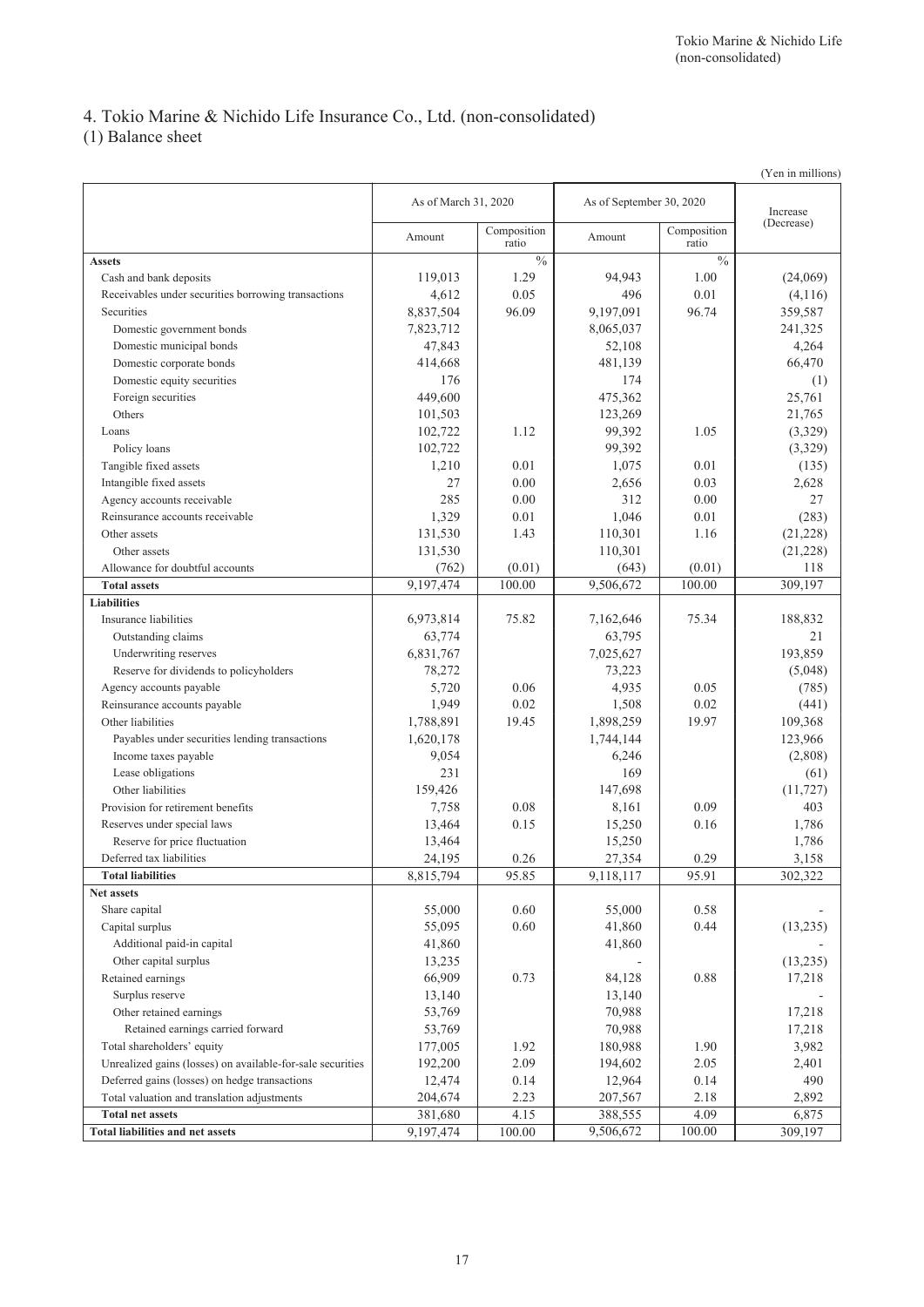# (2) Statement of income

|                                                    |                                                                                    |                                                                                    | (Yen in millions)      |
|----------------------------------------------------|------------------------------------------------------------------------------------|------------------------------------------------------------------------------------|------------------------|
|                                                    | Six months ended<br>September 30, 2019<br>(April 1, 2019 to<br>September 30, 2019) | Six months ended<br>September 30, 2020<br>(April 1, 2020 to<br>September 30, 2020) | Increase<br>(Decrease) |
| <b>Ordinary</b> income                             | 481,844                                                                            | 488,656                                                                            | 6,811                  |
| Insurance premiums and other                       | 422,300                                                                            | 405,878                                                                            | (16, 422)              |
| Insurance premiums                                 | 418,655                                                                            | 402,602                                                                            | (16, 052)              |
| <b>Investment</b> income                           | 57,872                                                                             | 80,395                                                                             | 22,522                 |
| Interest and dividends                             | 50,537                                                                             | 54,421                                                                             | 3,884                  |
| Gains on sales of securities                       | 3,949                                                                              | 458                                                                                | (3,490)                |
| Foreign exchange gains                             |                                                                                    | 611                                                                                | 611                    |
| Investment gains on separate accounts              | 3,261                                                                              | 24,755                                                                             | 21,493                 |
| Other ordinary income                              | 1,670                                                                              | 2,381                                                                              | 710                    |
| <b>Ordinary expenses</b>                           | 466,149                                                                            | 458,705                                                                            | (7, 443)               |
| Insurance claims and other                         | 197,289                                                                            | 201,560                                                                            | 4,271                  |
| Insurance claims                                   | 23,727                                                                             | 24,051                                                                             | 323                    |
| Annuity payments                                   | 30,879                                                                             | 29,181                                                                             | (1,698)                |
| Benefits                                           | 28,823                                                                             | 30,521                                                                             | 1,698                  |
| Surrender benefits                                 | 105,003                                                                            | 109,788                                                                            | 4,784                  |
| Other refunds                                      | 5,224                                                                              | 4,578                                                                              | (646)                  |
| Provision for underwriting reserves and other      | 196,120                                                                            | 193,882                                                                            | (2, 237)               |
| Provision for outstanding claims                   | 3,735                                                                              | 21                                                                                 | (3,713)                |
| Provision for underwriting reserves                | 192,384                                                                            | 193,859                                                                            | 1,475                  |
| Interest on reserve for dividends to policyholders | $\theta$                                                                           | 1                                                                                  | $\theta$               |
| <b>Investment expenses</b>                         | 9,323                                                                              | 4,019                                                                              | (5,303)                |
| Interest expenses                                  | 628                                                                                | 1,140                                                                              | 512                    |
| Losses on sales of securities                      | $\overline{2}$                                                                     | $\overline{0}$                                                                     | (1)                    |
| Losses on derivatives                              | 3,574                                                                              | 2,877                                                                              | (696)                  |
| Foreign exchange losses                            | 5,118                                                                              |                                                                                    | (5,118)                |
| <b>Operating expenses</b>                          | 58,275                                                                             | 53,140                                                                             | (5, 135)               |
| Other ordinary expenses                            | 5,141                                                                              | 6,102                                                                              | 961                    |
| Ordinary profit (loss)                             | 15,695                                                                             | 29,950                                                                             | 14,254                 |
| <b>Extraordinary losses</b>                        | 1,463                                                                              | 1,789                                                                              | 325                    |
| Reversal of reserve for dividends to policyholders | 4,435                                                                              | 3,436                                                                              | (998)                  |
| Income (loss) before income taxes                  | 18,667                                                                             | 31,598                                                                             | 12,930                 |
| Income taxes - current                             | 5,324                                                                              | 7,181                                                                              | 1,856                  |
| Income taxes - deferred                            | 88                                                                                 | 2,033                                                                              | 1,945                  |
| <b>Total income taxes</b>                          | 5,413                                                                              | 9,215                                                                              | 3,802                  |
| Net income (loss)                                  | 13,254                                                                             | 22,382                                                                             | 9,128                  |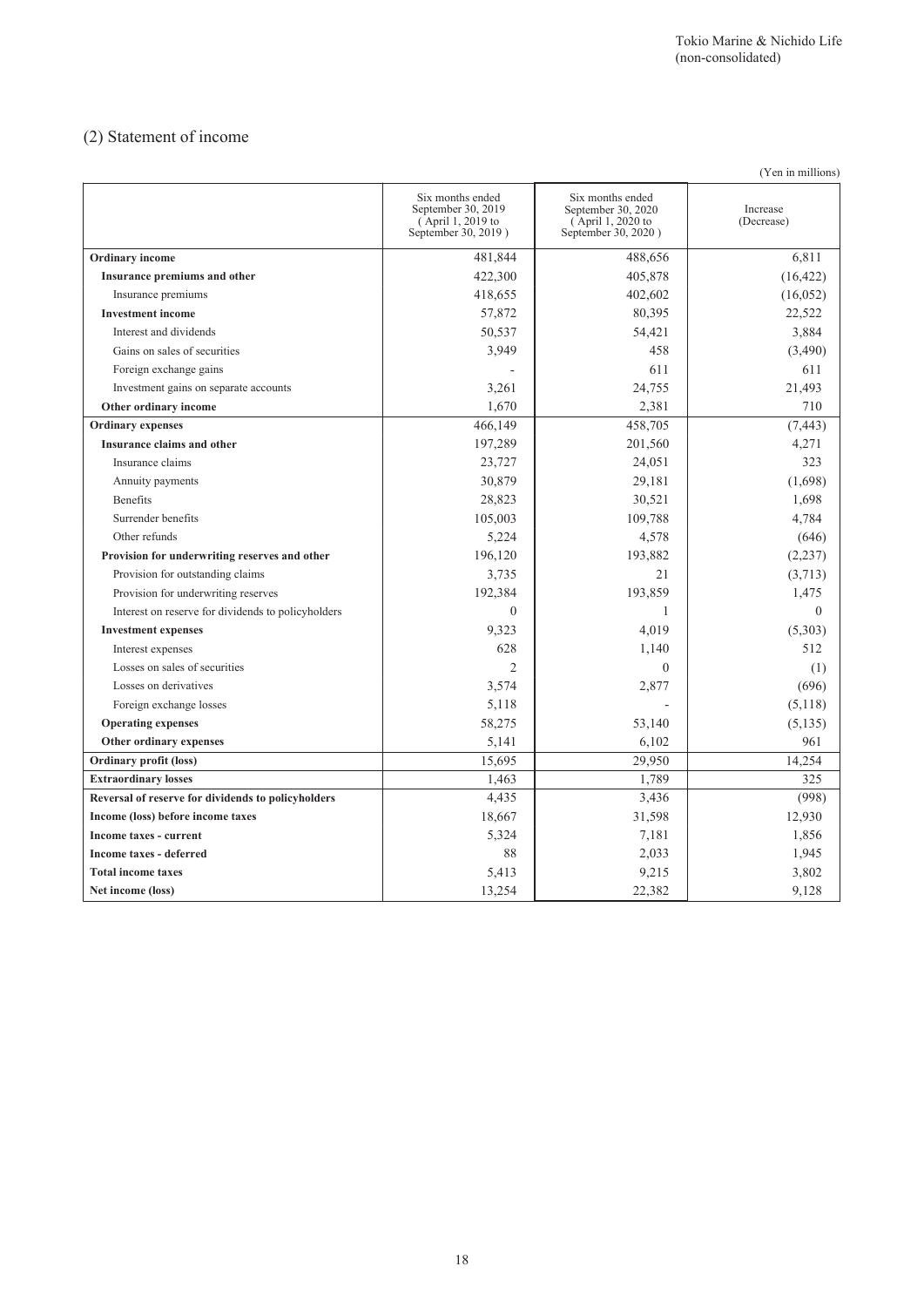# Breakdown of Ordinary profit (Core operating profit)

|                                                            |                |                                                                                    |                                                                                    | (Yen in millions)      |
|------------------------------------------------------------|----------------|------------------------------------------------------------------------------------|------------------------------------------------------------------------------------|------------------------|
|                                                            |                | Six months ended<br>September 30, 2019<br>(April 1, 2019 to<br>September 30, 2019) | Six months ended<br>September 30, 2020<br>(April 1, 2020 to<br>September 30, 2020) | Increase<br>(Decrease) |
| Core operating profit                                      | А              | 21,321                                                                             | 33,314                                                                             | 11,992                 |
| Capital gains                                              |                | 4,358                                                                              | 1,399                                                                              | (2,958)                |
| Gains on sales of securities                               |                | 3,949                                                                              | 458                                                                                | (3,490)                |
| Foreign exchange gains                                     |                | ٠                                                                                  | 611                                                                                | 611                    |
| Other capital gains                                        |                | 408                                                                                | 329                                                                                | (79)                   |
| Capital losses                                             |                | 9,731                                                                              | 4,150                                                                              | (5,581)                |
| Losses on sales of securities                              |                | $\overline{c}$                                                                     | $\Omega$                                                                           | (1)                    |
| Losses on derivatives                                      |                | 4,576                                                                              | 4,137                                                                              | (439)                  |
| Foreign exchange losses                                    |                | 5,118                                                                              |                                                                                    | (5,118)                |
| Other capital losses                                       |                | 34                                                                                 | 12                                                                                 | (22)                   |
| Net capital gains (losses)                                 | $\overline{B}$ | (5,373)                                                                            | (2,750)                                                                            | 2,623                  |
| Core operating profit including net capital gains (losses) | $A + B$        | 15,948                                                                             | 30,563                                                                             | 14,615                 |
| Non-recurring gains                                        |                | 4                                                                                  | 12                                                                                 | 7                      |
| Decrease in specific allowance for doubtful accounts       |                | 4                                                                                  | 12                                                                                 | $\overline{7}$         |
| Non-recurring losses                                       |                | 257                                                                                | 625                                                                                | 368                    |
| Provision for contingency reserves                         |                | 257                                                                                | 625                                                                                | 368                    |
| Net non-recurring gains (losses)                           | $\overline{C}$ | (252)                                                                              | (613)                                                                              | (360)                  |
| Ordinary profit (loss)                                     | $A+B+C$        | 15,695                                                                             | 29,950                                                                             | 14,254                 |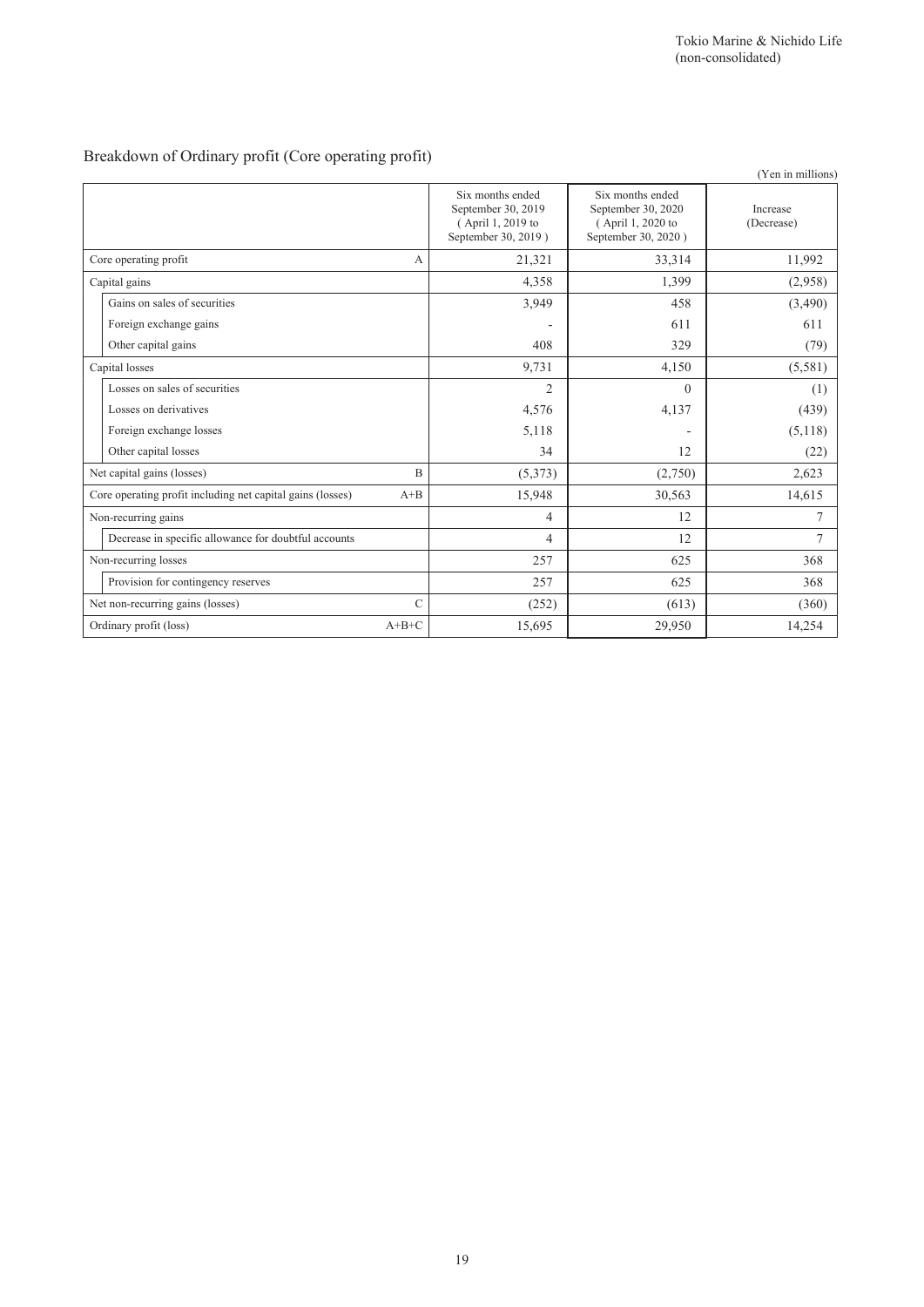#### (3) Underwriting (life) Amount of policies

Policies in force

|                      |                              |                          |         |                          |                    |                          |         | (Number in thousands, yen in 100 millions) |
|----------------------|------------------------------|--------------------------|---------|--------------------------|--------------------|--------------------------|---------|--------------------------------------------|
|                      |                              | As of March 31, 2020     |         |                          |                    | As of September 30, 2020 |         |                                            |
|                      | Number of policies<br>Amount |                          |         |                          | Number of policies | Amount                   |         |                                            |
|                      |                              | $%$ to<br>March 31, 2019 |         | $%$ to<br>March 31, 2019 |                    | $%$ to<br>March 31, 2020 |         | $%$ to<br>March 31, 2020                   |
| Individual insurance | 5,459                        | 102.6                    | 293,343 | 99.2                     | 5,512              | 101.0                    | 291,105 | 99.2                                       |
| Individual annuities | 512                          | 96.1                     | 21,468  | 94.0                     | 503                | 98.3                     | 20,989  | 97.8                                       |
| Group insurance      | $\overline{\phantom{a}}$     |                          | 21,950  | 96.9                     |                    |                          | 21,337  | 97.2                                       |
| Group annuities      | $\overline{\phantom{0}}$     |                          | 31      | 98.6                     | -                  |                          | 31      | 98.5                                       |

New policies

(Number in thousands, yen in 100 millions)

|                      | Six months ended September 30, 2019<br>(April 1, 2019 to September 30, 2019) |                                 |                          |                                 |                    | Six months ended September 30, 2020<br>(April 1, 2020 to September 30, 2020) |                          |                                 |
|----------------------|------------------------------------------------------------------------------|---------------------------------|--------------------------|---------------------------------|--------------------|------------------------------------------------------------------------------|--------------------------|---------------------------------|
|                      | Number of policies                                                           |                                 | Amount                   |                                 | Number of policies |                                                                              | Amount                   |                                 |
|                      |                                                                              | $%$ to<br>September 30,<br>2018 |                          | $%$ to<br>September 30,<br>2018 |                    | $%$ to<br>September 30,<br>2019                                              |                          | $%$ to<br>September 30,<br>2019 |
| Individual insurance | 189                                                                          | 89.0                            | 9.998                    | 55.4                            | 164                | 86.9                                                                         | 8.102                    | 81.0                            |
| Individual annuities | $\overline{\phantom{0}}$                                                     | -                               | $\overline{\phantom{0}}$ | -                               | -                  | -                                                                            | $\overline{\phantom{0}}$ |                                 |
| Group insurance      | $\overline{\phantom{0}}$                                                     | -                               | 113                      | 257.7                           | ۰                  | -                                                                            | 72                       | 63.6                            |
| Group annuities      | $\overline{\phantom{0}}$                                                     | -                               | ٠                        | -                               |                    | -                                                                            | $\overline{\phantom{0}}$ |                                 |

#### Annualized premiums

Policies in force

(Yen in 100 millions)

|                      |                                                       | As of March 31, 2020 |                     |       | As of September 30, 2020 |
|----------------------|-------------------------------------------------------|----------------------|---------------------|-------|--------------------------|
|                      |                                                       |                      | % to March 31, 2019 |       | % to March 31, 2020      |
| Individual insurance |                                                       | 6,955                | 98.1                | 6,882 | 98.9                     |
| Individual annuities |                                                       | 1,416                | 95.2                |       | 97.5                     |
| Total                |                                                       | 8,372                | 97.6                | 8.264 | 98.7                     |
|                      | Medical coverage, accelerated<br>death benefits, etc. | 2,037                | 106.3               | 2,087 | 102.4                    |
| Medical and cancer   |                                                       | 1,737                | 106.2               | 1,785 | 102.7                    |

#### New policies

(Yen in 100 millions)

|                                                       |  |     | Six months ended September 30, 2019<br>(April 1, 2019 to September 30, 2019) |     | Six months ended September 30, 2020<br>(April 1, 2020 to September 30, 2020) |
|-------------------------------------------------------|--|-----|------------------------------------------------------------------------------|-----|------------------------------------------------------------------------------|
|                                                       |  |     | $%$ to September 30, 2018                                                    |     | $%$ to September 30, 2019                                                    |
| Individual insurance                                  |  | 184 | 46.8                                                                         | 184 | 99.9                                                                         |
| Individual annuities                                  |  | -   | $\overline{\phantom{a}}$                                                     | -   |                                                                              |
| Total                                                 |  | 184 | 46.8                                                                         | 184 | 99.9                                                                         |
| Medical coverage, accelerated<br>death benefits, etc. |  | 109 | 98.6                                                                         | 98  | 89.7                                                                         |
| Medical and cancer                                    |  | 90  | 97.5                                                                         | 86  | 95.1                                                                         |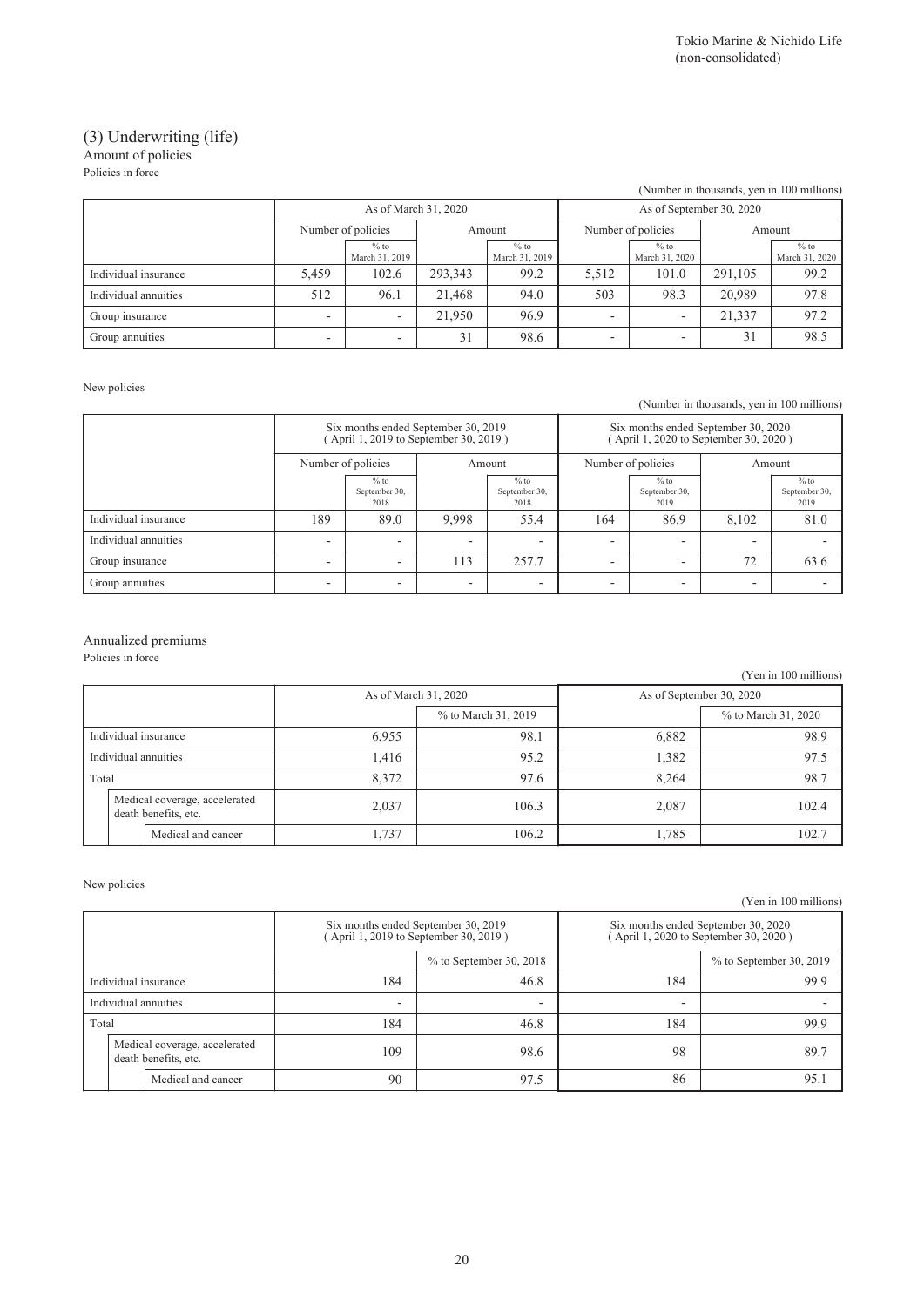# (4) Investment (General account)

Interest and dividends

| morest and arrival                                     |                                                                                    |                                                                                   | (Yen in millions)      |
|--------------------------------------------------------|------------------------------------------------------------------------------------|-----------------------------------------------------------------------------------|------------------------|
|                                                        | Six months ended<br>September 30, 2019<br>(April 1, 2019 to<br>September 30, 2019) | Six months ended<br>September 30, 2020<br>April 1, 2020 to<br>September 30, 2020) | Increase<br>(Decrease) |
| Bank deposits                                          |                                                                                    | $\theta$                                                                          | (0)                    |
| Call loans                                             |                                                                                    |                                                                                   |                        |
| Receivables under resale agreements                    |                                                                                    | ٠                                                                                 |                        |
| Receivables under securities borrowing<br>transactions |                                                                                    | $\theta$                                                                          | (0)                    |
| Monetary receivables bought                            | 4                                                                                  | ۰                                                                                 | (4)                    |
| Securities                                             | 49,099                                                                             | 53,161                                                                            | 4,062                  |
| Domestic debt securities                               | 43,231                                                                             | 47,805                                                                            | 4,573                  |
| Domestic equity securities                             |                                                                                    | 9                                                                                 |                        |
| Foreign securities                                     | 5,860                                                                              | 5,346                                                                             | (513)                  |
| Others                                                 |                                                                                    | -                                                                                 |                        |
| Loans                                                  | 1,432                                                                              | 1,259                                                                             | (172)                  |
| Land and buildings                                     |                                                                                    |                                                                                   |                        |
| Total                                                  | 50,537                                                                             | 54,421                                                                            | 3,884                  |

Gains (losses) on sales of securities, impairment losses on securities

|                            |                            | Six months ended<br>September 30, 2019<br>(April 1, 2019 to<br>September 30, 2019) |                            | Six months ended<br>September 30, 2020<br>April 1, 2020 to<br>September 30, 2020) |                            | Increase<br>(Decrease)                |  |
|----------------------------|----------------------------|------------------------------------------------------------------------------------|----------------------------|-----------------------------------------------------------------------------------|----------------------------|---------------------------------------|--|
|                            | Gains (losses)<br>on sales | Impairment<br>losses<br>on securities                                              | Gains (losses)<br>on sales | Impairment<br>losses<br>on securities                                             | Gains (losses)<br>on sales | Impairment<br>losses<br>on securities |  |
| Domestic debt securities   | 39                         |                                                                                    | 12                         |                                                                                   | (27)                       |                                       |  |
| Domestic equity securities |                            |                                                                                    |                            |                                                                                   |                            |                                       |  |
| Foreign securities         | 3.907                      |                                                                                    | 445                        | -                                                                                 | (3,461)                    |                                       |  |
| Others                     |                            |                                                                                    |                            |                                                                                   |                            |                                       |  |
| Total                      | 3.947                      |                                                                                    | 458                        |                                                                                   | (3,489)                    |                                       |  |

Fair value information on securities (Securities with fair value other than trading securities)

|       |          |                                  |                    |                      |                              |                    |                          | (Yen in millions)                     |
|-------|----------|----------------------------------|--------------------|----------------------|------------------------------|--------------------|--------------------------|---------------------------------------|
|       |          |                                  |                    | As of March 31, 2020 |                              |                    | As of September 30, 2020 |                                       |
|       |          |                                  | Carrying<br>amount | Fair value           | Unrealized gains<br>(losses) | Carrying<br>amount | Fair value               | Unrealized gains<br>$(\text{losses})$ |
|       |          | Bonds held to maturity           | 4,928,251          | 5,801,992            | 873,740                      | 4,957,537          | 5,686,497                | 728,959                               |
|       | reserves | Bonds earmarked for underwriting | 1,859,815          | 1,870,691            | 10,876                       | 2,174,640          | 2,100,373                | (74,266)                              |
|       |          | Available-for-sale securities    | 1,556,095          | 1,816,532            | 260,437                      | 1,550,877          | 1,807,067                | 256,189                               |
|       |          | Domestic debt securities         | 1,227,855          | 1,510,473            | 282,618                      | 1,224,397          | 1,478,422                | 254,025                               |
|       |          | Domestic equity securities       | 31                 | 70                   | 39                           | 31                 | 69                       | 37                                    |
|       |          | Foreign securities               | 328,208            | 305,988              | (22, 219)                    | 326,448            | 328,574                  | 2,126                                 |
|       |          | Others                           |                    |                      |                              |                    |                          |                                       |
| Total |          |                                  | 8,344,162          | 9,489,216            | 1,145,054                    | 8,683,055          | 9,593,938                | 910,882                               |
|       |          | Domestic debt securities         | 8,003,606          | 9,169,384            | 1,165,778                    | 8,344,259          | 9,251,631                | 907,371                               |
|       |          | Domestic equity securities       | 31                 | 70                   | 39                           | 31                 | 69                       | 37                                    |
|       |          | Foreign securities               | 340,524            | 319,761              | (20, 762)                    | 338,764            | 342,238                  | 3,473                                 |
|       | Others   |                                  |                    |                      |                              |                    |                          |                                       |

(Reference) Maturity schedule of securities

|                            |                  |                          |           |                          |              |                                                   | r en in millions) |  |  |  |
|----------------------------|------------------|--------------------------|-----------|--------------------------|--------------|---------------------------------------------------|-------------------|--|--|--|
|                            |                  | As of September 30, 2020 |           |                          |              |                                                   |                   |  |  |  |
|                            | Within<br>1 year | $1-3$ years              | 3-5 years | 5-7 years                | $7-10$ years | Over 10 years<br>(Including no<br>fixed maturity) | Total             |  |  |  |
| Domestic government bonds  | 19,412           | 13,559                   | 10,396    | 341,797                  | 434,691      | 7,245,180                                         | 8,065,037         |  |  |  |
| Domestic municipal bonds   | -                | -                        |           | $\overline{\phantom{a}}$ | -            | 52,108                                            | 52,108            |  |  |  |
| Domestic corporate bonds   | 7.079            | -                        | -         | $\overline{\phantom{0}}$ |              | 474,059                                           | 481,139           |  |  |  |
| Domestic equity securities |                  |                          |           |                          |              | 174                                               | 174               |  |  |  |
| Foreign securities         | 3.219            | 4,303                    | 2,226     | 502                      | 5,565        | 447,594                                           | 463,412           |  |  |  |
| Others                     | -                | -                        | -         | $\overline{\phantom{0}}$ |              |                                                   |                   |  |  |  |
| Total                      | 29,712           | 17,863                   | 12,622    | 342,300                  | 440,256      | 8,219,117                                         | 9,061,872         |  |  |  |

(Yen in millions)

(Yen in millions)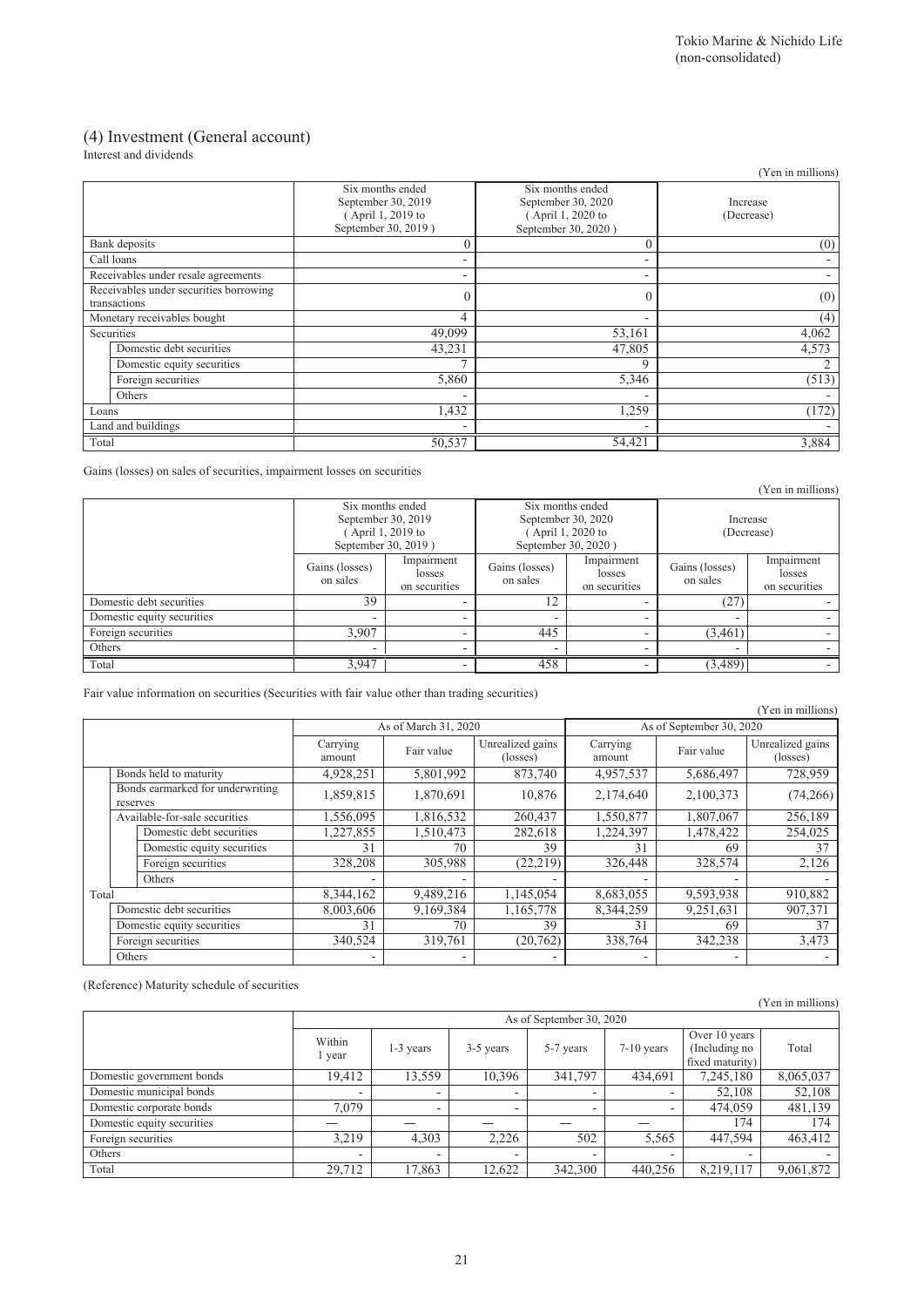#### Glossary of terminology

【2. Key figures of the domestic non-life insurance business】

• Underwriting profit (loss)

Underwriting profit (loss) = Underwriting income - (Underwriting expenses + Operating and general administrative expenses on underwriting)  $\pm$  other miscellaneous income and expenses (\*)

- \* Mainly consist of income taxes related to compulsory automobile liability insurance.
- Net investment income (loss) and other

Net investment income (loss) and other = (Investment income - Investment expenses) + (Other ordinary income - Other ordinary expenses) - Operating and general administrative expenses other than underwriting

• Loss ratio (W/P basis)

Loss ratio (W/P basis) = (Net claims paid + Loss adjustment expenses) / Net premiums written  $\times$  100

• Expense ratio (W/P basis)

Expense ratio (W/P basis) = (Agency commissions and brokerage + Operating and general administrative expenses on underwriting) / Net premiums written  $\times 100$ 

• Combined ratio (W/P basis)

Combined ratio (W/P basis) = Loss ratio (W/P basis) + Expense ratio (W/P basis)

 $\bullet$  Loss ratio (private sector  $(*1)$ , E/I basis)

Loss ratio (private sector,  $E/I$  basis) = (Net claims paid + Outstanding claims as of the end of current period -Outstanding claims as of the end of previous fiscal year + Loss adjustment expenses) / Earned premiums (\*2)  $\times$  100

- \*1 Excluding earthquake insurance under the Law concerning Earthquake Insurance and compulsory automobile liability insurance.
- \*2 Earned premiums = Net premiums written Unearned premiums as of the end of current period (\*3) + Unearned premiums as of the end of previous fiscal year (\*3)
- \*3 Unearned premiums are premiums corresponding to the remaining duration of insurance policies at the end of the period.
- Expense ratio (private sector)

Expense ratio (private sector) = (Agency commissions and brokerage + Operating and general administrative expenses on underwriting) / Net premiums written  $\times$  100

• Combined ratio (private sector)

Combined ratio (private sector) = Loss ratio (private sector, E/I basis) + Expense ratio (private sector)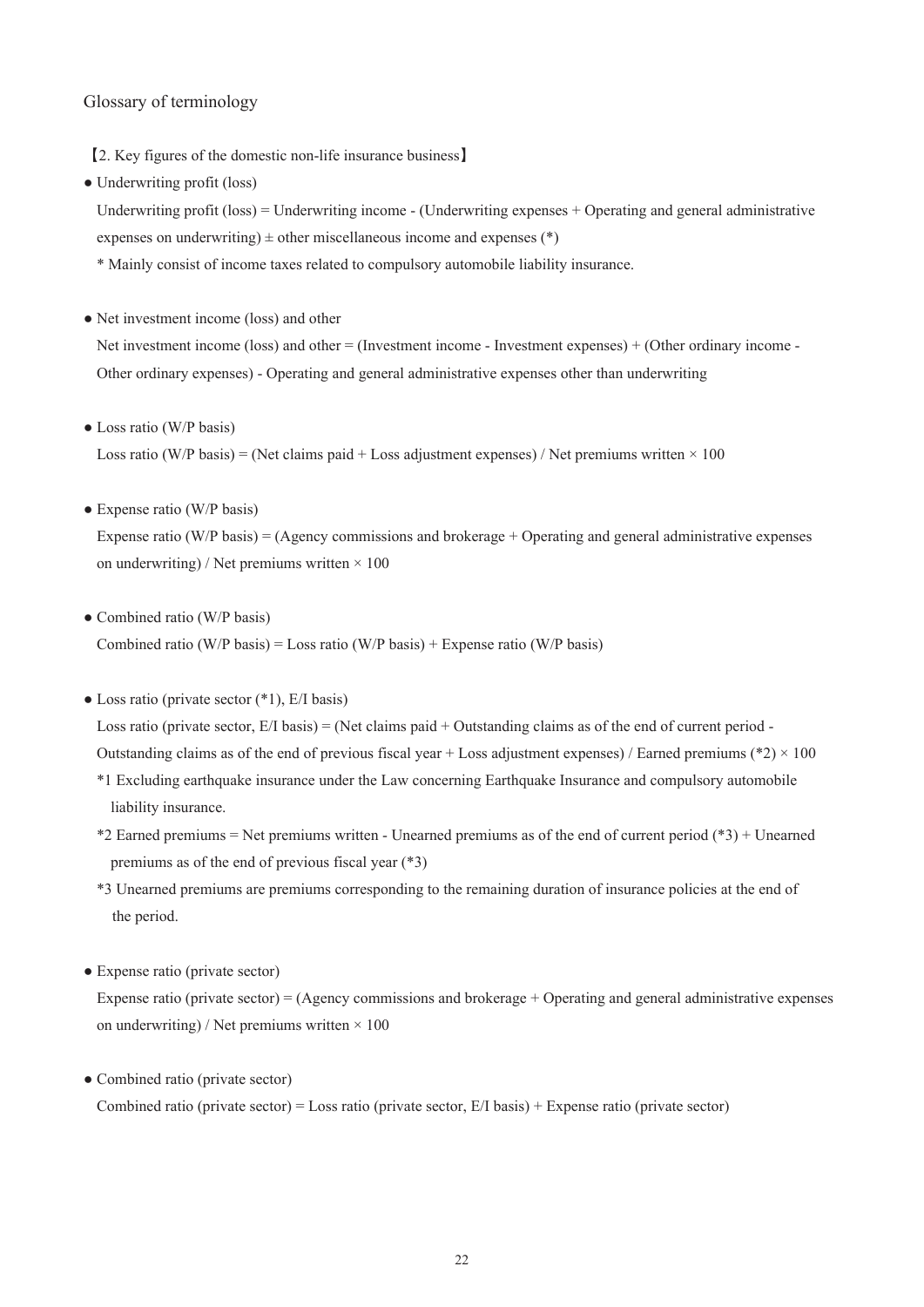• Net incurred losses related to natural catastrophe (\*1)

Sum of net claims paid and net outstanding claims (\*2) related to natural catastrophe that occurred during the current period.

\*1 Excluding the net incurred losses related to earthquake insurance under the Law concerning Earthquake Insurance. \*2 Net of reinsurance recoverable.

● Reservation ratio of catastrophe loss reserve

Reservation ratio of catastrophe loss reserve = Balance of catastrophe loss reserve / Net premiums written (\*)  $\times$  100 \* For the six months ended September 30, the amount of Net premiums written (excluding earthquake insurance under the Law concerning Earthquake Insurance and compulsory automobile liability insurance) is doubled in this calculation.

【3. Key figures of the domestic life insurance business】

● Annualized premiums

Annualized premiums are amount of premiums per year calculated by dividing aggregate amount of premiums by the duration of insurance policies.

● Medical coverage, accelerated death benefits, etc.

Medical coverage, accelerated death benefits, etc. includes coverage for medical expenses (e.g. hospitalization and operation), accelerated death benefits (e.g. specific diseases and nursing care) and exemption of obligation to pay insurance premiums excluding those caused by disability but including those caused by specific diseases, nursing care, etc.

### 【Underwriting (life)】

- Amount of Policies in force
	- Individual insurance and group insurance

Total amount of death benefits under policies in force at the end of the period.

- Individual annuities
	- ① Individual annuities whose payments have not yet commenced: amount of funds for annuity payments that is expected to have accrued at the commencement of annuity payments.
	- ② Individual annuities whose payments have already commenced: amount of underwriting reserves.
- Group annuities

Amount of underwriting reserves.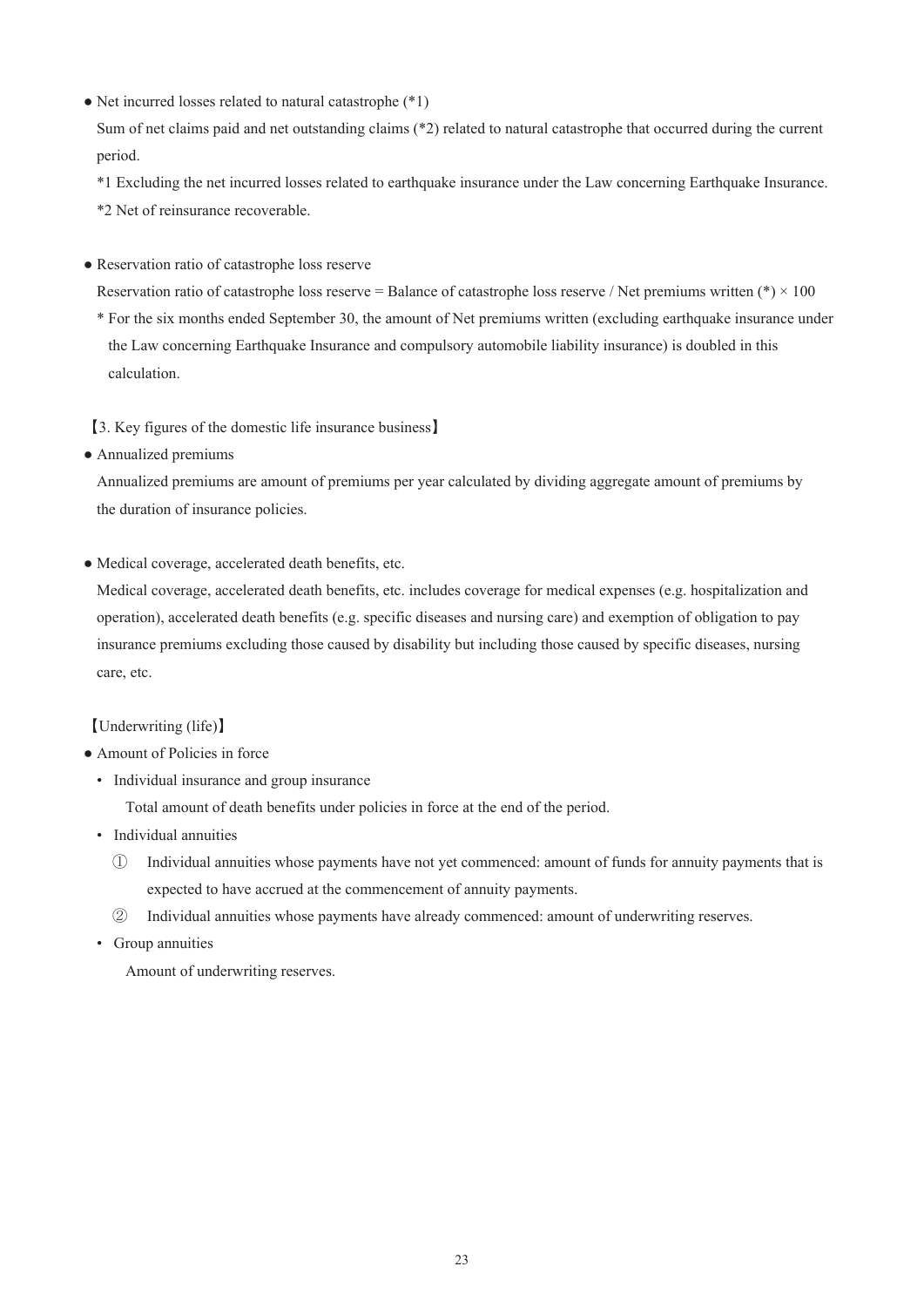- Amount of New policies
	- Individual insurance and group insurance

Total amount of death benefits under new policies issued during the current period.

• Individual annuities

Amount of funds for annuity payments that is expected to have accrued at the commencement of annuity payments for new policies issued during the current period.

• Group annuities

First installment of premium payments.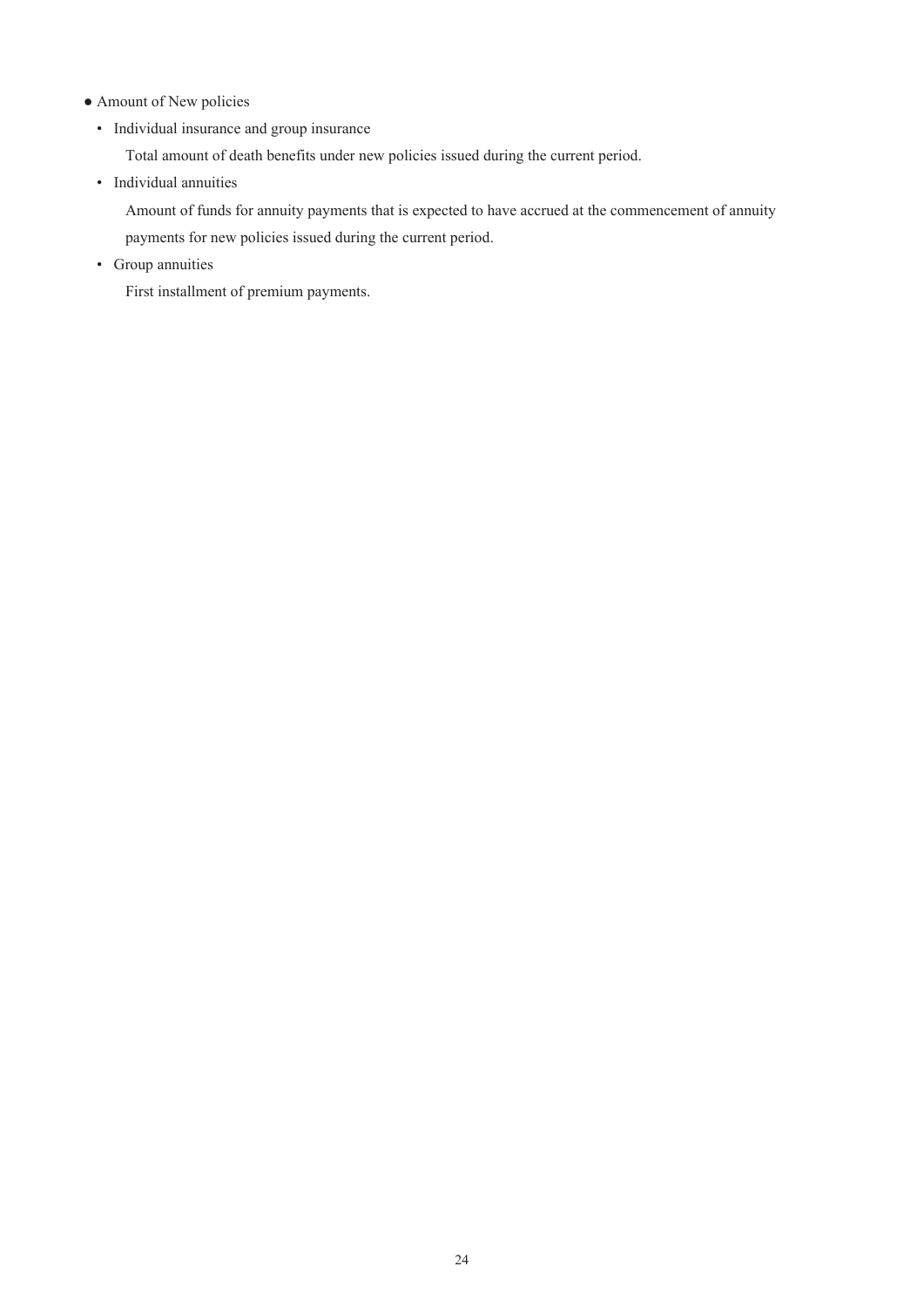# **Supplementary information of business results for the six months ended September 30, 2020**

### 1. Key figures

|                              |                                            |                      |                                            |                                    | (Yen in 100 millions)              |
|------------------------------|--------------------------------------------|----------------------|--------------------------------------------|------------------------------------|------------------------------------|
|                              | Six months ended<br>September 30, 2019 (A) | Fiscal year 2019 (B) | Six months ended<br>September 30, 2020 (C) | Increase (Decrease)<br>$(C) - (B)$ | Increase (Decrease)<br>$(C) - (A)$ |
| 1 Net premiums written       | 11,454                                     | 22,475               | 11,274                                     |                                    | (179)                              |
| Rate of change               | 4.7%                                       | $3.7\%$              | $(1.6\%)$                                  | $(5.3\%)$                          | $(6.2\%)$                          |
| 2 Total assets               | 94,673                                     | 91,926               | 94,232                                     | 2,305                              | (441)                              |
| 3 Loss ratio                 | 56.2%                                      | 65.2%                | 55.1%                                      | $(10.1\%)$                         | $(1.1\%)$                          |
| 4 Expense ratio              | 29.9%                                      | 30.8%                | 30.3%                                      | $(0.4\%)$                          | 0.4%                               |
| 5 Combined ratio             | 86.1%                                      | 96.0%                | 85.4%                                      | $(10.6\%)$                         | $(0.7\%)$                          |
| Underwriting profit margin   | 13.9%                                      | $4.0\%$              | 14.6%                                      | 10.6%                              | 0.7%                               |
| 6 Voluntary automobile       |                                            |                      |                                            |                                    |                                    |
| • Net premiums written       | 5,363                                      | 10,783               | 5,468                                      |                                    | 104                                |
| Rate of change               | 0.9%                                       | 1.2%                 | 2.0%                                       | 0.7%                               | 1.0%                               |
| • Underwriting profit margin | 11.1%                                      | 7.5%                 | 18.0%                                      | 10.5%                              | $6.9\%$                            |
| • Loss ratio                 | 59.1%                                      | 61.8%                | 52.9%                                      | $(8.9\%)$                          | $(6.2\%)$                          |
| • Expense ratio              | 29.8%                                      | 30.8%                | 29.2%                                      | $(1.6\%)$                          | $(0.7\%)$                          |
| (7) Fire and allied lines    |                                            |                      |                                            |                                    |                                    |
| · Net premiums written       | 1,644                                      | 3,218                | 1,643                                      |                                    | (0)                                |
| Rate of change               | 21.1%                                      | 14.2%                | $(0.0\%)$                                  | $(14.2\%)$                         | $(21.1\%)$                         |
| • Underwriting profit margin | 13.1%                                      | (22.7%)              | 1.5%                                       | 24.2%                              | $(11.6\%)$                         |
| • Loss ratio                 | 50.1%                                      | 84.6%                | 60.8%                                      | $(23.8\%)$                         | 10.7%                              |
| • Expense ratio              | 36.9%                                      | 38.1%                | 37.7%                                      | $(0.4\%)$                          | $0.8\%$                            |
| 8 Number of employees        | 17,326                                     | 17,077               | 17,358                                     | 281                                | 32                                 |
| <b>9 Number of agencies</b>  | 49,053                                     | 48,339               | 47,716                                     | (623)                              | (1, 337)                           |

(Note) 1. Loss ratio = (Net claims paid + Loss adjustment expenses) / Net premiums written  $\times$  100

2. Expense ratio = (Agency commissions and brokerage + Operating and general administrative expenses on underwriting) / Net premiums written × 100 3. Combined ratio = Loss ratio + Expense ratio

4. Underwriting profit margin = 1 - Combined ratio

<Reference> Key figures from consolidated statement of income of Tokio Marine Holdings

(Yen in 100 millions)

|                                                      | Six months ended<br>September 30, 2019 (A) | Fiscal year 2019 (B) | Six months ended<br>September 30, 2020 (C) | Increase (Decrease)<br>$(C) - (B)$ | Increase (Decrease)<br>$(C) - (A)$ |
|------------------------------------------------------|--------------------------------------------|----------------------|--------------------------------------------|------------------------------------|------------------------------------|
|                                                      |                                            |                      |                                            |                                    |                                    |
| 1 Ordinary income                                    | 27,430                                     | 54,654               | 27,437                                     |                                    | 6                                  |
| 2 Net premiums written                               | 18,073                                     | 35,983               | 18,095                                     |                                    | 22                                 |
| Rate of change                                       | $(1.6\%)$                                  | $0.3\%$              | $0.1\%$                                    | $(0.2\%)$                          | $1.7\%$                            |
| <b>3</b> Life insurance premiums                     | 4,849                                      | 9,819                | 4,694                                      |                                    | (154)                              |
| Rate of change                                       | $(0.1\%)$                                  | $(6.8\%)$            | $(3.2\%)$                                  | $3.6\%$                            | $(3.1\%)$                          |
| 4 Ordinary profit                                    | 1,474                                      | 3,639                | 1,091                                      |                                    | (383)                              |
| 5 Net income attributable to<br>owners of the parent | 1,166                                      | 2,597                | 623                                        |                                    | (542)                              |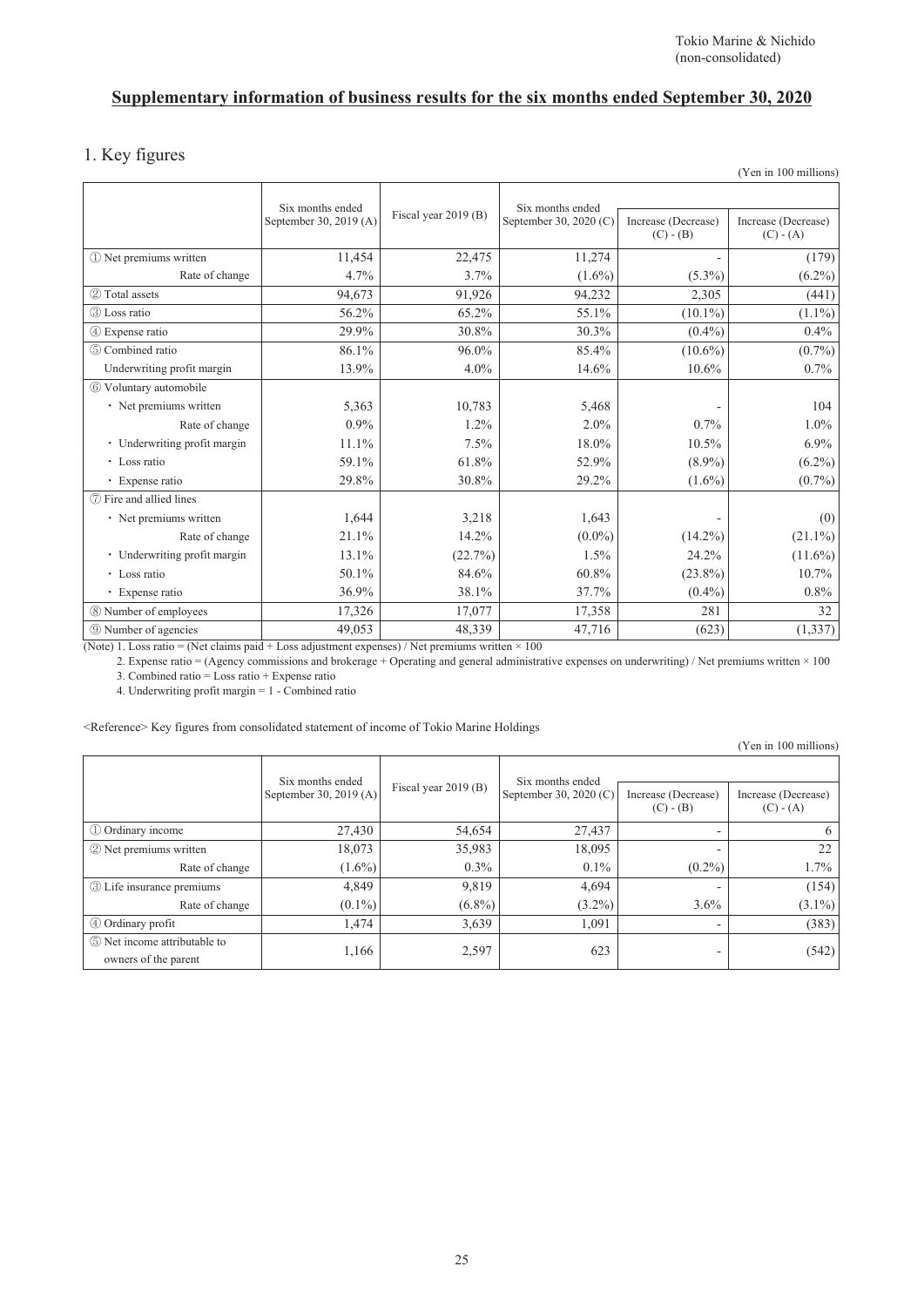### 2. Other information

### ① Impairment losses on securities

|                            |                                        |                  | (Yen in 100 millions)                  |
|----------------------------|----------------------------------------|------------------|----------------------------------------|
|                            | Six months ended<br>September 30, 2019 | Fiscal year 2019 | Six months ended<br>September 30, 2020 |
| Domestic debt securities   | -                                      |                  |                                        |
| Domestic equity securities | 22                                     | 181              | 16                                     |
| Foreign securities         |                                        | 124              | 115                                    |
| Others                     | -                                      | -                |                                        |
| Total                      | 25                                     | 306              | 132                                    |

#### ・Rules for recognition of impairment

|  |  |  | In principle, impairment loss on a security with fair value is recognized when the fair value is below its cost by 30% or more. |
|--|--|--|---------------------------------------------------------------------------------------------------------------------------------|
|  |  |  |                                                                                                                                 |

### ② Impairment losses on fixed assets

|                  |                                        |                  | (Yen in 100 millions)                  |
|------------------|----------------------------------------|------------------|----------------------------------------|
|                  | Six months ended<br>September 30, 2019 | Fiscal year 2019 | Six months ended<br>September 30, 2020 |
| Land             |                                        |                  |                                        |
| <b>Buildings</b> |                                        | 4                |                                        |
| Others           | -                                      | -                |                                        |
| Total            |                                        |                  |                                        |

③ Unrealized gains (losses) on securities

|                            |                          |                      | (Yen in 100 millions)    |
|----------------------------|--------------------------|----------------------|--------------------------|
|                            | As of September 30, 2019 | As of March 31, 2020 | As of September 30, 2020 |
| Domestic debt securities   | 1,668                    | 1,142                | 1,029                    |
| Domestic equity securities | 17,475                   | 14,695               | 16,142                   |
| Foreign securities         | 515                      | (155)                | 314                      |
| Others                     |                          | 4                    |                          |
| Total                      | 19,666                   | 15,687               | 17,493                   |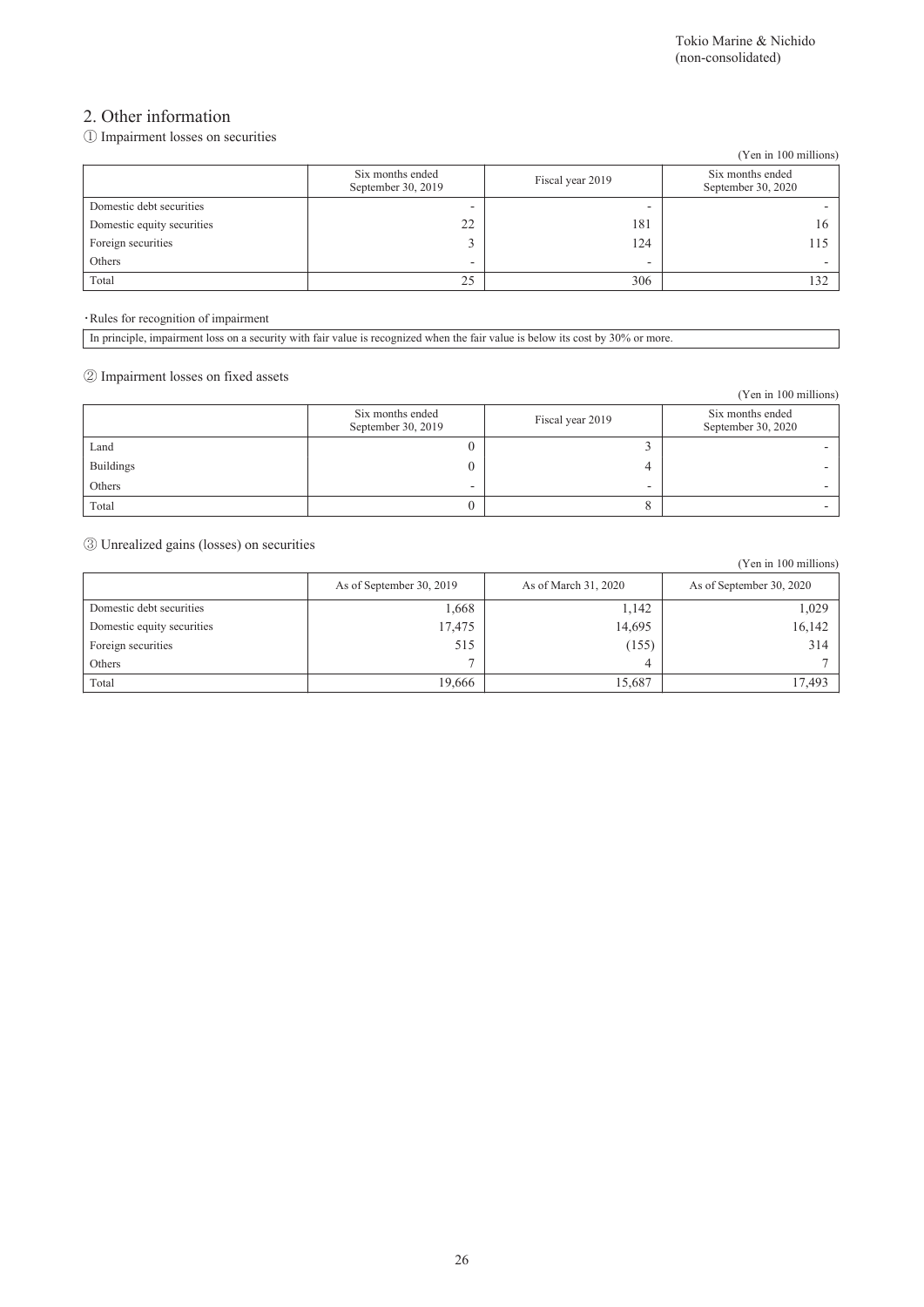#### ④ Losses related to natural catastrophe

|                            |                                        |                  | (Yen in 100 millions)                  |
|----------------------------|----------------------------------------|------------------|----------------------------------------|
|                            | Six months ended<br>September 30, 2019 | Fiscal year 2019 | Six months ended<br>September 30, 2020 |
| Direct claims paid         | 64                                     | 2.014            | 191                                    |
| Net claims paid            | 63                                     | 1.387            | 191                                    |
| Net outstanding claims (*) | 759                                    | 237              | 478                                    |

(Note) Figures above represent losses caused by natural catastrophe that occurred during the period, excluding losses related to earthquake insurance under the Law concerning Earthquake Insurance.

\* Net of reinsurance recoverable .

#### ⑤ Catastrophe loss reserve

(Yen in 100 millions)

|                       |                         | As of September 30, 2019 |                |         | As of March 31, 2020 |           |         | As of September 30, 2020 |           |
|-----------------------|-------------------------|--------------------------|----------------|---------|----------------------|-----------|---------|--------------------------|-----------|
|                       | Balance                 | Reservation<br>ratio     | Provision      | Balance | Reservation<br>ratio | Provision | Balance | Reservation<br>ratio     | Provision |
| Fire and allied lines | 2.493                   | 76.0%                    | 100            | 1.977   | 61.6%                | 666       | 2.134   | 65.0%                    | 156       |
| Hull and cargo        | .283                    | 192.5%                   | 18             | .221    | 187.1%               | 16        | 1.229   | 193.2%                   |           |
| Personal accident     | 1.350                   | 66.3%                    | 32             | 1.278   | 71.4%                | 56        | 1.307   | 71.5%                    | 29        |
| Voluntary automobile  | 1.752                   | 16.3%                    | 172            | l.466   | 13.6%                | 346       | 1.642   | 15.0%                    | 175       |
| Others                | 3,132                   | 94.1%                    | 91             | 3.061   | 93.9%                | 89        | 3,106   | 91.4%                    | 44        |
| Total<br>.<br>- -     | 10,011<br>$\sim$ $\sim$ | 50.0%                    | 413<br>$1 - 1$ | 9.006   | 45.7%<br>$\sim$ 0.00 | 1.174     | 9,420   | 46.9%                    | 414       |

(Note) 1. Reservation ratio = Balance of catastrophe loss reserve / Net premiums written (\*)  $\times$  100 \* For the six months ended September 30, the amount of Net premiums written (excluding earthquake insurance under the Law concerning Earthquake

Insurance and compulsory automobile liability insurance) is doubled in this calculation.

2.The figures in Provision are gross amounts before deducting reversals.

#### ⑥ Reinsurance assumed

(Yen in 100 millions)

|                                 | Six months ended September 30, 2019 |                               | Six months ended September 30, 2020 |                               |  |
|---------------------------------|-------------------------------------|-------------------------------|-------------------------------------|-------------------------------|--|
|                                 | Reinsurance premiums<br>assumed     | Reinsurance claims<br>assumed | Reinsurance premiums<br>assumed     | Reinsurance claims<br>assumed |  |
| Fire and allied lines           | 343                                 | 235                           | 405                                 | 153                           |  |
| Hull and cargo                  | 145                                 | 71                            | 178                                 | 93                            |  |
| Personal accident               |                                     |                               |                                     |                               |  |
| Voluntary automobile            |                                     |                               |                                     | 14                            |  |
| Compulsory automobile liability | 1,051                               | 949                           | 867                                 | 810                           |  |
| Others                          | 155                                 | 75                            | 184                                 | 98                            |  |
| Total                           | 1,702                               | 1,336                         | 1,645                               | 1,171                         |  |

#### ⑦ Reinsurance ceded

(Yen in 100 millions)

|                                 | Six months ended September 30, 2019 |                                                                  | Six months ended September 30, 2020 |                                 |  |  |
|---------------------------------|-------------------------------------|------------------------------------------------------------------|-------------------------------------|---------------------------------|--|--|
|                                 | Reinsurance premiums<br>ceded       | Reinsurance claims<br>Reinsurance premiums<br>ceded<br>recovered |                                     | Reinsurance claims<br>recovered |  |  |
| Fire and allied lines           | 760                                 | 535                                                              | 878                                 | 516                             |  |  |
| Hull and cargo                  | 160                                 | 106                                                              | 188                                 | 76                              |  |  |
| Personal accident               | 23                                  |                                                                  | 13                                  |                                 |  |  |
| Voluntary automobile            | 18                                  | 42                                                               | 24                                  | 43                              |  |  |
| Compulsory automobile liability | 988                                 | 924                                                              | 720                                 | 833                             |  |  |
| Others                          | 830                                 | 297                                                              | 829                                 | 341                             |  |  |
| Total                           | 2,781                               | 1,914                                                            | 2,654                               | 1,819                           |  |  |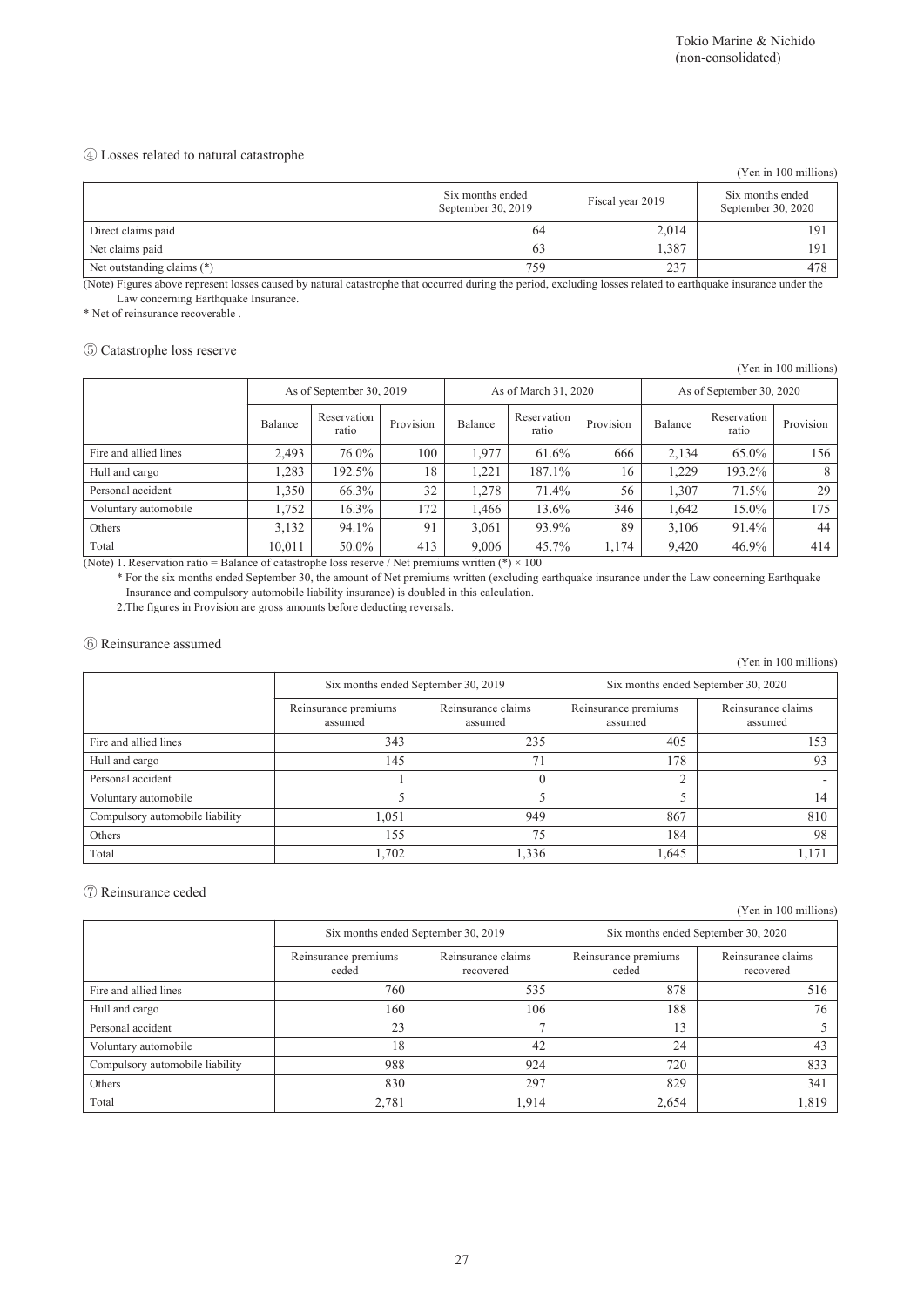# **Supplementary information of business results for the six months ended September 30, 2020**

# 1. Key figures

|                              |                                            |                      |                                            |                                    | (Yen in 100 millions)              |
|------------------------------|--------------------------------------------|----------------------|--------------------------------------------|------------------------------------|------------------------------------|
|                              | Six months ended<br>September 30, 2019 (A) | Fiscal year 2019 (B) | Six months ended<br>September 30, 2020 (C) | Increase (Decrease)<br>$(C) - (B)$ | Increase (Decrease)<br>$(C) - (A)$ |
| 1) Net premiums written      | 767                                        | 1,488                | 744                                        |                                    | (23)                               |
| Rate of change               | 4.5%                                       | 3.5%                 | $(3.0\%)$                                  | $(6.5\%)$                          | $(7.5\%)$                          |
| 2 Total assets               | 3,984                                      | 3,817                | 3,935                                      | 117                                | (49)                               |
| 3 Loss ratio                 | 53.5%                                      | 64.8%                | 54.0%                                      | $(10.8\%)$                         | 0.5%                               |
| 4 Expense ratio              | 32.8%                                      | 33.4%                | 33.2%                                      | $(0.2\%)$                          | 0.3%                               |
| (5) Combined ratio           | 86.4%                                      | 98.2%                | 87.2%                                      | $(11.0\%)$                         | 0.8%                               |
| Underwriting profit margin   | 13.6%                                      | 1.8%                 | 12.8%                                      | 11.0%                              | $(0.8\%)$                          |
| 6 Voluntary automobile       |                                            |                      |                                            |                                    |                                    |
| • Net premiums written       | 430                                        | 861                  | 441                                        | ۰                                  | 11                                 |
| Rate of change               | $0.6\%$                                    | $1.2\%$              | 2.6%                                       | 1.4%                               | 1.9%                               |
| • Underwriting profit margin | 14.3%                                      | 10.3%                | 20.1%                                      | 9.8%                               | 5.8%                               |
| • Loss ratio                 | 54.1%                                      | 57.9%                | 49.6%                                      | $(8.3\%)$                          | $(4.5\%)$                          |
| • Expense ratio              | 31.6%                                      | 31.8%                | 30.3%                                      | $(1.5\%)$                          | $(1.2\%)$                          |
| (7) Fire and allied lines    |                                            |                      |                                            |                                    |                                    |
| • Net premiums written       | 130                                        | 240                  | 111                                        |                                    | (19)                               |
| Rate of change               | 19.1%                                      | 14.1%                | $(14.9\%)$                                 | $(29.1\%)$                         | $(34.0\%)$                         |
| • Underwriting profit margin | 22.0%                                      | $(27.9\%)$           | $(1.7\%)$                                  | 26.3%                              | $(23.6\%)$                         |
| • Loss ratio                 | 41.3%                                      | 89.1%                | 61.6%                                      | $(27.5\%)$                         | 20.3%                              |
| • Expense ratio              | 36.7%                                      | 38.8%                | 40.1%                                      | 1.3%                               | 3.4%                               |
| 8 Number of employees        | 2,229                                      | 2,215                | 2,168                                      | (47)                               | (61)                               |
| <b>9 Number of agencies</b>  | 12,801                                     | 12,339               | 12.026                                     | (313)                              | (775)                              |

(Note) 1. Loss ratio = (Net claims paid + Loss adjustment expenses) / Net premiums written  $\times$  100

2. Expense ratio = (Agency commissions and brokerage + Operating and general administrative expenses on underwriting) / Net premiums written  $\times$  100

3. Combined ratio = Loss ratio + Expense ratio

4. Underwriting profit margin = 1 - Combined ratio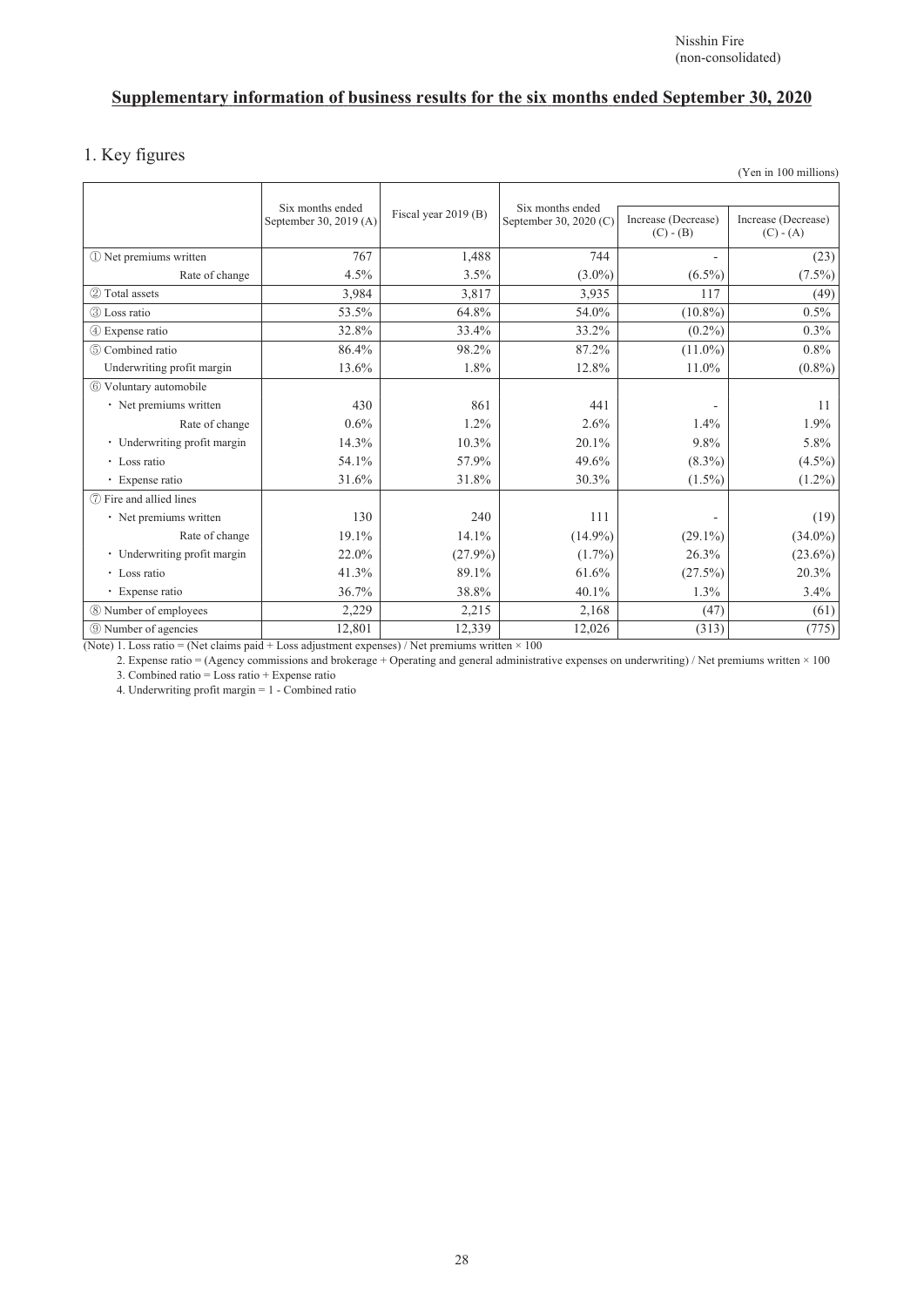(Yen in 100 millions)

### 2. Other information

① Impairment losses on securities

|                            |                                        |                  | (Yen in 100 millions)                  |
|----------------------------|----------------------------------------|------------------|----------------------------------------|
|                            | Six months ended<br>September 30, 2019 | Fiscal year 2019 | Six months ended<br>September 30, 2020 |
| Domestic debt securities   | -                                      | -                |                                        |
| Domestic equity securities |                                        | 12               |                                        |
| Foreign securities         | -                                      | -                |                                        |
| Others                     | -                                      | -                |                                        |
| Total                      |                                        | 12               |                                        |

・Rules for recognition of impairment

In principle, impairment loss on a security with fair value is recognized when the fair value is below its cost by 30% or more.

② Impairment losses on fixed assets

|                  |                                        |                  | (Yen in 100 millions)                  |
|------------------|----------------------------------------|------------------|----------------------------------------|
|                  | Six months ended<br>September 30, 2019 | Fiscal year 2019 | Six months ended<br>September 30, 2020 |
| Land             | -                                      | -                |                                        |
| <b>Buildings</b> | -                                      | -                |                                        |
| Others           | -                                      | -                |                                        |
| Total            | -                                      | -                |                                        |

③ Unrealized gains (losses) on securities

|                            | As of September 30, 2019 | As of March 31, 2020 | As of September 30, 2020 |
|----------------------------|--------------------------|----------------------|--------------------------|
| Domestic debt securities   | 198                      | 164                  | 15 <sup>2</sup>          |
| Domestic equity securities | 226                      | 154                  | 149                      |
| Foreign securities         | 17                       | (21)                 |                          |
| Others                     | ۰                        | -                    | -                        |
| Total                      | 442                      | 297                  | 312                      |